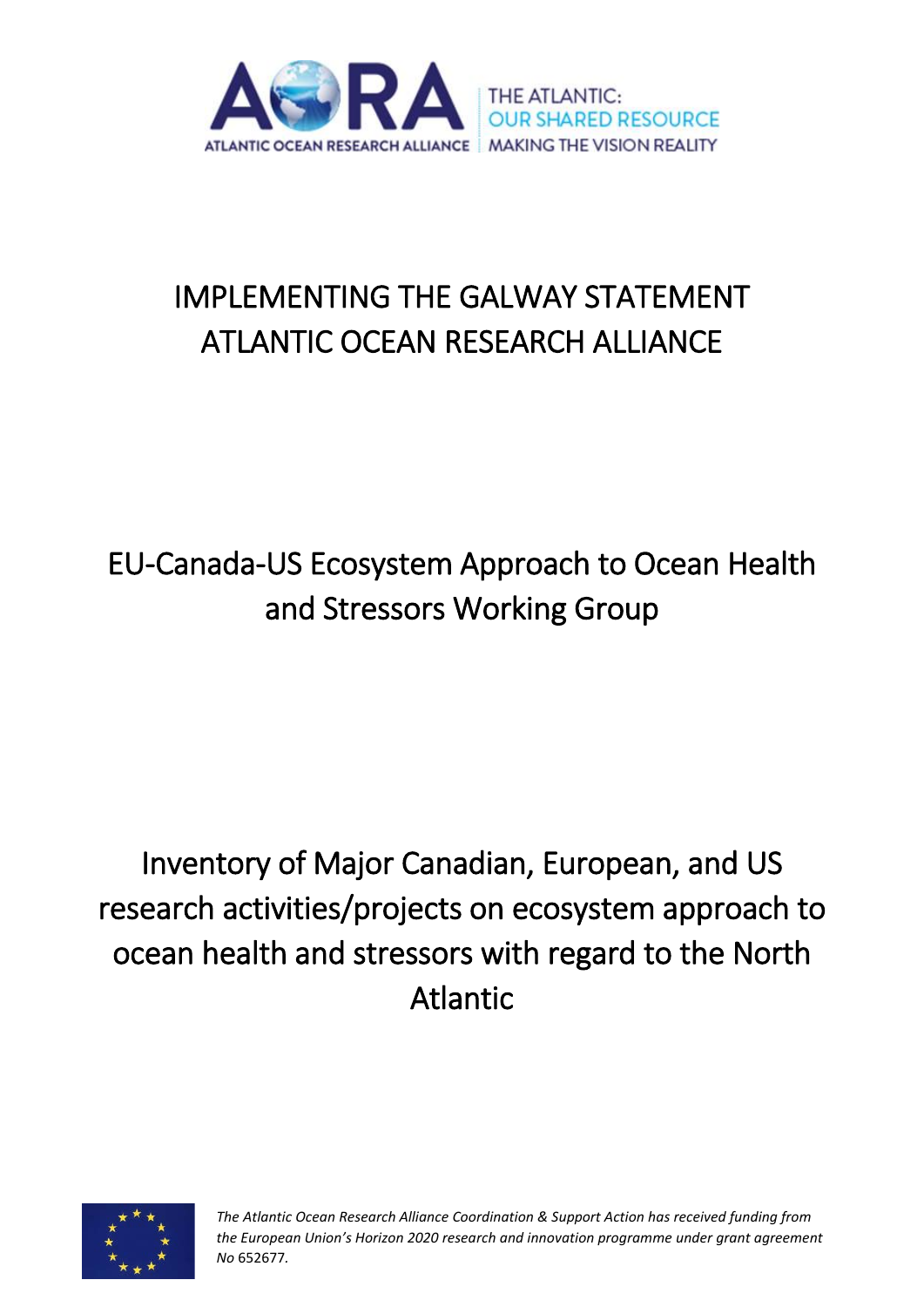#### Acknowledgements

This Report was produced by the Atlantic Ocean Research Alliance Co-Ordination and Support Action Project.



*This project has received funding from the European Union's Horizon 2020 research and innovation programme under grant agreement No* 652677*.*

The Lead Partner responsible for Ecosystem Approach Work Package in the Atlantic Ocean Research Alliance Co-Ordination and Support Action Project is the International Council for the Exploration of the Sea (ICES).



#### Disclaimer

Responsibility for the information and views presented in this report rest solely with the authors and do not necessarily represent those of the Atlantic Ocean Research Alliance, the European Union or ICES.

Neither the authors or the aforementioned bodies accept any responsibility whatsoever for loss or damage occasioned or claimed to have been occasioned, in part or in full, as a consequence of any person acting or refraining from action, as a result of a matter contained in this report.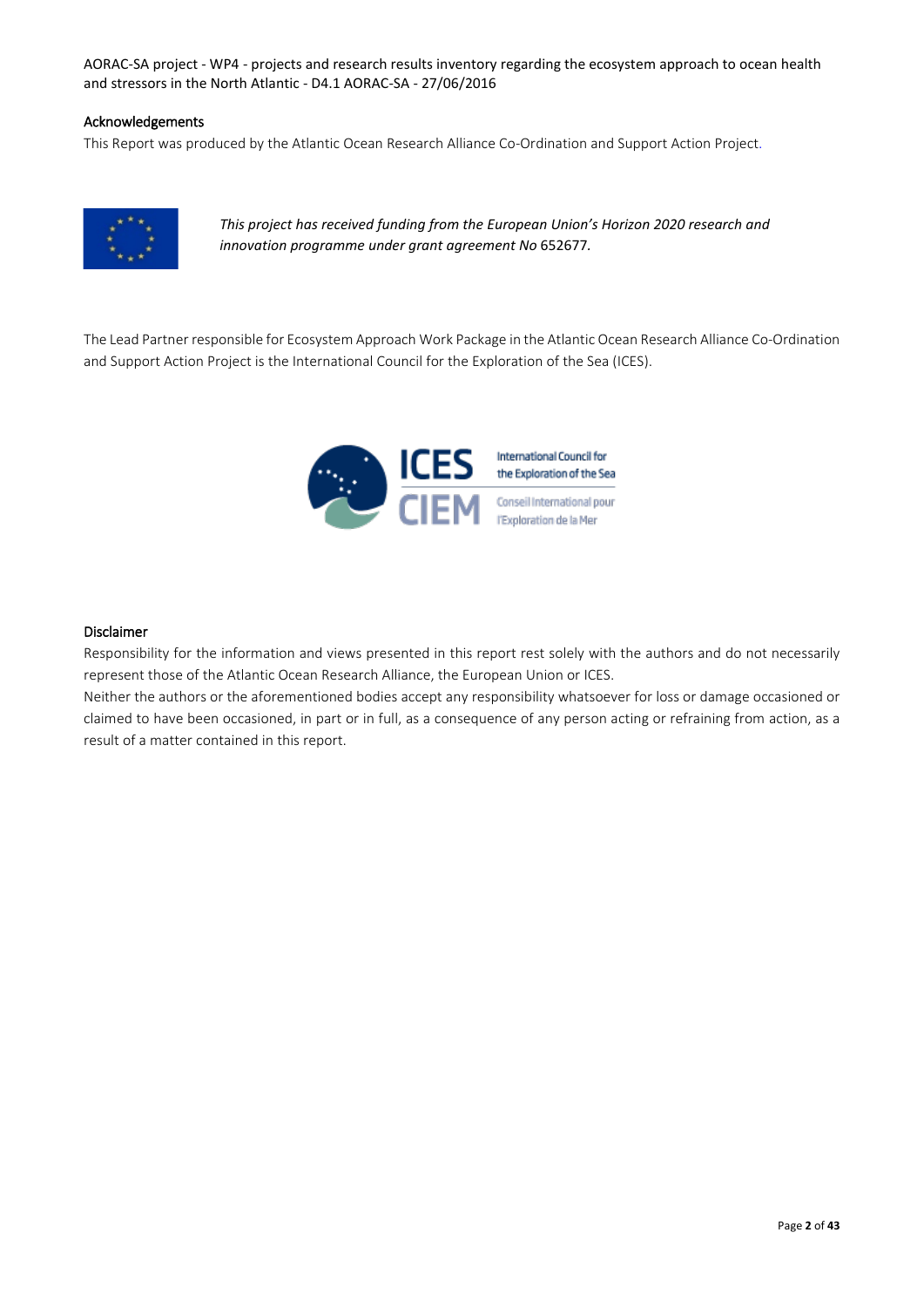# **Contents**

| AORAC-SA Transatlantic Working Group on ecosystem approach to ocean health and stressors  4                      |  |
|------------------------------------------------------------------------------------------------------------------|--|
|                                                                                                                  |  |
|                                                                                                                  |  |
| Inventory of major Canadian, European, and US research activities/projects on ecosystem approach to ocean health |  |
|                                                                                                                  |  |
|                                                                                                                  |  |
|                                                                                                                  |  |
| Theme 2: Techniques for assessment that account for differences in scale and resolution of monitoring and        |  |
|                                                                                                                  |  |
|                                                                                                                  |  |
|                                                                                                                  |  |
|                                                                                                                  |  |
|                                                                                                                  |  |
| Theme 8: Maintaining the legitimacy and credibility of science for evidence based policy 41                      |  |
|                                                                                                                  |  |
|                                                                                                                  |  |

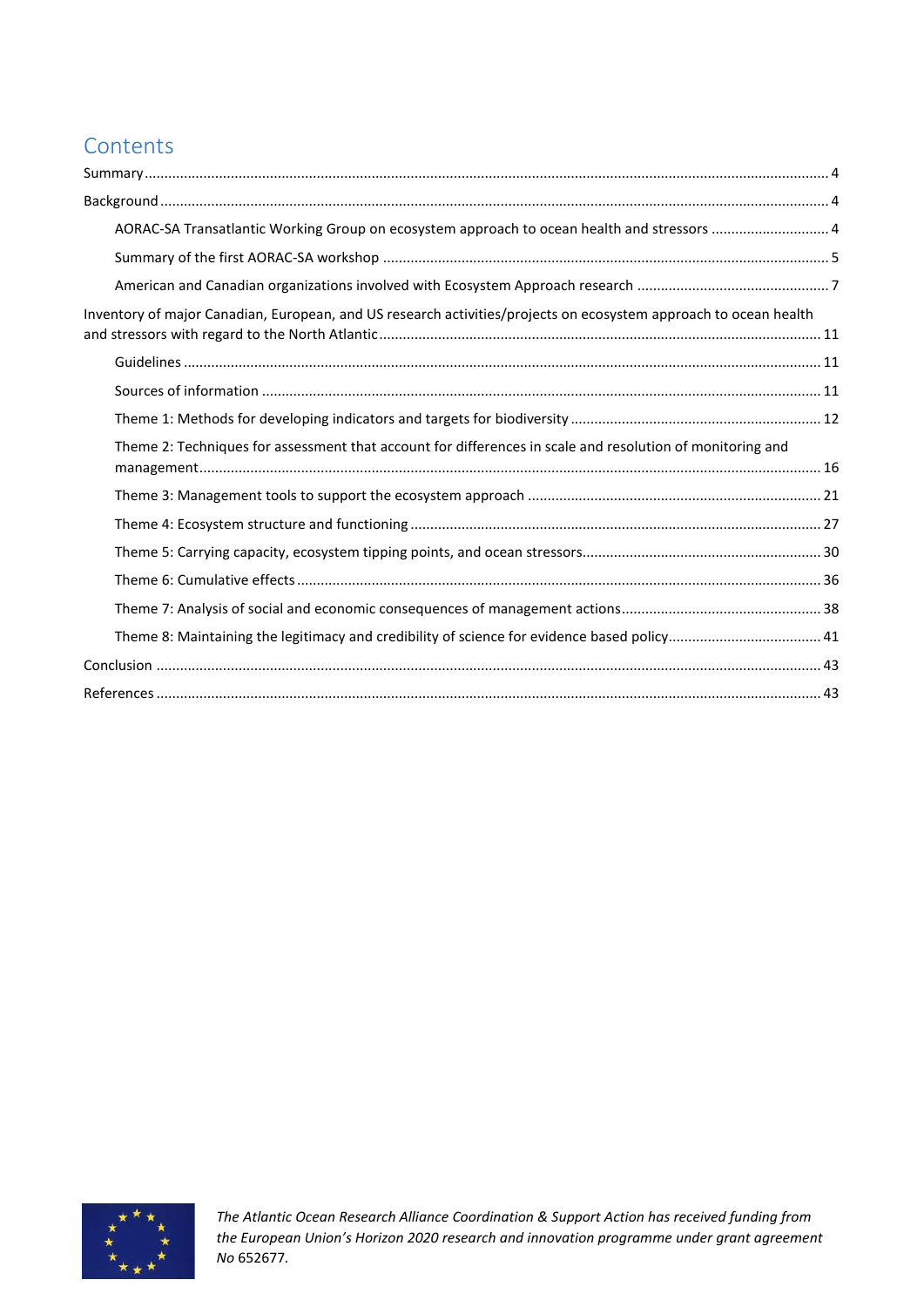# <span id="page-3-0"></span>Summary

This inventory of research projects focuses on the AORA working group area of Ecosystem Approach to Ocean Health and Stressors. It provides a background to the research area and then an inventory of research projects and initiatives in the North Atlantic. It is the deliverable 4.1 in the AORAC-SA project which supports AORA.

It considers the broad subject of ecosystem approach to ocean health and stressors through eight knowledge themes:

- 1: Methods for developing indicators and targets for biodiversity
- 2: Techniques for assessment that account for differences in scale and resolution of monitoring and management
- 3: Management tools to support the ecosystem approach
- 4: Ecosystem structure and functioning
- 5: Carrying capacity, ecosystem tipping points, and ocean stressors
- 6: Cumulative effects
- 7: Analysis of social and economic consequences of management actions
- 8: Maintaining the legitimacy and credibility of science for evidence based policy

A total of 44 project were examined. The inventory will show that numerous projects focus on "technique for assessment" and "management tools" topics. This reflects the emerging need to take into account governance, policy, economic as well as social and natural science challenges to balance sensibly, goods and services of the ecosystem with pressures and impacts. However research into interactive and cumulative effects of multiple stressors as well as carrying capacity and ecosystem tipping points are largely absent from the 44 projects reviewed.

# <span id="page-3-1"></span>Background

### <span id="page-3-2"></span>AORAC-SA Transatlantic Working Group on ecosystem approach to ocean health and stressors

The Ecosystem approach (EA or Ecosystem-based management, EBM), is an approach that goes beyond examining single issues, species, or ecosystem functions in isolation. Instead it recognizes ecological systems for what they are: a rich mix of elements that interact with each other in important ways (UNEP, 2011)EA offers a set of principles by which to manage human activities that impact and extract services from the marine ecosystem.

EA integrated approach to management which considers a cross sectoral issues to managing the priority stressors to the system. A key principle is that EA management is based on evidence and understanding of ecological and social systems. EA is requires a knowledge or evidence based process.

By building management from a foundation of the best available knowledge, EA process considers the most appropriate scale for a considered prioritization of management actions and activities.

At the Atlantic Ocean scale and in order to increase coherence and coordination of ocean research cooperation, the Galway Statement establishes a formal Atlantic Ocean Research Cooperation between Canada, the European Union, its Member States, the United States of America that builds on existing initiatives and programmes.

The Atlantic Ocean Research Alliance (AORA)<sup>[1](#page-3-3)</sup> is responsible for implementing the Galway Statement. This Statement establishes a formal Atlantic Ocean Research Cooperation between the European Union, its Member States, the United States of America and Canada and partner countries that builds on existing initiatives and programmes to increase coherence and coordination of ocean research cooperation. The following six priority research areas adopted by the Atlantic Ocean Research Alliance were identified in the Galway Statement:

- Marine ecosystem-approach
- Observing systems
- Marine biotechnology

#### 1 http://www.atlanticresource.org/aora/

<span id="page-3-3"></span>

*The Atlantic Ocean Research Alliance Coordination & Support Action has received funding from the European Union's Horizon 2020 research and innovation programme under grant agreement No* 652677*.*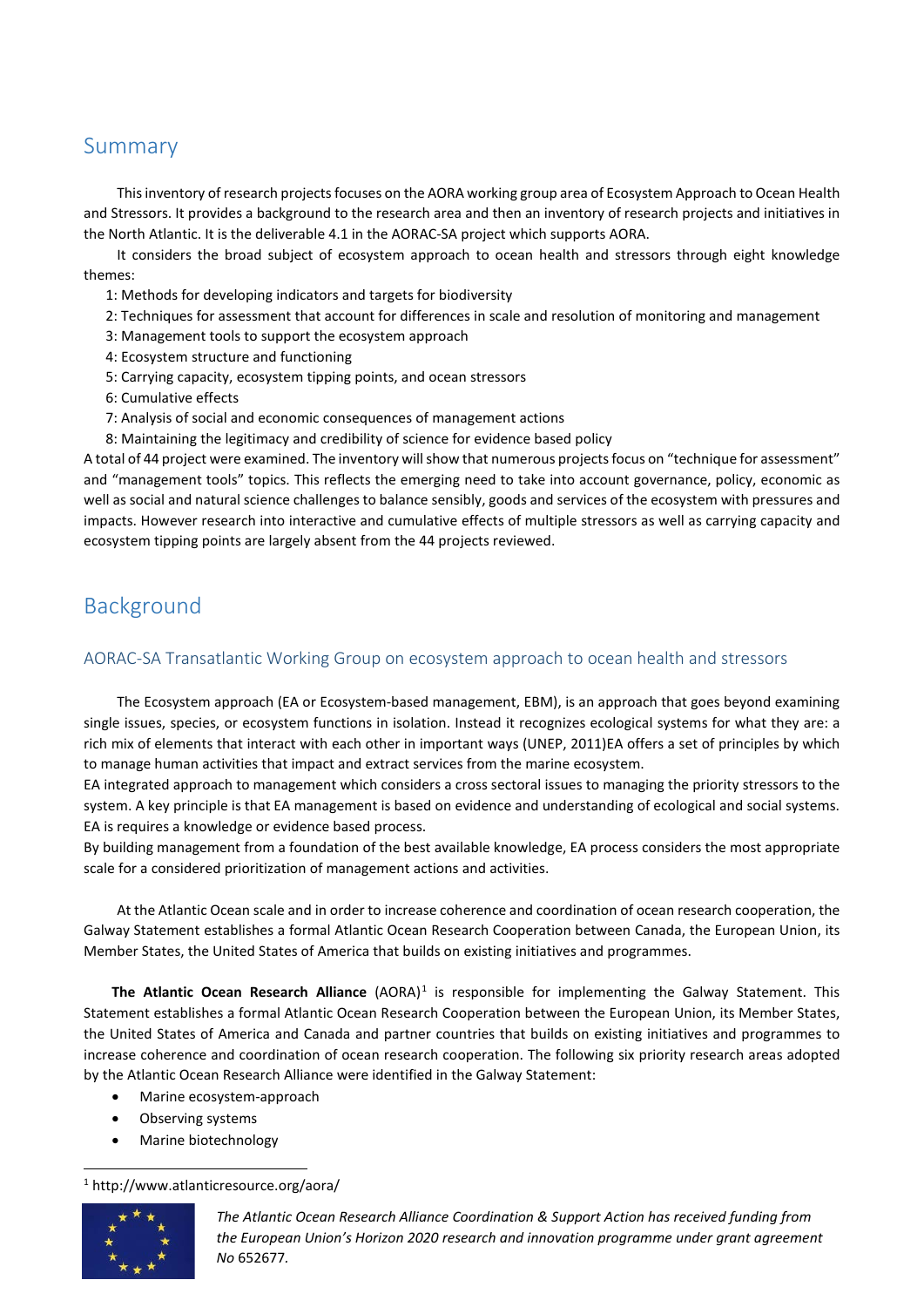- Aquaculture
- Ocean literacy engaging with society
- Seabed and benthic habitat mapping

In each theme, specific issues are identified, and for some working groups have been established.

**The AORAC-SA, a Coordination and Support Action project of the AORA**, will establish complementarities between EU-US-CA activities that will lead to greater integration of research actors and activities, and tackle scientific and industrial challenges in strategically important areas of ocean observation in the North Atlantic and adjacent Seas and Oceans.

The Coordination and Support Action project addresses the specific challenge, scope, and expected impacts by providing a fit-for-purpose mechanism to build dialogue, share knowledge, and facilitate a better mutual understanding between the different North Atlantic scientific communities, cultures, and societies in order to tackle major societal challenges, underpin policies, and stimulate innovation. This mechanism will further support and accelerate the implementation of EU marine policies, including the Blue Growth Strategy.

Furthermore AORAC-SA project brings together a unique partnership of European Marine Research Programming and Funding Organisations (RFOs) and Research Performing Organisations (RPOs) whose active engagement, participation and input is critical to the success of future trans-Atlantic Ocean Research Cooperation. These include the International Council for the Exploration of the Seas (ICES), The Joint Programming Initiative Healthy and Productive Seas and Oceans, the Intergovernmental Oceanographic Commission (IOC) and the World Ocean Council (WOC). In addition to these highlevel groups, the project includes leading European Research Institutes who will be responsible for the delivery of expert assessments and mapping of European research capabilities, including industry needs and research gaps, in identified priority areas, and who will ultimately be the main research actors in trans-Atlantic research cooperation.

Building on the proposed structure and partnership, this partnership will contribute significantly towards the achievement of the identified and expected impacts:

- Support the implementation of the Galway Statement on an Atlantic Ocean Research Alliance.
- Improve the international cooperation framework of marine research programmes thus creating the basis for the development of future large-scale joint international marine research programmes.
- Establish a long-term knowledge sharing platform for easy access to available information and data holding significant commercial potential relevant to the EU Blue Growth Agenda.

### <span id="page-4-0"></span>Summary of the first AORAC-SA workshop

The first workshop on the Ecosystem Approach to Ocean Health and Stressors was held from 20-22 January 2016 in the EEA Headquarters, Copenhagen, Denmark<sup>[2](#page-4-1)</sup>.

The three-day workshop addressed questions that are currently challenging the implementation of the ecosystem approach to management as it moves from single to multisector. The workshop created an opportunity for researchers, policy developers, managers, and stakeholders to review concepts and address scientific, institutional, legal, and socioeconomic challenges related to operationalizing the ecosystem approach. It also allowed for exchange of experiences, discussion of encountered constraints, and the identification of approaches and strategies to make this approach operational.

The following case studies were presented during the workshop:

- The ecosystem approach in South America: where are we and where are we going?
- Protection of the Canary Current Large Marine Ecosystem in North West Africa.
- Ecosystem-Based Management: A US Perspective.
- Celtic Seas Partnership: demonstrating effective stakeholder engagement as part of the ecosystem approach.

<span id="page-4-1"></span> <sup>2</sup> Read the workshop report:

www.ices.dk/sites/pub/Publication%20Reports/Project%20reports/2016/AORACSA\_WP4\_FAO\_ICES\_Ecosystem\_Appro ach.pdf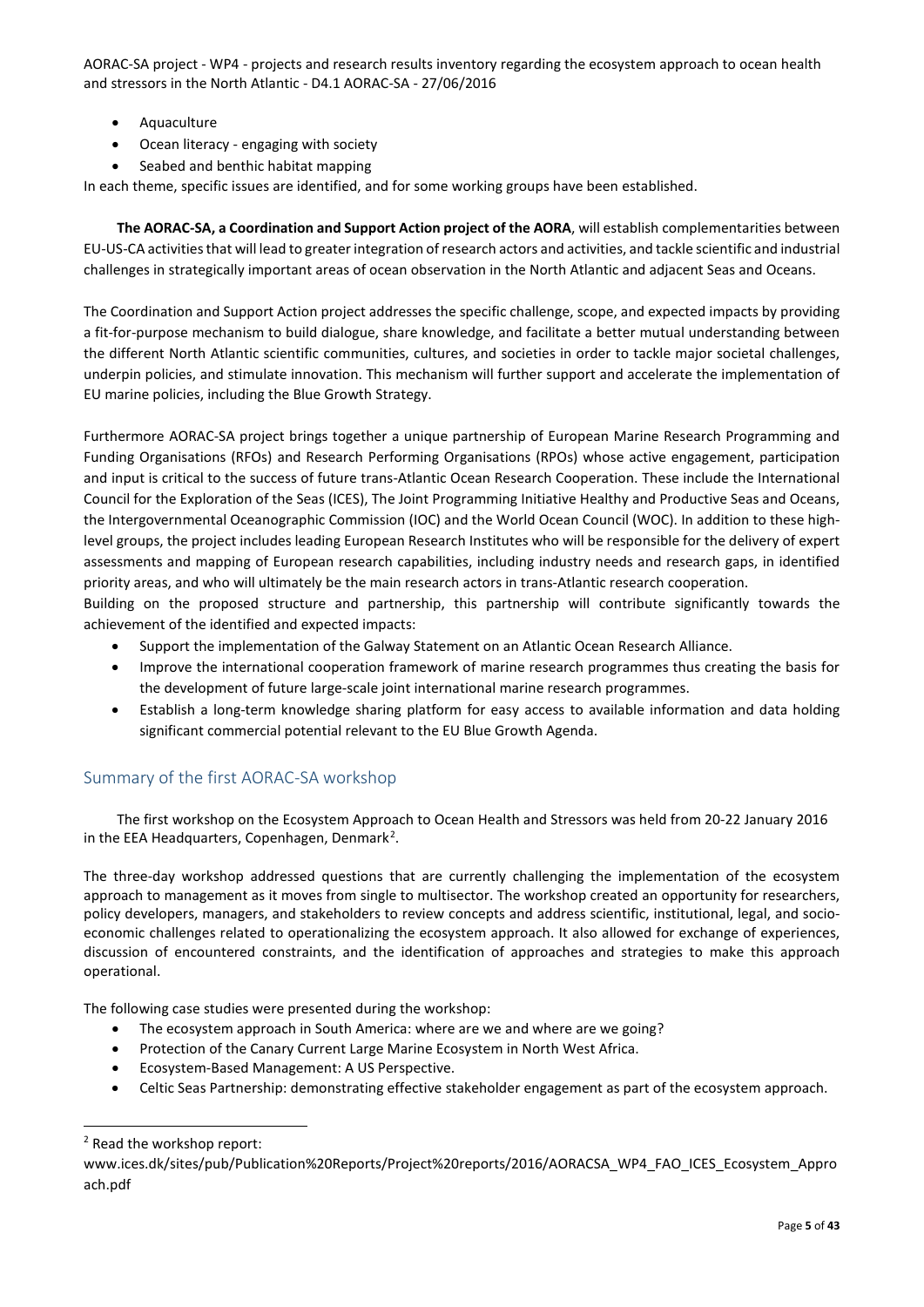- A pluralistic approach to EBM implementation in the Caribbean.
- Canada LOMA- Large Ocean Management Areas.
- An uncharted voyage: Ten years of integrated ecosystem-based management in the Barents Sea.
- Making EAM operational in Canadian fisheries management.
- EBM in Australia: National, Regional and Local Approaches.
- The NAFO Roadmap for an Ecosystem Approach to Fisheries.
- Application of Marine Planning to Support Protection of Living Marine Resources in Northeast USA Waters.
- A scientist's perspective of implementation of the EU marine strategy framework directive.
- Applying the ecosystem approach in the North-East Atlantic initial steps and the challenges of reality.

Each case studies presentation were summarized in the workshop report and all presentations are available on ICES website<sup>[3](#page-5-0)</sup>.

<span id="page-5-0"></span> <sup>3</sup> http://ices.dk/explore-us/projects/Pages/Making-the-ecosystem-approach-operational.aspx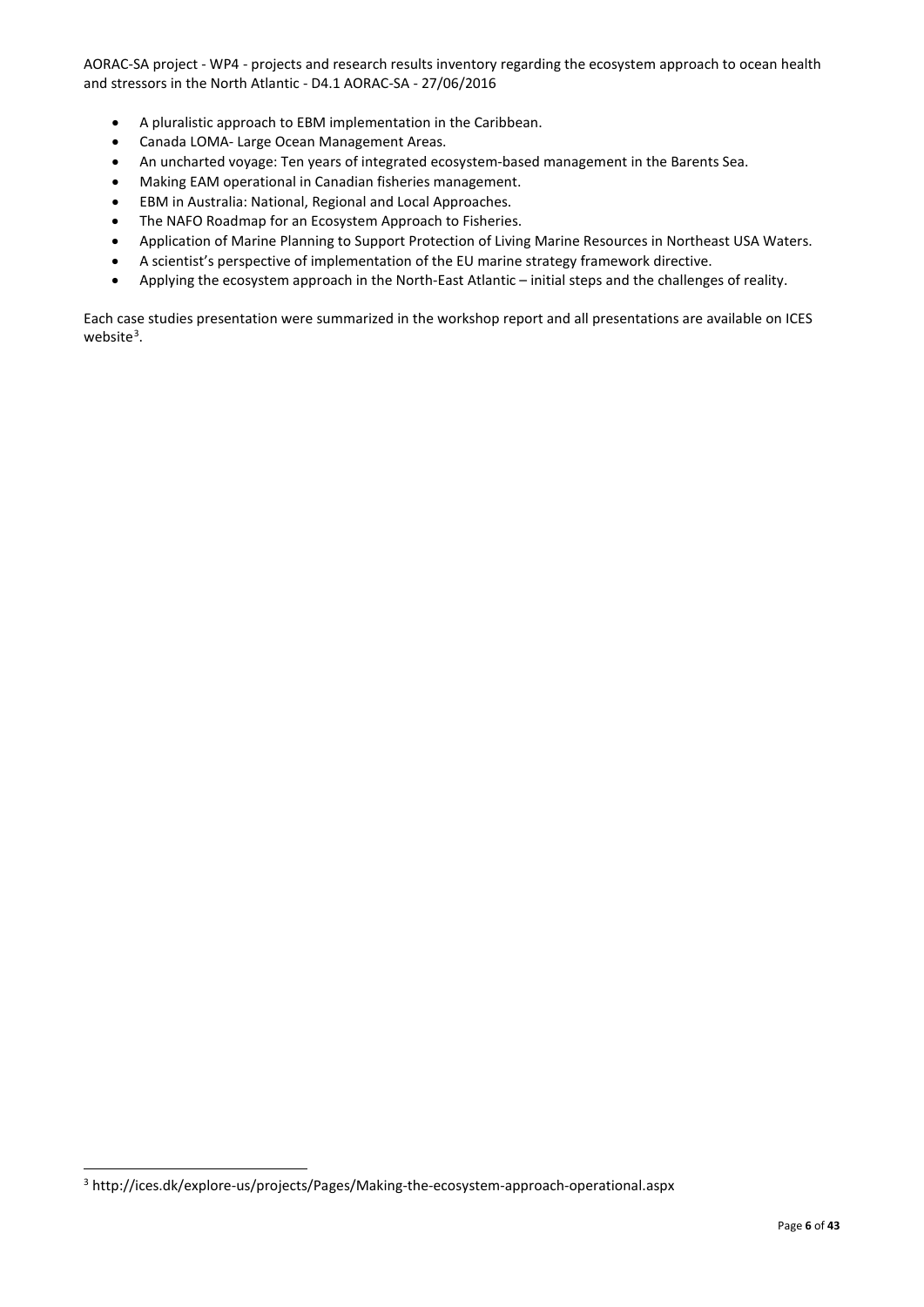#### <span id="page-6-0"></span>American and Canadian organizations involved with Ecosystem Approach research

#### *DFO, CANADA*

Fisheries and Oceans Canada<sup>[4](#page-6-1)</sup> (DFO) is the department within the government of Canada that is responsible for developing and implementing policies and programs in support of Canada's economic, ecological, and scientific interests in oceans and inland waters. In 2005, a decision-making body "the Science Management Board (SMB)" was created to support the Government of Canada's priorities, DFO's strategic objectives, and the needs of its client management sectors through strategic direction and leadership to Science. The SMB has confirmed that the highest priority for DFO Science is providing scientific support for ecosystem-based management.

In keeping with international advancements in integrated aquatic management, Fisheries and Oceans Canada is moving towards an ecosystem approach to management<sup>[5](#page-6-2)</sup>. The Science Framework for the Future<sup>[6](#page-6-3)</sup> outlines the Department's approach to aquatic science with an ecosystem framework.

The Strategic Program for Ecosystem-Based Research and Advice (SPERA) supports the Department's objectives for science required for an ecosystem approach to management with research projects and scientific tool development which support national priorities for managing ecosystems.

#### **Types of Research Funded by SPERA**

The Strategic Program for Ecosystem-based Research and Advice (SPERA) funds projects by DFO researchers which:

- Assess the ecosystem impacts of human activities;
- Assess and report on ecosystems and
- Develop tools to implement the ecosystem approach to management.

#### **List of Maritime projects funded available on the website[7](#page-6-4) :**

- Exploration of approaches to assess cumulative impacts of activities in the coastal zone within an Ecosystem Approach to Management Framework (EAM)
- Ecosystem indicators for ecosystem monitoring at different scales
- Identification of benthic ecologically and Biologically Significant Areas (EBSAs) on the Scotian Shelf
- Evaluating ecosystem services and functions in coastal habitats for use in habitat restoration
- Biodiversity measures for use in the Ecosystem Approach to Oceans management
- Evaluation of geospatial tools for delineating concentrations of deep-sea corals and sponges

<span id="page-6-1"></span> <sup>4</sup> http://www.dfo-mpo.gc.ca/science/ecosystem-eng.htm

<span id="page-6-2"></span><sup>5</sup> A New Ecosystem Science Framework in Support of Integrated Management http://www.dfompo.gc.ca/science/publications/ecosystem/index-eng.htm

<span id="page-6-3"></span><sup>6</sup> Science at Fisheries and Oceans Canada: A Framework for the Future http://www.dfo-

mpo.gc.ca/science/publications/framework-cadre/index-eng.htm

<span id="page-6-4"></span><sup>7</sup> http://www.dfo-mpo.gc.ca/science/rp-pr/spera-psrafe/index-eng.asp?group=title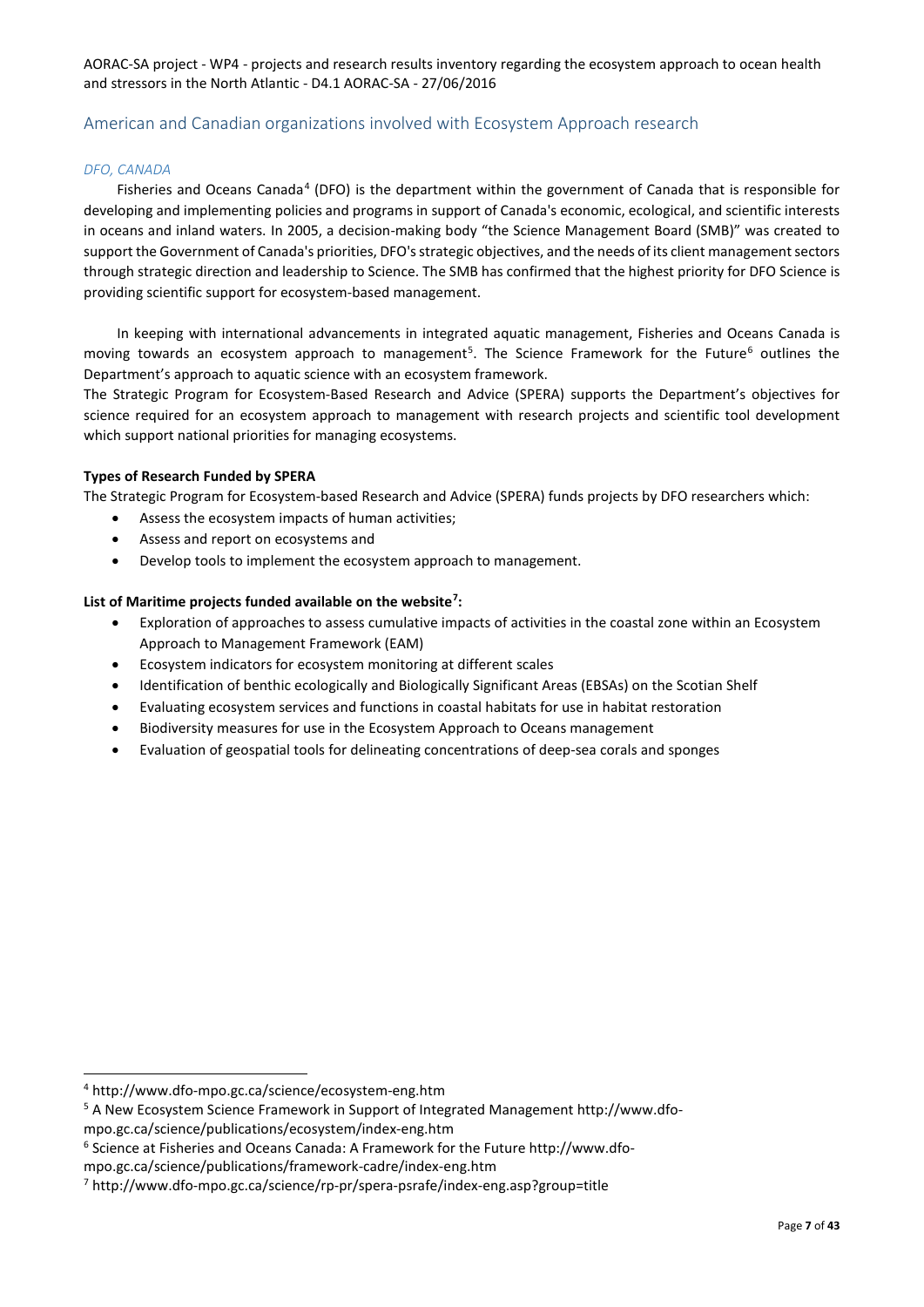#### *NOAA, USA*

Ecosystem-based management requires a strong scientific basis. At NOAA numerous programs and projects<sup>[8](#page-7-0)</sup> provide the research and scientific understanding to ensure that management programs have the information and tools they need to implement EBM.

The programs below represent a few of the many scientific and research programs supporting EBM at NOAA:

- Integrated Ecosystem Assessments<sup>[9](#page-7-1)</sup>
- $\bullet$  Fisheries Ecosystem Science<sup>[10](#page-7-2)</sup>
- Fisheries and the Environment $^{11}$  $^{11}$  $^{11}$
- Ocean Exploration and Research<sup>[12](#page-7-4)</sup>
- National Centers for Coastal and Ocean Science<sup>[13](#page-7-5)</sup>
- Large Marine Ecosystems Program<sup>[14](#page-7-6)</sup>
- $\bullet$  Ocean Acidification Program<sup>[15](#page-7-7)</sup>
- $\bullet$  Ecological Forecasting<sup>[16](#page-7-8)</sup>

With regard to France (Ifremer) and US (NOAA) cooperation, main topics for cooperation in the field of ecosystem Approach with NOAA are:

- Ocean And Human Health, notably on Harmful Algal Bloom (in particular through the current IOC/IPHAB Global Ciguatera Strategy 2015-2019 which acts as a relevant international platform for multilateral cooperation between France, Canada and the USA).
- Exchange of information on Marine microbes
- Deep-sea biodiversity (taxonomy, assessment, sampling etc.)
- Cooperation/information exchange on the topic of "maritime economy" which includes:
	- Integrated assessments in support of policies & integrated bio-economic modelling of fisheries;
	- Economics in support of fishery management;
	- Aquaculture models, Carrying capacity
	- Analysis of fishing boats cruises

#### **A selection of recommended references regarding Ecosystem-based Management (EBM) is listed below:**

#### Applying a more holistic Ecosystem-Based Approach to coastal and marine resource management

- *- Introduction to Ecosystem-Based Management, Ecological Principles & Ecosystem Vulnerability*
- *- Agency Overviews, Case Study Analyses & Future Actions*
- *- Overarching Management Themes & Conclusions*
- > Centre for Ocean Solutions. 2012. Incorporating Ecological Principles into California Ocean and Coastal Management:

Examples from Practice. Stanford Woods Institute for the Environment, Stanford University, CA

The status of marine and coastal ecosystem-based management among the network of U.S. federal programs

*This paper summarizes the status of EBM for federal programs under the agencies of the National Ocean Council that implement or support marine and coastal EBM activities.*

> Dell'Apa, Andrea; Adam Fullerton; Franklin Schwing; & Margaret M. Brady. "The status of marine and coastal ecosystembased management among the network of U.S. federal programs". Marine Policy 60 (2015) 249-258.

<span id="page-7-0"></span> <sup>8</sup> http://ecosystems.noaa.gov/

<span id="page-7-1"></span><sup>9</sup> http://www.noaa.gov/iea/

<span id="page-7-2"></span><sup>10</sup> http://www.st.nmfs.noaa.gov/ecosystems/index

<span id="page-7-3"></span><sup>11</sup> http://www.st.nmfs.noaa.gov/fate/

<span id="page-7-4"></span><sup>12</sup> http://oceanexplorer.noaa.gov/

<span id="page-7-5"></span><sup>13</sup> https://coastalscience.noaa.gov/

<span id="page-7-6"></span><sup>14</sup> http://www.st.nmfs.noaa.gov/ecosystems/lme/

<span id="page-7-7"></span><sup>15</sup> http://oceanacidification.noaa.gov/

<span id="page-7-8"></span><sup>16</sup> http://oceanservice.noaa.gov/ecoforecasting/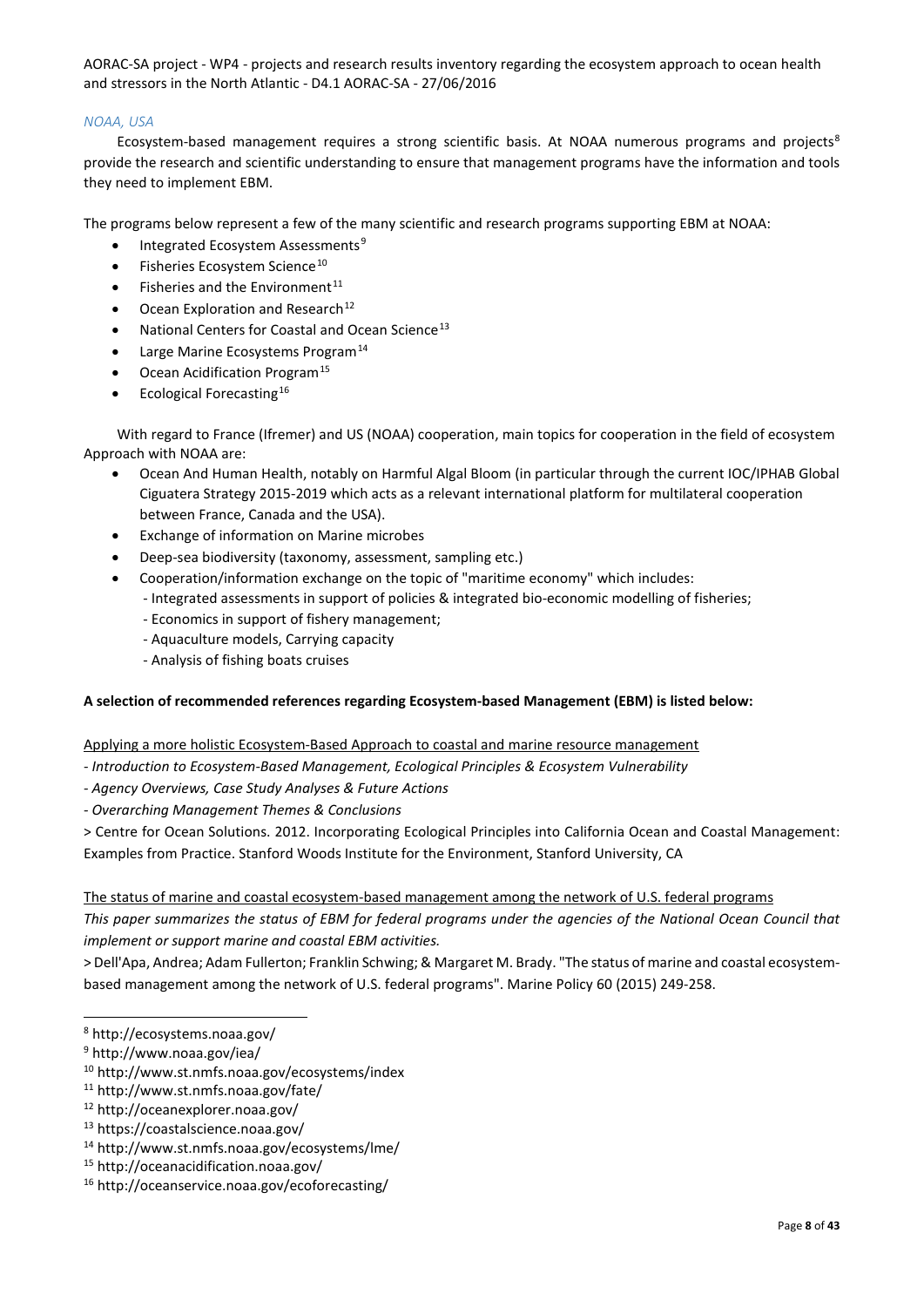Integrated Ecosystem Assessments

*A Five Step Process for an IEA*

>Levin, P.S., M.J. Fogarty, G.C. Matlock, and M. Ernst. 2008. Integrated ecosystem assessments. U.S. Dept. Commerce, NOAA Tech. Memo. NMFS-NWFSC-92, 20 pp.

>Levin P.S., Fogarty M.J., Murawski S.A., Fluharty D. 2009. Integrated ecosystem assessments: Developing the scientific basis for ecosystem-based management of the ocean. PLoS Biol 7(1): e1000014.doi:10.1371/journal.pbio.1000014

#### Ecosystem-Based Management Consensus Statement

*Comprehensive ecosystem-based management (EBM) was called for by both U.S. ocean commissions. This statement, signed by over 200 scientists and policy experts, highlights current scientific understanding of marine ecosystems, explains how this knowledge shapes the call for a new management approach, and provides a definition for what the scientific community envisions when it recommends "ecosystem-based management" for the ocean.*

>McLeod, K. L., J. Lubchenco, S. R. Palumbi, and A. A. Rosenberg. 2005. Scientific Consensus Statement on Marine Ecosystem-Based Management. Communication Partnership for Science and the Sea, Corvallis, OR. http://compassonline.org/resources

#### The Millennium Ecosystem Assessment (MA)

*The Millennium Ecosystem Assessment (MA) was called for by the United Nations Secretary-General Kofi Annan in 2000. Initiated in 2001, the objective of the MA was to assess the consequences of ecosystem change for human well-being and the scientific basis for action needed to enhance the conservation and sustainable use of those systems and their contribution to human well-being.*

>Millennium Ecosystem Assessment, 2005. Island Press, Washington, DC.

#### International Earth system expert workshop on ocean stresses and impacts - Summary workshop report

*Between 11th and 13th April 2011 world experts on the ocean met at the Margaret Thatcher Conference Centre, Somerville College, University of Oxford. This event was led by the International Programme on the State of the Ocean (IPSO), in partnership with the International Union for Conservation of Nature (IUCN) and the International Geosphere and Biosphere Programme (IGBP), and brought together a select group of world science leaders on ocean stresses and impacts to reflect on these, and propose creative solutions.*

>Rogers, A.D. & Laffoley, D.d'A. 2011. International Earth system expert workshop on ocean stresses and impacts. Summary report. IPSO Oxford, 18 pp.

#### Charting the Course for Ocean Science in the United States for the Next Decade – An Ocean Research Priorities Plan and Implementation Strategy.

*The goal of this document is to provide the guidance to build the scientific foundation to improve society's stewardship and use of, and interaction with, the ocean.*

>Charting the Course for Ocean Science in the United States for the Next Decade – An Ocean Research Priorities Plan and Implementation Strategy. NSTC Joint Subcommittee on Ocean Science and Technology. January 26, 2007. http://www.whitehouse.gov/sites/default/files/microsites/ostp/nstc-orppis.pdf

#### Taking Steps toward Marine and Coastal Ecosystem-Based Management - An Introductory Guide

*The ecosystem approach lays out a series of principles to guide management towards long-term sustainability of marine and coastal ecosystems. With this new guide on Marine and Coastal Ecosystem-Based Management (EBM), UNEP seeks to assist countries and communities to take steps towards making marine and coastal ecosystem-based management operational - from strategic planning to on-site implementation.*

>UNEP. "Taking Steps toward Marine and Coastal Ecosystem-Based Management - An Introductory Guide," by Tundi Agardy, John Davis, Kristin Sherwood and Ole Vestergaard. UNEP Regional Seas Reports and Studies, 189. (June 2011). http://www.unep.org/pdf/EBM\_Manual\_r15\_Final.pdf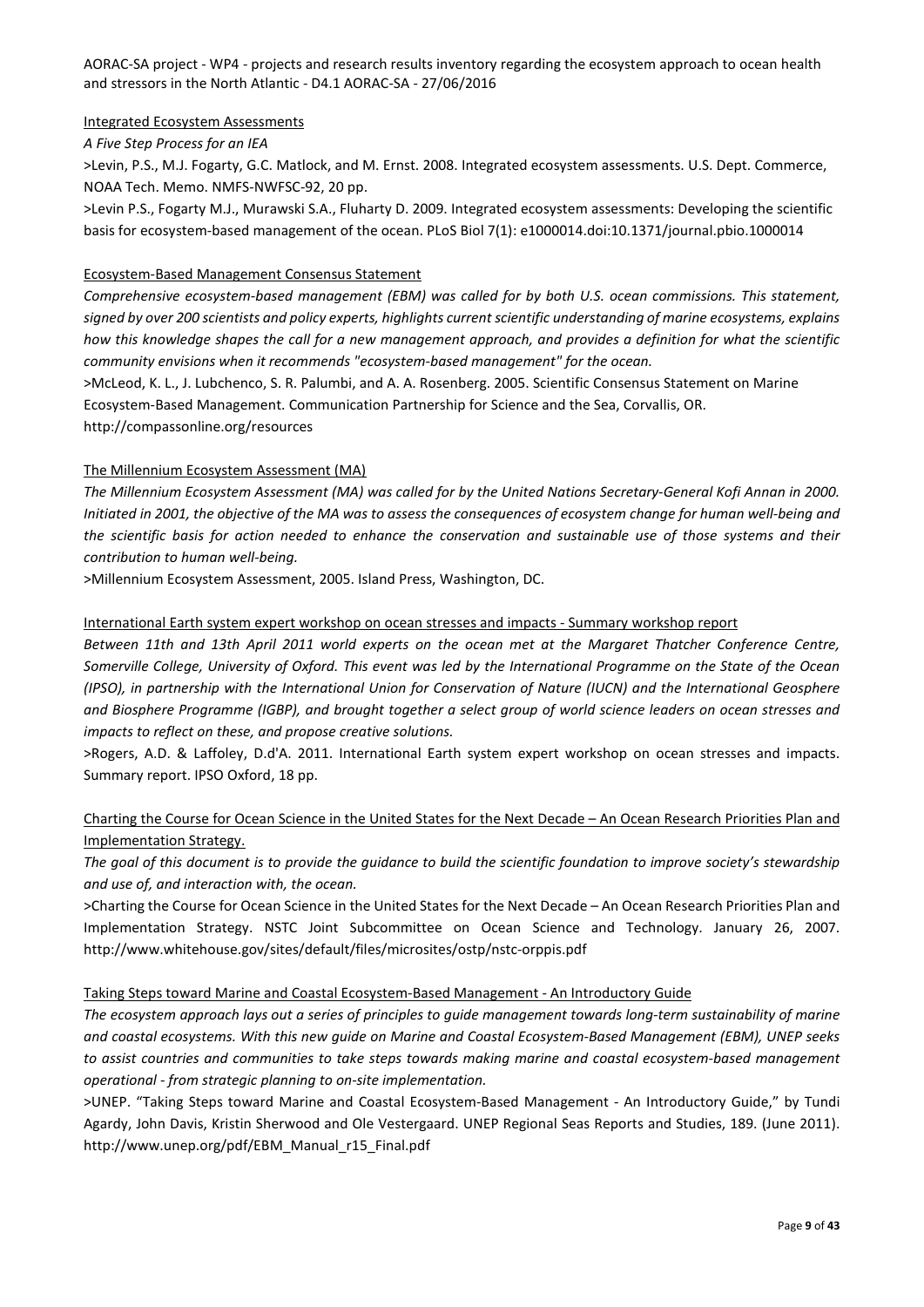#### Final Recommendations of the Interagency Ocean Policy Task Force.

*In order to better meet our Nation's stewardship responsibilities for the ocean, our coasts, and the Great Lakes, President Obama established the Interagency Ocean Policy Task Force (Task Force) on June 12, 2009. The President charged the Task Force with developing recommendations to enhance our ability to maintain healthy, resilient, and sustainable ocean, coasts, and Great Lakes resources for the benefit of present and future generations.* >White House Council on Environmental Quality. Final Recommendations of the Interagency Ocean Policy Task Force. July 19, 2010. http://www.whitehouse.gov/files/documents/OPTF\_FinalRecs.pdf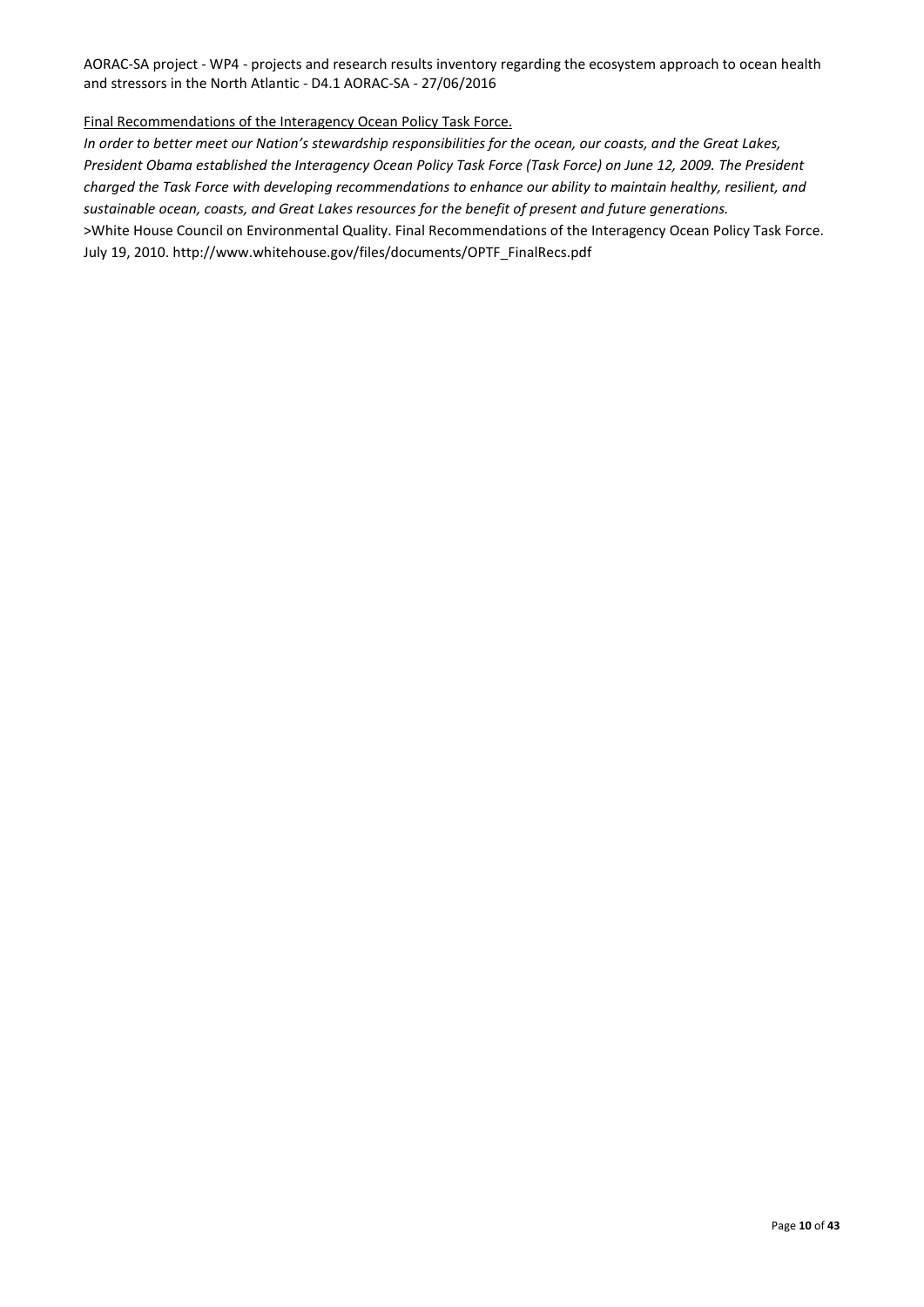# <span id="page-10-0"></span>Inventory of major Canadian, European, and US research activities/projects on ecosystem approach to ocean health and stressors with regard to the North Atlantic

### <span id="page-10-1"></span>Guidelines

One of the priority research areas identified in the Galway Statement and adopted by the Atlantic Ocean Research Alliance is the Ecosystem Approach to Ocean Health and Stressors. In order to provide the EU-USA-CA Atlantic Ocean Research Alliance with relevant and responsive information on the status of ecosystem approach research to ocean health and stressors, one task was to carry out an inventory of major Canadian, European, and US research activities/projects.

This inventory document is intended to provide an overview of results and outputs of projects focused on the following subjects, relevant for consideration of the ecosystem approach to ocean health and stressors:

- Methods for developing indicators and targets for biodiversity
- Techniques for assessment that account for differences in scale and resolution of monitoring and management
- Management tools for ecosystem approach
- Ecosystem structure and functioning
- Carrying capacity, ecosystem tipping points, and ocean stressors
- Cumulative effects
- Analysis of social and economic consequences of management actions
- Maintaining the legitimacy and credibility of science for evidence based policy

In doing so, the inventory document attempts to answer the following questions:

- What has been studied?
- What are the gaps?
- What is required?

#### <span id="page-10-2"></span>Sources of information

The inventory of European ecosystem research activities and projects is based on two main databases and partners contributions.

1/The Marine Knowledge Gate 2.0 (EurOcean KG) is an innovative online repository of marine research projects and results (Knowledge Outputs). The data base includes records ofmarine research projects and results with funding from the EU and major national Research Funding and Performing Organisations (RFPOs) from 25 European coastal countries, as well as from Regional and International Agencies. Through EurOcean involvement in the FP7 Coordination and Support Action "STAGES" project (Science and Technology Advancing Governance on Good Environmental Status), EurOcean\_KG has been expanded to include projects from new EU Funding Programmes as well as projects with national and regional funding. The H2020 "Columbus" project aims to maintain and develop the Marine Research Knowledge Gate ensuring it is up to date and fit for purpose.

2/Data were supplemented with data from CORDIS (the Community Research and Development Information Service), the European Commission's primary public repository and portal to disseminate information on all EU-funded research projects and their results in the broadest sense. The website and repository include all public information held by the Commission including project factsheets, publishable reports and deliverables, and comprehensive links to external sources such as open access publications and websites.

3/Contributions received from the AORAC-SA WP4 partners (input requested from marine Institutes in the USA, Canada, and Europe namely England, France, Ireland, Portugal, and Spain).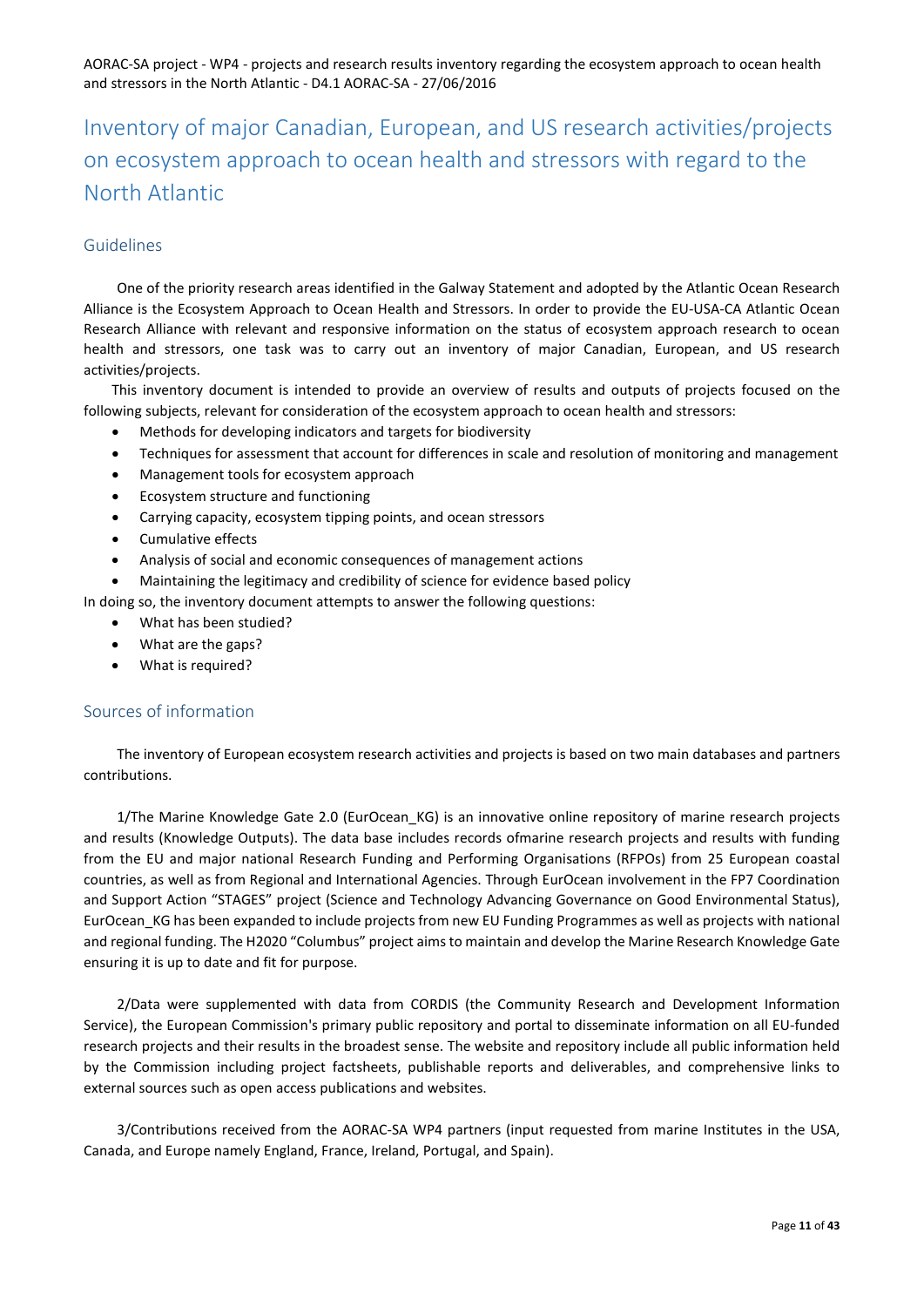# Theme 1: Methods for developing indicators and targets for biodiversity

<span id="page-11-0"></span>

| Project<br>acronym | <b>Project title</b>                                                                                                          | <b>Main results</b>                                                                                                                                                     | Scale &<br><b>Policies</b>                    | Funding &<br><b>Duration</b>                            | Canada or<br><b>USA</b><br>involved | <b>Links</b>                                                                                                                                                                |
|--------------------|-------------------------------------------------------------------------------------------------------------------------------|-------------------------------------------------------------------------------------------------------------------------------------------------------------------------|-----------------------------------------------|---------------------------------------------------------|-------------------------------------|-----------------------------------------------------------------------------------------------------------------------------------------------------------------------------|
| <b>INCOFISH</b>    | <b>Integrating Multiple Demands</b><br>on Coastal Zones with<br><b>Emphasis on Aquatic</b><br><b>Ecosystems and Fisheries</b> | -Simple Indicators for Sustainable Resource Use<br>-Indicators of fisheries mismanagement                                                                               | Large<br>marine<br>ecosyste<br>ms             | UE FP6<br>2005-<br>2008                                 | none                                | -Publications:<br>www.incofish.org/Results/Publications.php<br>-Results:<br>www.incofish.org/<br>&<br>cordis.europa.eu/project/rcn/79797 en.html                            |
| <b>IndiSeas</b>    | Indicators for the seas                                                                                                       | -Indicators to evaluate the effects of fishing on the<br>health status of marine ecosystems                                                                             | Large<br>marine<br>ecosyste<br>ms             | <b>IOC/UNES</b><br>CO & Eur-<br>Oceans<br>2005-<br>2013 | ves                                 | -Publications:<br>www.indiseas.org/more-information#publications<br>-Results:<br>www.indiseas.org/comparative-approach                                                      |
| <b>MEECE</b>       | Marine Ecosystem Evolution in<br>a Changing Environment                                                                       | -Fisheries, climate change, European seas<br>-Indicators to help quantify the impact of fishing<br>-Comparative analysis of ecosystem indicators                        | Global,<br><b>MFSD</b>                        | UE FP7<br>2008-<br>2013                                 | yes                                 | -Publications: www.meece.eu/documents/MEECE papers.pdf<br>-Results:<br>www.meece.eu/Deliv.html<br>&<br>cordis.europa.eu/project/rcn/89307_en.html                           |
| <b>EURO-BASIN</b>  | European Union Basin-scale<br>Analysis, Synthesis, and<br>Integration                                                         | -Good Environmental Status indicators and<br>reference points regarding pelagic species and<br>climate change<br>-Zooplankton, climate indicators                       | North<br>Atlantic<br>and Arctic               | UE FP7<br>2010-<br>2014                                 | yes                                 | -Publications:<br>http://www.euro-basin.eu/<br>-Results:<br>http://www.euro-basin.eu/<br>&<br>cordis.europa.eu/project/rcn/97329_en.html                                    |
| <b>GREENSEAS</b>   | Development of global<br>plankton data base and model<br>system for eco-climate early<br>warning                              | -Innovative indicators to monitor the structure and<br>functioning of marine ecosystems and their effects<br>on global biogeochemical cycling and fisheries             | Atlantic,<br>Arctic and<br>Southern<br>Oceans | UE FP7<br>2011-<br>2015                                 | none                                | -Results:<br>www.greenseas.eu/deliverables<br>&<br>cordis.europa.eu/project/rcn/97177_en.html                                                                               |
| <b>DEVOTES</b>     | Development of innovative<br>tools for understanding marine<br>biodiversity and assessing<br>good environmental status        | -New and updated indicators and methods for<br>setting reference and target values<br>-Keystone Species Catalogue and review, as<br>indicators in monitoring programmes | Europe,<br><b>MSFD</b>                        | UE FP7<br>2012-<br>2016                                 | yes                                 | -Publications:<br>www.devotes-project.eu/publications/<br>-Results:<br>www.devotes-project.eu/deliverables-and-milestones/ &<br>cordis.europa.eu/project/rcn/105613 en.html |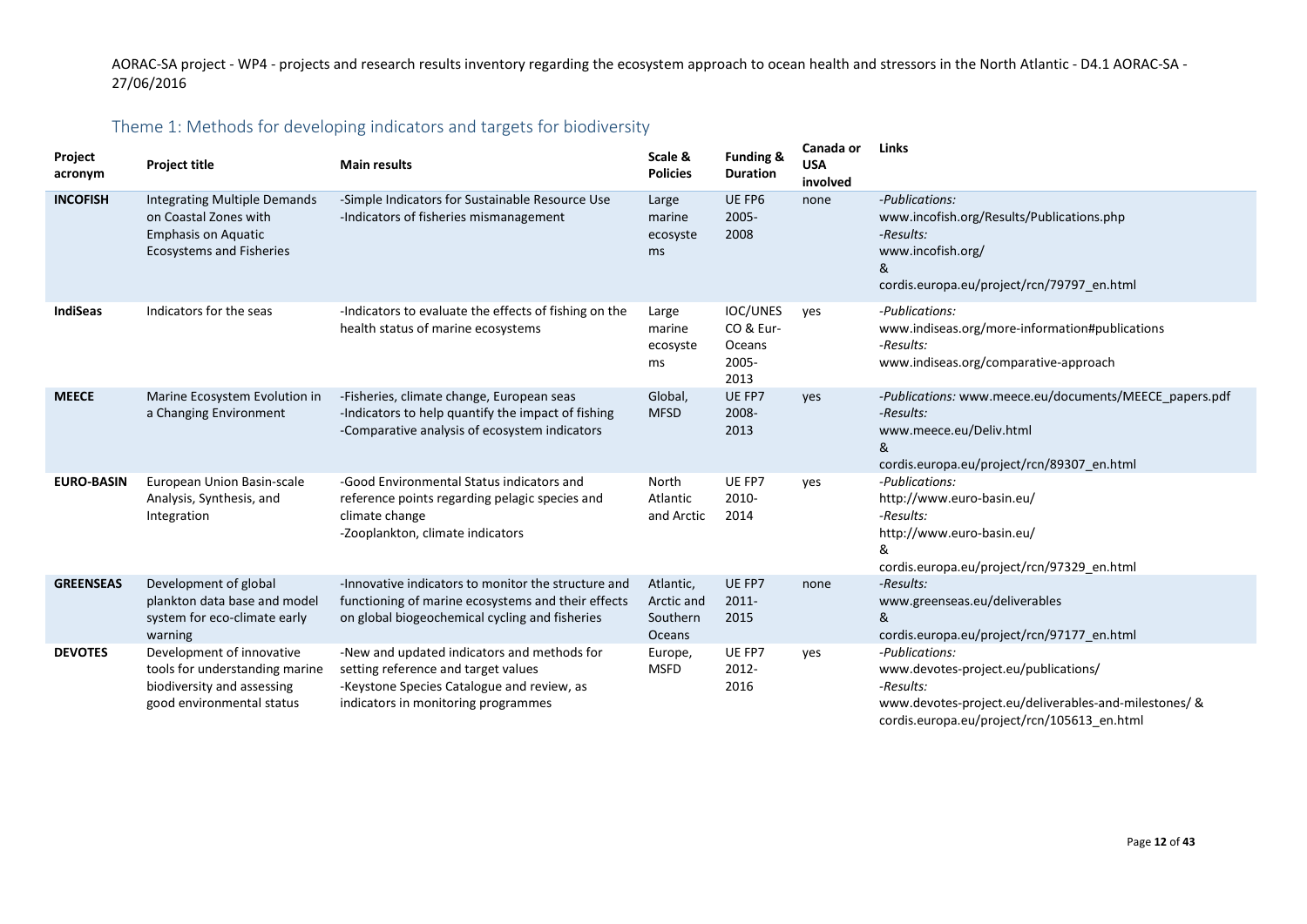| <b>Myfish</b><br>Maximising yield of fisheries<br>UE FP7<br>-Europe, Fisheries, maximum sustainable yield<br>-Publications:<br>Europe,<br><b>ves</b><br>CFP,<br>2012-<br>www.myfishproject.eu/media-centre-2/myfish-publications<br>while balancing ecosystem,<br>(MSY), GES<br><b>MSFD</b><br>economic, and social concerns<br>2016<br>-Definitions of MSY variants<br>-Results:<br>www.myfishproject.eu/myfish-regional-studies/myfish-decision-<br>support-tables<br>&<br>cordis.europa.eu/project/rcn/101745 en.html | Project<br>acronym | <b>Project title</b> | <b>Main results</b> | Scale &<br><b>Policies</b> | <b>Funding &amp;</b><br><b>Duration</b> | Canada or<br><b>USA</b><br>involved | Links |
|--------------------------------------------------------------------------------------------------------------------------------------------------------------------------------------------------------------------------------------------------------------------------------------------------------------------------------------------------------------------------------------------------------------------------------------------------------------------------------------------------------------------------|--------------------|----------------------|---------------------|----------------------------|-----------------------------------------|-------------------------------------|-------|
|                                                                                                                                                                                                                                                                                                                                                                                                                                                                                                                          |                    |                      |                     |                            |                                         |                                     |       |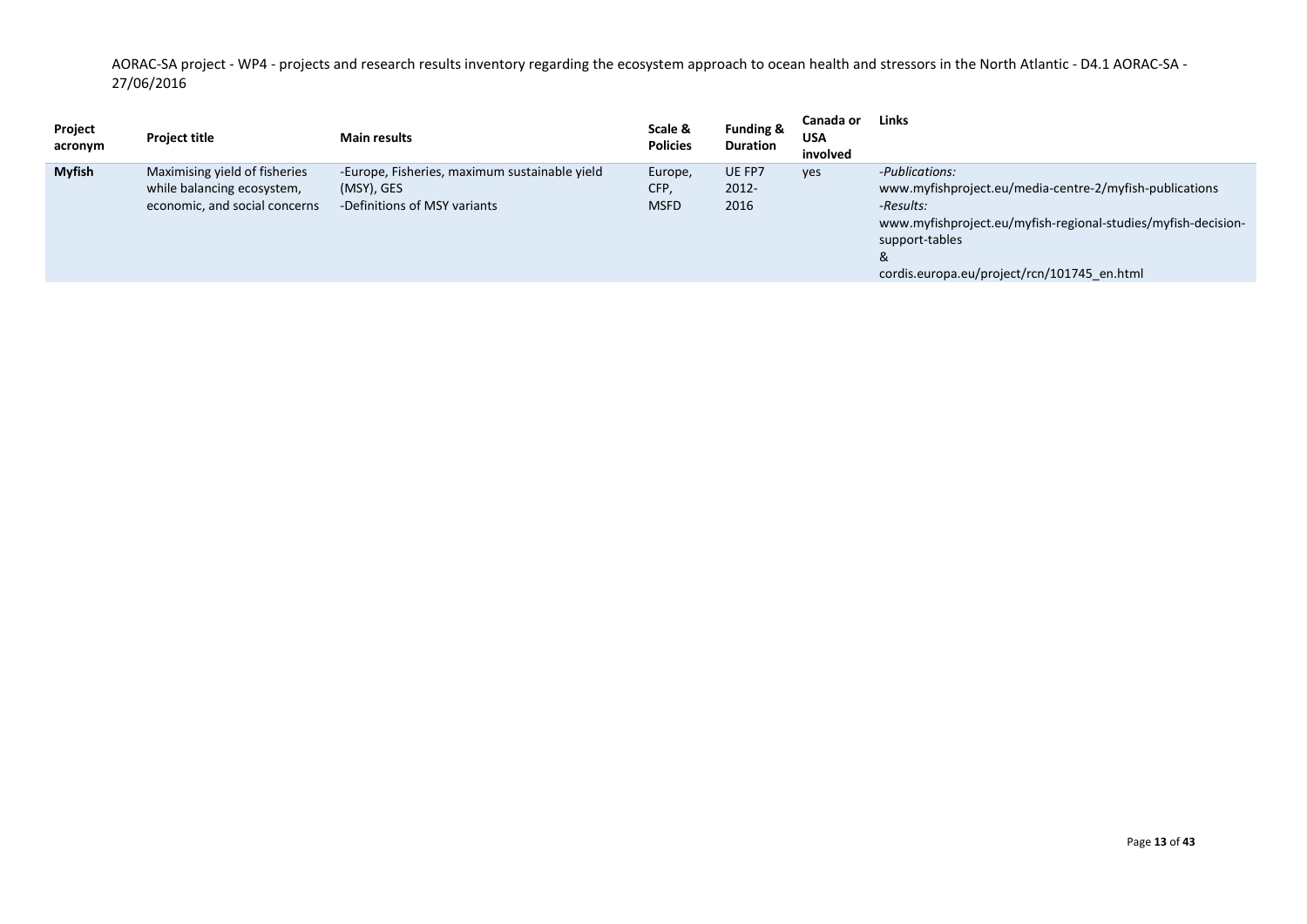#### **Indicators for fisheries**

IndiSeas was a scientific program which evaluated the effects of fishing on the health status of marine ecosystems. A panel of indicators is provided to reflect the ecological and biodiversity status of marine ecosystems, and the effects of fishing on ecosystem functions and properties, to characterize marine ecosystems states and trends and to provide a human dimension as part of fisheries indicators. Scientific experts from each ecosystem represented have calculated the necessary indicators and provided background information and overview of the status of their ecosystem. Indicator series currently extend to 2010, but the database may be updated on a regular basis. Indiseas has developed a "generic dashboard" to present the ecosystem indicators describing the state of ecosystems and the trends within them, and to provide a multivariate view of the ecosystem using it as a comparative tool.

MEECE project scientists collaborated at an international level to help define a range of indicators to help quantify the impact of fishing and provide support for fisheries management. With an emphasis on the European Marine Strategy and under the auspices of the IndiSeas project, scientists worked collectively to perform comparative analysis of ecosystem indicators for many of the world's marine ecosystems. This comparative framework allows for the selection of a robust suite of indicators that are meaningful and measurable over diverse and contrasting conditions (e.g. environmental change).

Myfish project aims at developing maximum sustainable yield (MSY) indicators and to provide suggestions for alternative MSY solutions that can ensure high levels of fishery yield while respecting ecological, economic, and social sustainability in accordance with both the precautionary approach, an ecosystem approach to fisheries, and the MSY approach. The ecosystem components addressed give special attention to descriptors and indicators that will be used to determine Good Environmental Status. Through providing definitions of MSY variants, MYFISH developed an ecological-economic model of the Baltic Sea, simulating stock dynamics of interacting populations to define multi-species maximum sustainable yield (MMSY) and providing a guide for policy makers to select operational targets and adopt appropriate management instruments. Evaluations of the effect of these variants on ecosystems, economic, and social aspects are conducted. The social and ecological desirability of the MSY criteria is considered and an operational framework for implementation is provided. The MYFISH work has identified and adapted the indicators and models required to produce decision support advice.

#### **Good Environmental Status indicators within the Marine Strategy Framework Directive**

Focused on the Northeast Atlantic pelagic ecosystems, EURO-BASIN developed a list of intermediate level ecological, economic, and social management objectives and then carried out evidence-based selection of corresponding Good Environmental Status indicators and reference points. EURO-BASIN concluded that future projections of ocean productivity, based on habitat species distribution, are needed for a detailed assessment of ocean health and benefits and for achieving or maintaining the good environmental status of the North Atlantic. The predictability of how oceanographic conditions affect the pelagic species so far remains underutilized in fisheries management and for understanding and predicting dynamics of fish populations and marine ecosystem dynamics in the North Atlantic.

Regarding the Arctic marine ecosystem, EURO-BASIN characterized population genetic structures of keystone species, important for biogeochemical and trophic functioning using novel molecular approaches, as well as to determine their evolutionary responses to climate change. EURO-BASIN focused on the distribution of the Calanoid copepods species (zooplankton), *C. glacialis* (corresponding to Arctic water masses) and *C. finmarchicus* (to Atlantic water masses), frequently used as climate indicators.

GREENSEAS developed new indicators of change in planktonic ecosystems and defined a set of indicators which can be used to describe changes in the state of marine ecosystems. Satellite data have been combined with other observing systems in a novel approach to help define a suite of ecological indicators to support ecosystem management. GREENSEAS project used two case studies to demonstrate how different types of ocean observations can be used in the development and implementation of plankton indicators, and how they are relevant to marine policy.

DEVOTES project documented the results of the refinement of 13 indicators and new development of 16 indicators for the Marine Strategy Framework Directive (MSFD) targeting mainly descriptors D1 (Biodiversity), D2 (Non-indigenous species), D3 (fishing), D4 (Marine food webs), D5 (eutrophication), and D6 (Seafloor integrity). In total, 29 indicators have been evaluated. 16 of the indicators documented in the deliverable 3.3 report are newly developed, while 13 indicators have been refined. A method to use quantitative criteria for the derivation of target values and reference levels is presented and discussed along with policy implications in the context of sustainability.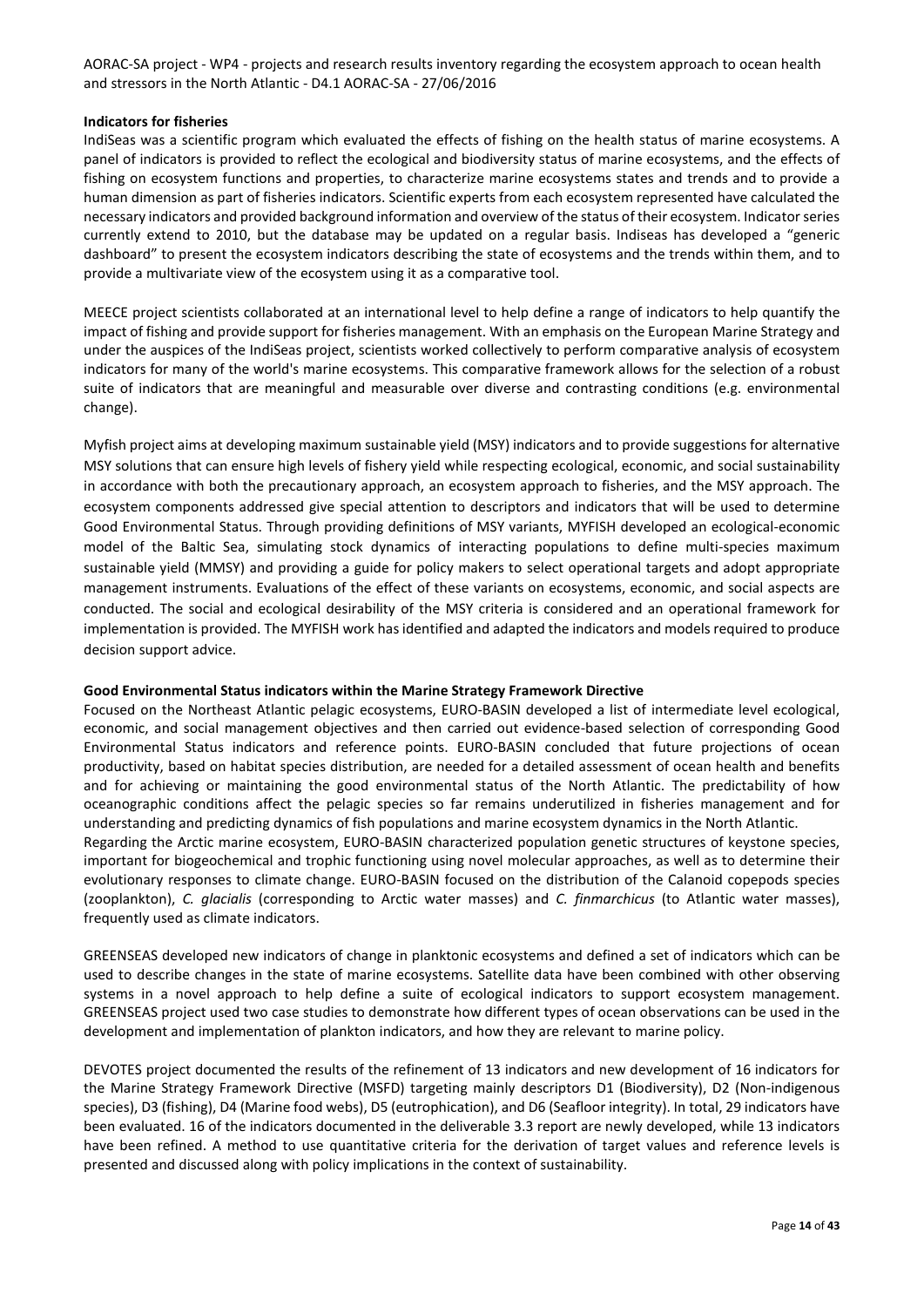DEVOTES project discussed the possibility of using keystone species as indicators in monitoring programmes and suggested that keystone indicators can provide relevant information for the future consequences of environmental changes in the entire ecosystem. The DEVOTES Catalogue of Keystone species and associated report is a review of potential keystones species in European marine habitats. The catalogue has 844 individual entries, which includes 210 distinct species and 19 groups classified by major habitat in the EU Regional Seas and the Norwegian Sea. The scientific community is aware that important difficulties remain in the definition of keystone species.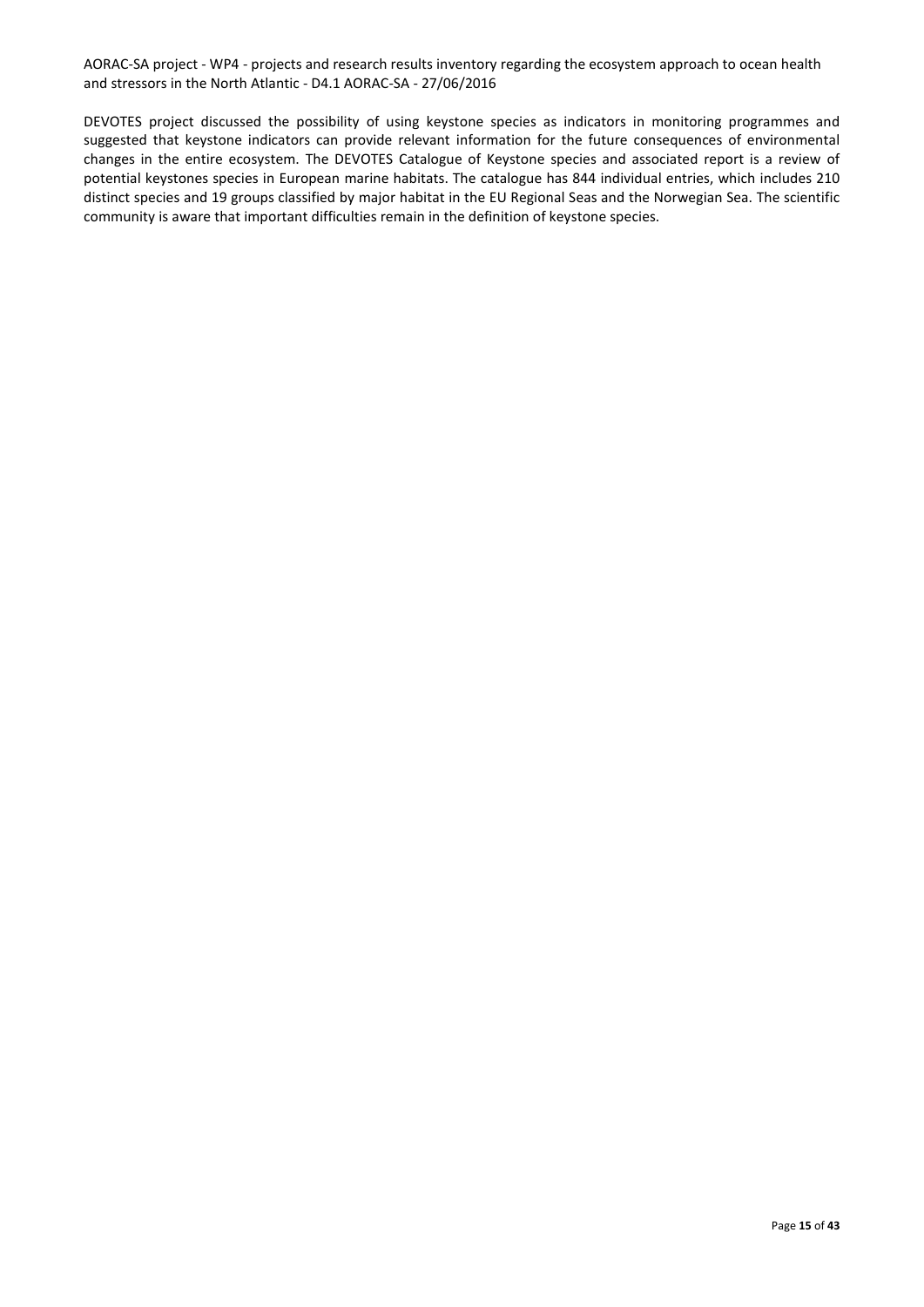# Theme 2: Techniques for assessment that account for differences in scale and resolution of monitoring and management

<span id="page-15-0"></span>

| Project<br>acronym | <b>Project title</b>                                                                                      | <b>Main results</b>                                                                                                                                         | Scale &<br><b>Policies</b>         | <b>Funding</b><br>&<br><b>Duration</b> | Canada or<br><b>USA</b><br>involved | <b>Links</b>                                                                                                                                                                        |
|--------------------|-----------------------------------------------------------------------------------------------------------|-------------------------------------------------------------------------------------------------------------------------------------------------------------|------------------------------------|----------------------------------------|-------------------------------------|-------------------------------------------------------------------------------------------------------------------------------------------------------------------------------------|
| <b>ECOKNOWS</b>    | Effective use of ecosystem and<br>biological knowledge in<br>fisheries                                    | -Fisheries stock assessment, MSY, fisheries<br>reference points                                                                                             | North<br>Atlantic<br>and<br>Europe | UE FP7<br>$2010 -$<br>2014             | yes                                 | -Publications & Results : cordis.europa.eu/project/rcn/95519 en.html                                                                                                                |
| <b>BLUEAGE</b>     | Validated age and growth<br>analysis of Atlantic Bluefin<br>tuna (Thunnus thynnus)                        | -Fisheries stock assessment, age<br>determination                                                                                                           | Atlantic                           | UE FP7<br>2011-<br>2012                | yes                                 | -Publications:<br>www.iccat.int/Documents/CVSP/CV068 2012/no 1/CV068010254.pdf                                                                                                      |
| <b>COEXIST</b>     | Interaction in coastal waters:<br>A roadmap to sustainable<br>integration of aquaculture and<br>fisheries | -Assessment of interactions between<br>fisheries and aquaculture and other uses of<br>the coastal zone                                                      | Europe                             | UE FP7<br>2010-<br>2013                | yes                                 | -Publications:<br>www.coexistproject.eu/coexist-results/publications<br>-Results :<br>www.coexistproject.eu/coexist-results/tool<br>&<br>cordis.europa.eu/project/rcn/94252_en.html |
| <b>MEECE</b>       | Marine Ecosystem Evolution in<br>a Changing Environment                                                   | -Links between human activities and GES<br>descriptors, MSFD, expert judgement<br>assessment<br>-Tool for climate change impacts<br>assessment              | Global,<br><b>MFSD</b>             | UE FP7<br>2008-<br>2013                | yes                                 | -Publications:<br>www.meece.eu/documents/MEECE_papers.pdf<br>-Results:<br>www.meece.eu/Deliv.html<br>&<br>cordis.europa.eu/project/rcn/89307_en.html                                |
| <b>MESMA</b>       | Monitoring and Evaluation of<br><b>Spatially Managed Areas</b>                                            | -The relative value of seabed biotopes:<br>goods and services, sensitivity issues,<br>management and protection tools at<br>European or international level | Europe                             | EU - FP7<br>2009-<br>2013              | none                                | -Publications:<br>cordis.europa.eu/project/rcn/92591 en.html<br>-Results:<br>www.mesmacentralexchange.eu                                                                            |
| <b>OPEC</b>        | <b>OPerational ECology:</b><br>Ecosystem forecast products<br>to enhance marine GMES<br>applications      | -Assessment of current operational<br>ecosystem monitoring systems                                                                                          | Europe                             | UE FP7<br>2012-<br>2014                | none                                | -Publications:<br>cordis.europa.eu/project/rcn/100881_en.html<br>-Results:<br>marine-opec.eu/default.html                                                                           |
| <b>KNOWSEAS</b>    | Knowledge-based Sustainable<br>Management for Europe's<br>Seas                                            | -Assessment of the costs and benefits of<br>fishing, transport, energy aquaculture,<br>water quality and recreation<br>-Method for mapping of governance    | Europe,<br><b>MSFD</b>             | UE FP7<br>2009-<br>2013                | yes                                 | -Publications:<br>www.knowseas.com/links-and-data/project-publications<br>-Results:<br>www.knowseas.com/links-and-data<br>&<br>cordis.europa.eu/project/rcn/92053_en.html           |
| <b>ODEMM</b>       | <b>Options for Delivering</b><br><b>Ecosystem-Based Marine</b><br>Management                              | -Pressure assessment methodology<br>-Ecological risk assessment<br>-Rapid assessment of the current state of<br>the Good Environmental Status               | Europe,<br><b>MSFD</b>             | UE FP7<br>2010-<br>2013                | yes                                 | -Results:<br>odemm.com/content/resources<br>&<br>cordis.europa.eu/result/rcn/55984_en.html                                                                                          |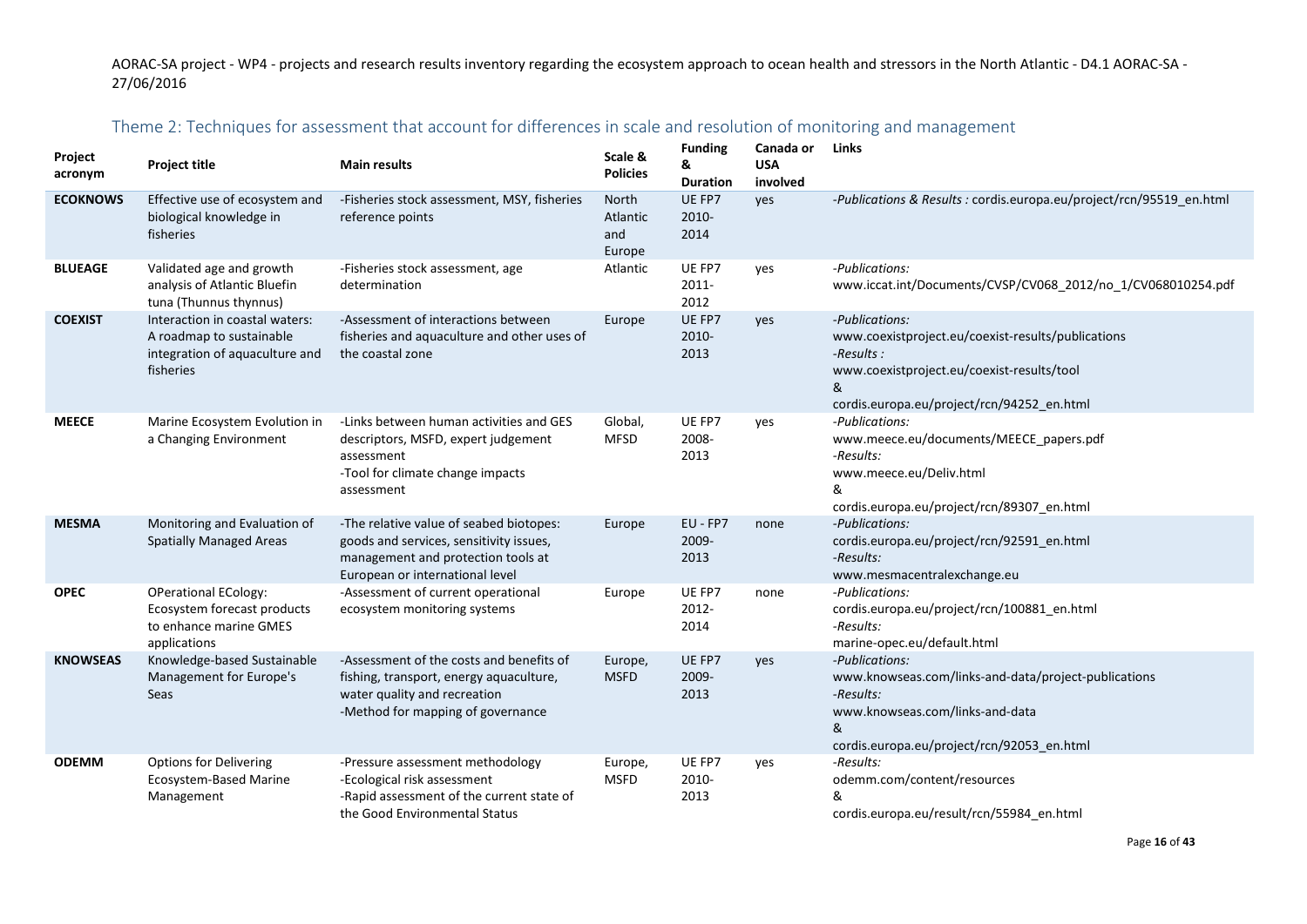| Project<br>acronym | <b>Project title</b>                                                                                                                                                          | <b>Main results</b>                                                                                                                                                                                                                                                                                                                                                                                                                       | Scale &<br><b>Policies</b>                    | <b>Funding</b><br>&<br><b>Duration</b> | Canada or<br><b>USA</b><br>involved | Links                                                                                                                                                                          |
|--------------------|-------------------------------------------------------------------------------------------------------------------------------------------------------------------------------|-------------------------------------------------------------------------------------------------------------------------------------------------------------------------------------------------------------------------------------------------------------------------------------------------------------------------------------------------------------------------------------------------------------------------------------------|-----------------------------------------------|----------------------------------------|-------------------------------------|--------------------------------------------------------------------------------------------------------------------------------------------------------------------------------|
| <b>GREENSEAS</b>   | Development of global<br>plankton data base and model<br>system for eco-climate early<br>warning                                                                              | -Models for future assessments of climate<br>change                                                                                                                                                                                                                                                                                                                                                                                       | Atlantic,<br>Arctic and<br>Southern<br>Oceans | UE FP7<br>$2011 -$<br>2014             | yes                                 | -Publications:<br>cordis.europa.eu/project/rcn/97177_en.html<br>-Results:<br>www.greenseas.eu/deliverables                                                                     |
| <b>VECTORS</b>     | Vectors of Change in Oceans<br>and Seas Marine Life, Impact<br>on Economic Sectors                                                                                            | -Ecosystem service assessments: Impacts<br>of change on ecosystem services and their<br>values<br>-Economic impact assessment<br>-Risk assessments leading to best practice<br>in Fisheries management<br>-Risk assessments leading to best practice<br>in resource exploitation - renewable<br>energy                                                                                                                                    | Europe                                        | UE FP7<br>$2011 -$<br>2015             | none                                | -Publications:<br>www.marine-vectors.eu/Publications<br>-Results:<br>www.marine-vectors.eu/<br>&<br>cordis.europa.eu/project/rcn/97826_en.html                                 |
| <b>DEVOTES</b>     | Development of innovative<br>tools for understanding<br>marine biodiversity and<br>assessing good environmental<br>status                                                     | From indicators to assessment:<br>-Catalogue of the Monitoring Networks<br>-DEVOTool software: 577 indicators of<br>marine biodiversity<br>-Catalogue of models and their derived<br>indicators<br>-Sea-specific matrices of pressure-impact<br><b>links</b><br>-Seafloor integrity and biodiversity<br>assessment<br>-Pressure assessment gaps<br>-Benthic ecosystem services assessment<br>-Risk Assessment and Risk Management<br>tool | Europe,<br><b>MSFD</b>                        | UE FP7<br>2012-<br>2016                | none                                | -Publications:<br>www.devotes-project.eu/publications/<br>-Results:<br>www.devotes-project.eu/deliverables-and-milestones/<br>&<br>cordis.europa.eu/project/rcn/105613_en.html |
| <b>BENTHIS</b>     | Benthic ecosystem fisheries<br>Impact Study                                                                                                                                   | -Assessment of the impact of bottom<br>trawling                                                                                                                                                                                                                                                                                                                                                                                           | Europe                                        | UE FP7<br>2012-<br>2017                | none                                | -Publications and results:<br>cordis.europa.eu/project/rcn/105132_en.html<br>&<br>www.benthis.eu/en/benthis/Results.htm                                                        |
| <b>NEXOS</b>       | Next generation, Cost-<br>effective, Compact,<br><b>Multifunctional Web Enabled</b><br>Ocean Sensor Systems<br><b>Empowering Marine, Maritime</b><br>and Fisheries Management | -Sensor systems for more precise<br>monitoring and modelling of the marine<br>environment                                                                                                                                                                                                                                                                                                                                                 | Global,<br>GOOS,<br>MSFD,<br><b>CFP</b>       | UE FP7<br>2013-<br>2017                | Canada/S<br>pain                    | -Publications: www.nexosproject.eu/dissemination/publications<br>-Results:<br>www.nexosproject.eu/<br>&<br>cordis.europa.eu/project/rcn/111405 en.html                         |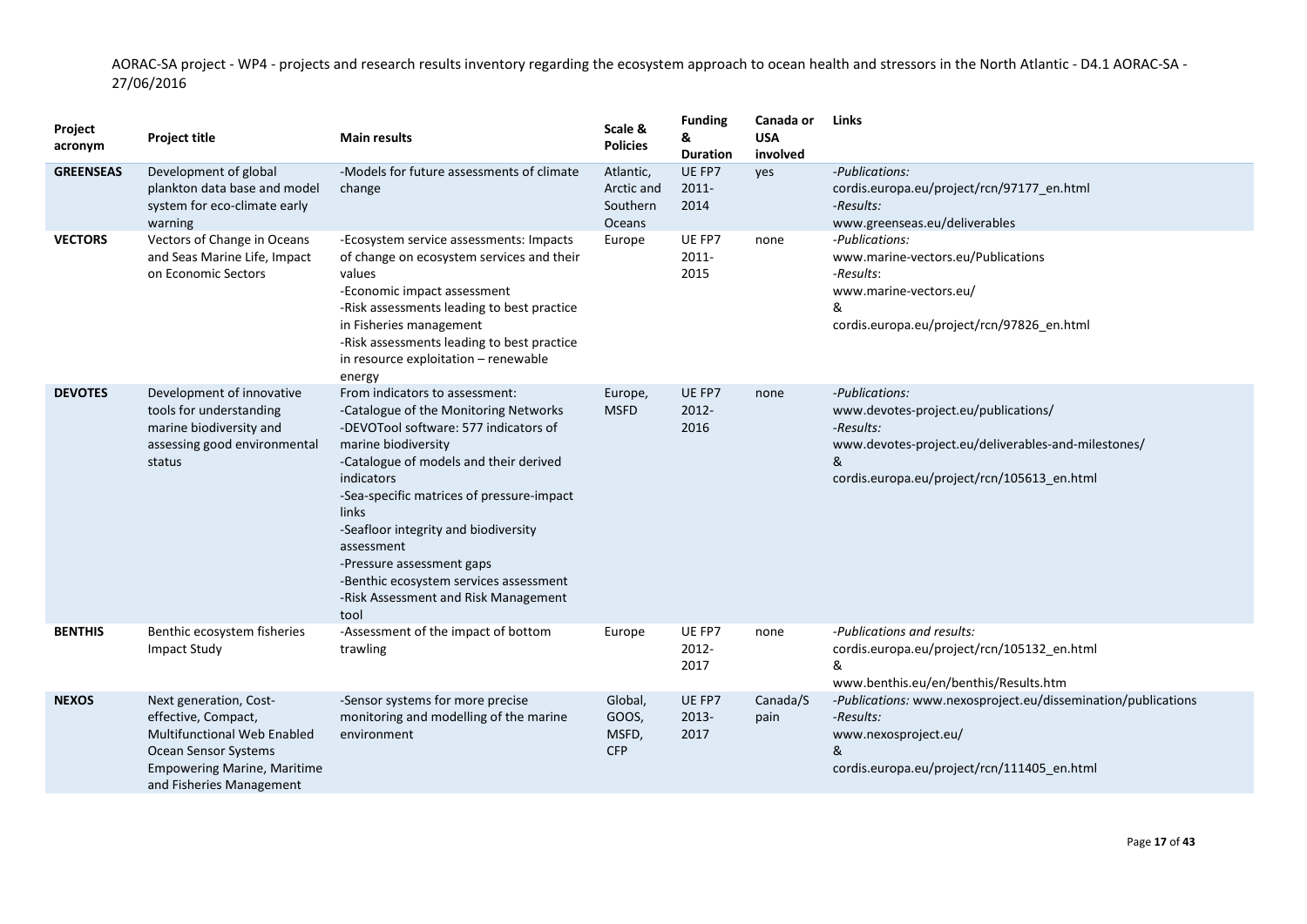#### **From indicators to assessment**

DEVOTES developed the DEVOTool software which facilitates navigation of a database of existing indicators of marine biodiversity (577 indicators that report on diverse aspects related to the biota and their habitat features, but also to activities and pressures), within European Regional Seas. These scientific indicators are potential tools that can be used to assess the environmental status of European seas. DEVOTES also built a catalogue of models and their derived indicators to assess which models were able to demonstrate the linkages between indicators and ecosystem structure and function and the impact of pressures on ecosystem state through indicators. DEVOTES identified 44 ecological models being implemented in Europe, with a high prevalence of those that focus on links between hydrodynamics and biogeochemistry, followed by end-to-end, species distribution/habitat suitability, bio-optical (remote sensing) and multispecies models. Approximately 200 indicators could be derived from these models.

#### **Pressure-impact links**

• Matrices of Pressure-impact links

The DEVOTES Report on sea-specific matrices of pressure-impact links describes the development and application of simple models to assess the consequence of anthropogenic marine pressures through the application of a Scale Intensity Consequence Assessment approach. The holistic modelling approach considers a total of 84 activities, 22 pressures, 23 habitats, and 11 Biodiversity components. The subdivision into individual activities of each key activity sector, contributing most to the overall levels of pressure, enables users to identify management options specific to particular activities. The linked matrices that underpin the model are based on the generalised response of ecosystems to given stressors. The DEVOTES model has been successfully trialled on a series of 5 case studies.

#### • Seafloor integrity and biodiversity assessment

The applicability of a process-driven benthic sedimentary habitat model, analysed through DEVOTES project, is considered as being highly useful for seafloor integrity and biodiversity assessment for sedimentary habitats, to be used in the implementation of the MSFD. The approach is used to project, onto a map, the major environmental factors influencing soft-bottom macrobenthic community structure and the life-history traits of species. Combination of water depth, mean grain size, a wave-induced sediment resuspension index and annual bottom maximum temperature, are found to be the most significant factors explaining the variability in the structure of benthic communities in the study area. Moreover, benthic community structure anomalies due to human pressures could be detected also, within the model produced.

#### • Impact of bottom trawling assessment

BENTHIS develops generic quantitative tools that can be applied to a wide range of seafloor ecosystems and fishing gear. They assess the impact of bottom trawling on the seafloor and the economic consequences that will be applied in regional case studies. Researchers also develop indicators for the impact of bottom fishing on the benthic ecosystem that are consistent with the EU's Marine Strategy Framework Directive (MSFD). A framework for assessing the impact of fisheries on benthic ecosystems has already been developed. This included a summary of the key characteristics of the fishing gear, which is used to analyse impact on the benthic ecosystem. BENTHIS results will be used to create a European-wide map of trawling activity. This will enable researchers to identify which combinations of fishing gear have the greatest impact on benthic ecosystems. In addition, the effect of innovation in fishing technology and management practices on fisheries will be measured and the results discussed with stakeholders.

#### • Climate change assessment

The MEECE Model Atlas provides climate and ecosystem response scenarios, from plankton to fish, in a readily accessible form for marine policy and management.

The information presented in the model comes from ecosystem models. The Model Library provides all necessary documentation, technical guides and metadata so that any competent programmer unfamiliar with model, can perform integrated end-to-end numerical experiments necessary to assess how ecosystems are impacted by global change via drivers such as acidification, pollution, overfishing, and invasive species. The MEECE model Atlas covers the main European regional seas and provides simulations and projections for how ecosystems will respond to different scenarios of environmental change.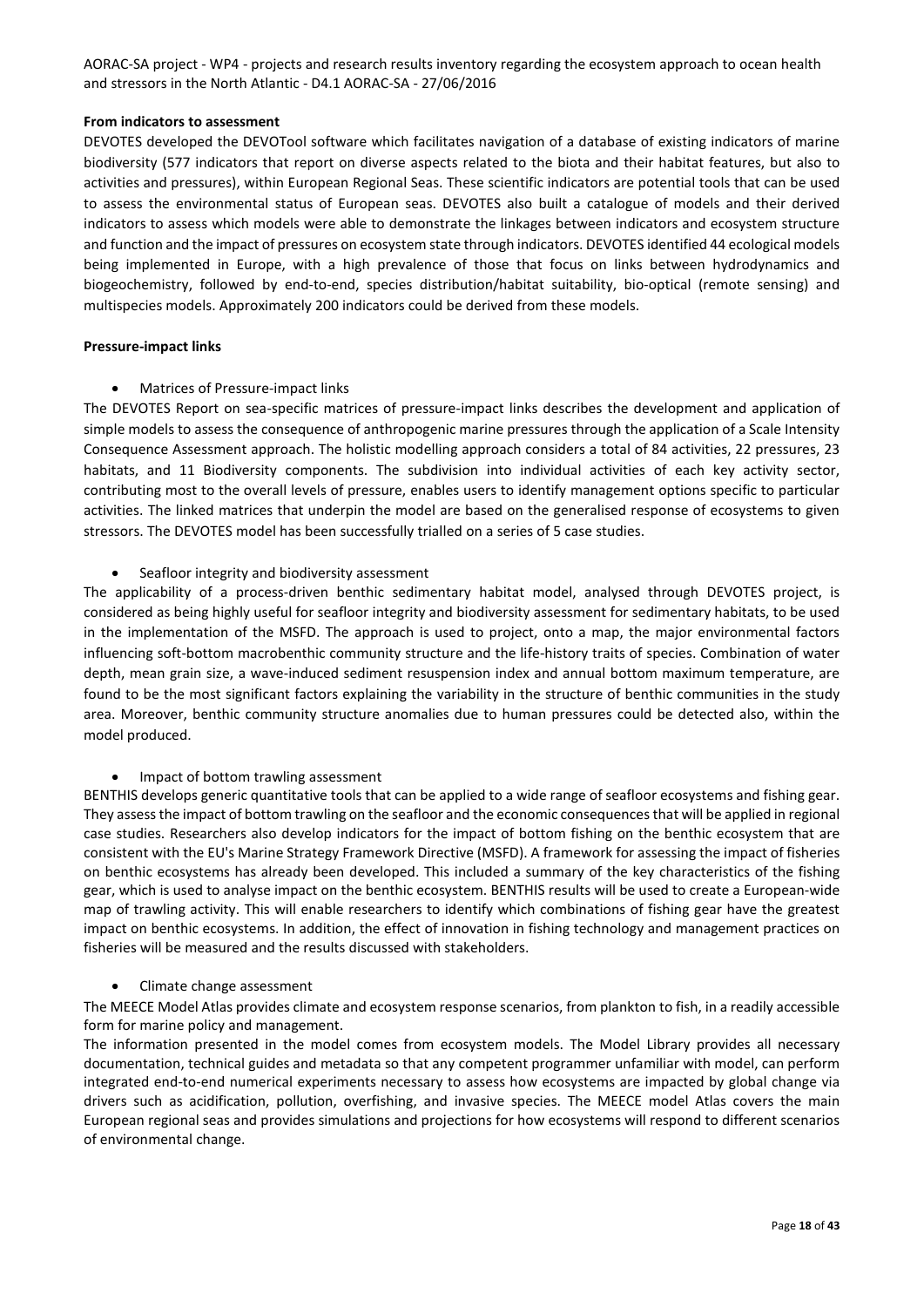These scenarios include the Intergovernmental Panel on Climate Change (IPCC) climate projections for near future (up to 2040) and the far future (up to 2100) alongside human development. The library currently proposes modelling tools that can be applied in European Seas to address questions on 7 of the 11 GES descriptors for the regional sea of interest.

The GREENSEAS analytical plankton database is a collaborative, knowledge exchange product designed to bring together historical plankton data and associated environmental data to improve current biogeochemical models and projections used for future assessments of climate change. By collating 20 years of data it is possible to assess the state of the marine planktonic ecosystem by providing benchmarks of its current state for the future assessment of impacts of climate. The GREENSEAS project has also developed multiple simulation models of plankton ecology to monitor and assess environmental pressures and risks, including tensions and conflicts related to the depletion of natural resources and environmental services which may arise due to rapid environmental changes and/or natural and man-made hazards. Modelling included water colour measurements, nitrogen uptake, and geographical distribution of the plankton in the Atlantic and Southern Oceans.

#### **Pressure assessment gaps**

With respect to the gaps addressed to pressures, DEVOTES has noted that the majority of ecological models for assessing environmental status require further work to show how sensitive and specific to pressures they are. Underwater noise, marine litter and contamination by microbial pathogens are poorly addressed by existing models and those that have been reported to produce indicators that are sensitive to these pressures require further development.

Further developments related to the setting of targets and to evaluate uncertainty associated with model results would produce more robust assessments and forecasts and therefore more reliable indicators.

European geographical coverage is also very heterogeneous with several identified marine areas with enormous potential for improvement.

Also certain habitats (e.g., ice-associated habitats or continental shelf sublittoral mud) and biodiversity components (e.g., microbes) are underrepresented in the modelling approaches presently in the DEVOTES catalogue. Current gaps should, therefore, be evaluated on a regional scale basis.

In addition, regional model runs identified the need to improve the existing models with regards to species diversity (e.g., adding certain species or refining subgroups), spatial resolution for selected species and for better description of the direct effect of anthropogenic pressures on ecosystems. Model response towards the impact of certain pressures still requires further testing. Relevance of certain pressures differs across regional marine areas.

#### **Benthic ecosystem services assessment**

DEVOTES's researches have provided a first assessment of the benthic ecosystem services at Atlantic European scale, with the provision of ecosystem services maps and their general spatial distribution patterns. In total, 62 habitats have been analysed in relation to 12 ecosystem services over 1.7 million km<sup>2</sup>. The research has produced some tables to assess ecosystem services for each habitat and seabed feature type in relation to the distance to the coast and with depth. The results obtained in this investigation highlight the need for diverse, healthy and extensive benthic habitat areas to support the provision of important and valuable ecosystem services (i.e., food provisioning, disturbance prevention, nutrient cycling, etc.).

#### **Cost and benefit / good and services**

An aggregate assessment of the costs and benefits in Europe's regional seas has been completed by KNOWSEAS focusing on fishing, transport, energy aquaculture, water quality, and recreation. A series of guidance notes has also been produced on the theory and application of values to case studies. An updated version of the DPSIR, renamed the DPSWR, that elucidates the cost benefit trade-offs of environmental decision making has been published.

#### **Risk Assessment and Risk Management tool**

The DPSIR framework and its derivatives is predominantly used as a Risk Assessment and Risk Management tool. The Bow-Tie application is introduced as a marine risk assessment and risk management tool and the conceptual framework is redefined to incorporate mechanisms of pressure effect into a new model structure that supports the application of risk management approaches. DEVOTES developed a DPSIR-BowTie (DPSIR-BT) linked approach in which the main risks and hazards creating pressures, and thus the Main Event of concern can be addressed. It is of note that ICES (2014) has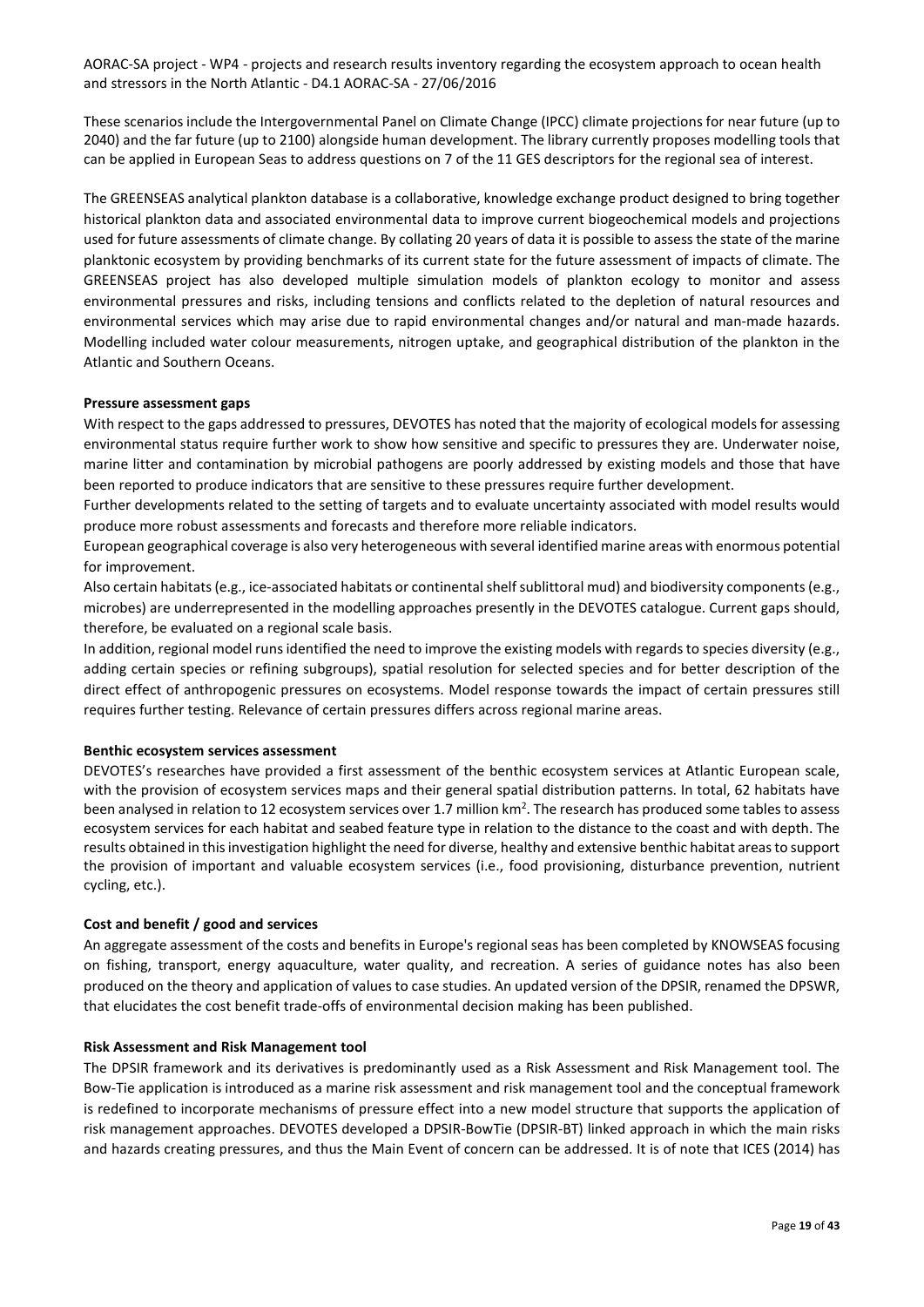recommended that the BowTie framework is used to address cumulative and in-combination pressures and their consequences.

#### **Risk assessments leading to best practice: Fisheries management**

VECTORS has assessed the efficacy of marine planning in minimising risk in the context of a case study on risk assessment of fishery management in a Marine Protected Area of the Western Mediterranean. VECTORS has developed Bow Tie analysis as a tool to determine how risks of over-exploitation of the biological resource can be prevented and if not prevented, how they can be mitigated.

#### **Risk assessments leading to best practice: Resource exploitation – renewable energy**

VECTORS has assessed the efficacy of marine planning in minimising risk in the context of offshore wind farm developments in the North Sea. The Bow Tie method was used to assess risk in the case study of offshore wind power on the Dogger Bank as an example of an area primed for large scale wind farm development in the near future.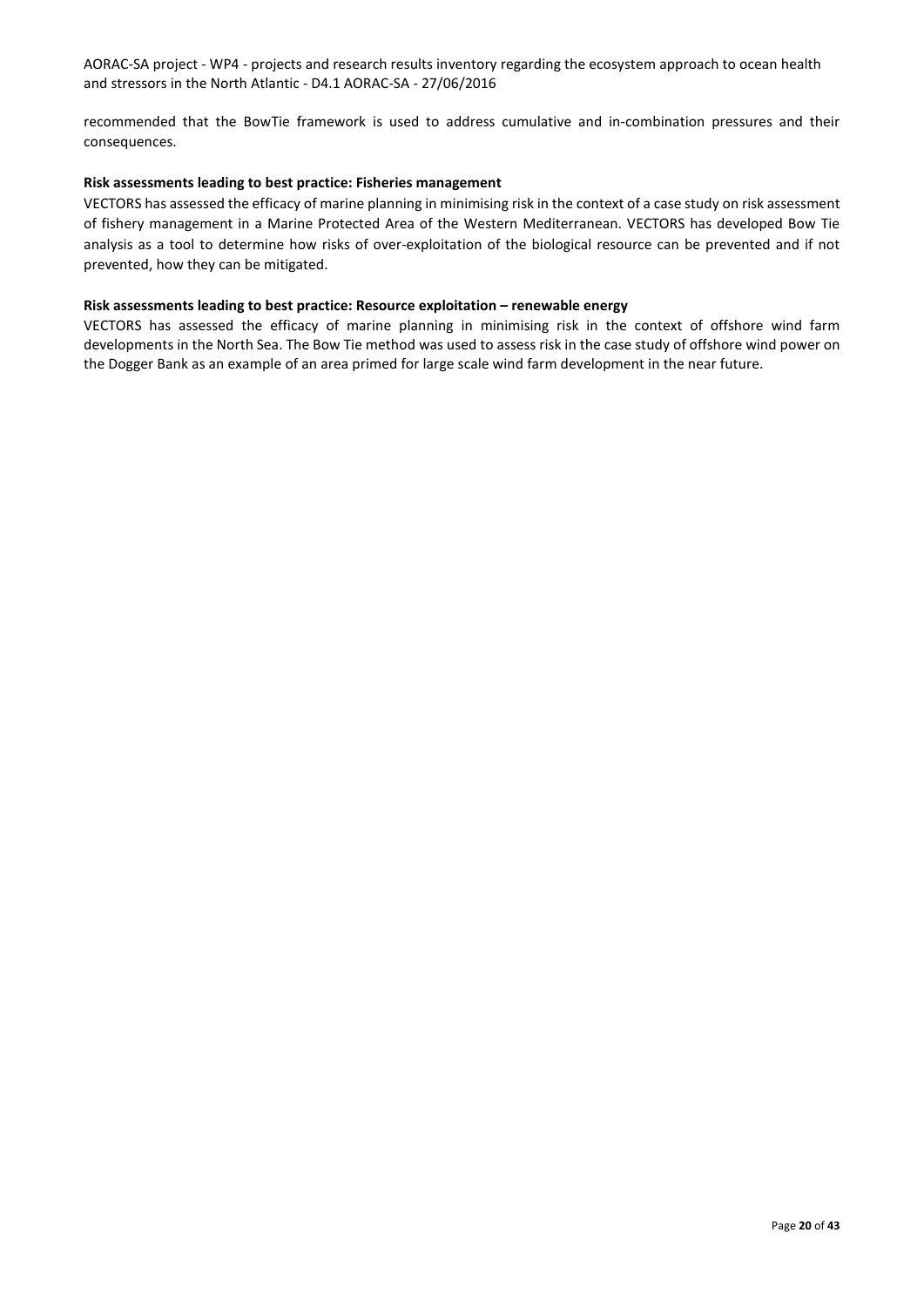# Theme 3: Management tools to support the ecosystem approach

<span id="page-20-0"></span>

| Project<br>acronym                                    | <b>Project title</b>                                                                                                                                                                                                  | <b>Main results</b>                                                                                                                                                                                                                                                                                                                                                                                                                                                                                  | Scale &<br><b>Policies</b> | <b>Funding</b><br>&<br><b>Duration</b> | Canada or<br><b>USA</b><br>involved | Links                                                                                                                                                                                                     |
|-------------------------------------------------------|-----------------------------------------------------------------------------------------------------------------------------------------------------------------------------------------------------------------------|------------------------------------------------------------------------------------------------------------------------------------------------------------------------------------------------------------------------------------------------------------------------------------------------------------------------------------------------------------------------------------------------------------------------------------------------------------------------------------------------------|----------------------------|----------------------------------------|-------------------------------------|-----------------------------------------------------------------------------------------------------------------------------------------------------------------------------------------------------------|
| <b>BECAUSE</b>                                        | Critical interactions between species<br>and their implications for a<br>precautionary fisheries management<br>in a variable environment $-$ a<br>modelling approach                                                  | -Description of food web structures and the<br>derivation of precautionary reference points for<br>ecosystem oriented fisheries management                                                                                                                                                                                                                                                                                                                                                           | Europe                     | $EU$ - $FP6$<br>2004-<br>2007          | none                                | -Results:<br>cordis.europa.eu/project/rcn/73839_en.html<br>&<br>cordis.europa.eu/docs/publications/1247/124722<br>981-6 en.pdf                                                                            |
| <b>INCOFISH</b>                                       | Integrating Multiple Demands on<br>Coastal Zones with Emphasis on<br>Aquatic Ecosystems and Fisheries                                                                                                                 | -Standardised electronic maps of predicted<br>distributions for all coastal zone species<br>-Multispecies models<br>-Tool for best placement of MPAs<br>-Decision-making framework and communication<br>tool for integrated coastal zone management<br>-Analytical tool for fisheries management to diagnose<br>drawbacks in existing management systems<br>-Tool to evaluate the performance of any specific<br>marine area in the world in terms of quality of its<br>ecotourism management system | Large marine<br>ecosystems | UE FP6<br>2005-<br>2008                | none                                | -Publications:<br>www.incofish.org/Results/Publications.php<br>-Results:<br>www.incofish.org/<br>&<br>cordis.europa.eu/project/rcn/79797_en.html                                                          |
| <b>CoralFISH</b>                                      | Assessment of the interaction<br>between corals, fish and fisheries, in<br>order to develop monitoring and<br>predictive modelling tools for<br>ecosystem based management in the<br>deep waters of Europe and beyond | Decision support tools for policymakers and planners<br>engaged in spatial planning in offshore and High Seas<br>areas                                                                                                                                                                                                                                                                                                                                                                               | Europe and<br>beyond       | EU - FP7<br>2008-<br>2013              | none                                | -Publications:<br>http://eu-fp7-coralfish.net/publications1.php<br>-Results:<br>http://eu-fp7-<br>coralfish.net/habitat_suitability_modelling_WP6.<br>php<br>& cordis.europa.eu/project/rcn/89331_en.html |
| <b>NEREIDA &amp;</b><br><b>NOVA</b><br><b>NEREIDA</b> | NAFO PotEntial VulneRable Marine<br>Ecosystems-Impacts of Deep-seA<br><b>Fisheries</b>                                                                                                                                | Tool in the process of selecting protected areas in<br>order to identify and protect vulnerable marine<br>ecosystems (cold water corals, large sponges) in<br>the NAFO Regulatory Area                                                                                                                                                                                                                                                                                                               | NAFO waters                | National<br>2009-<br>2010              | Canada/Spa<br>in                    | -Publications and results:<br>www.nafo.int/science/nereida.html<br>&<br>www.ices.dk/sites/pub/CM%20Doccuments/CM-<br>2014/Theme%20Session%20B%20contributions/B<br>2214.pdf                               |
| <b>PISCES</b>                                         | Partnerships Involving Stakeholders in<br>the Celtic sea Eco-System                                                                                                                                                   | Guide on implementation of the ecosystem<br>approach in the Celtic Sea                                                                                                                                                                                                                                                                                                                                                                                                                               | Celtic sea                 | $LIFE+$<br>2009-<br>2012               | none                                | -Results:<br>www.kg.eurocean.org/proj.jsp?load=100152<br>&<br>www.projectpisces.eu/                                                                                                                       |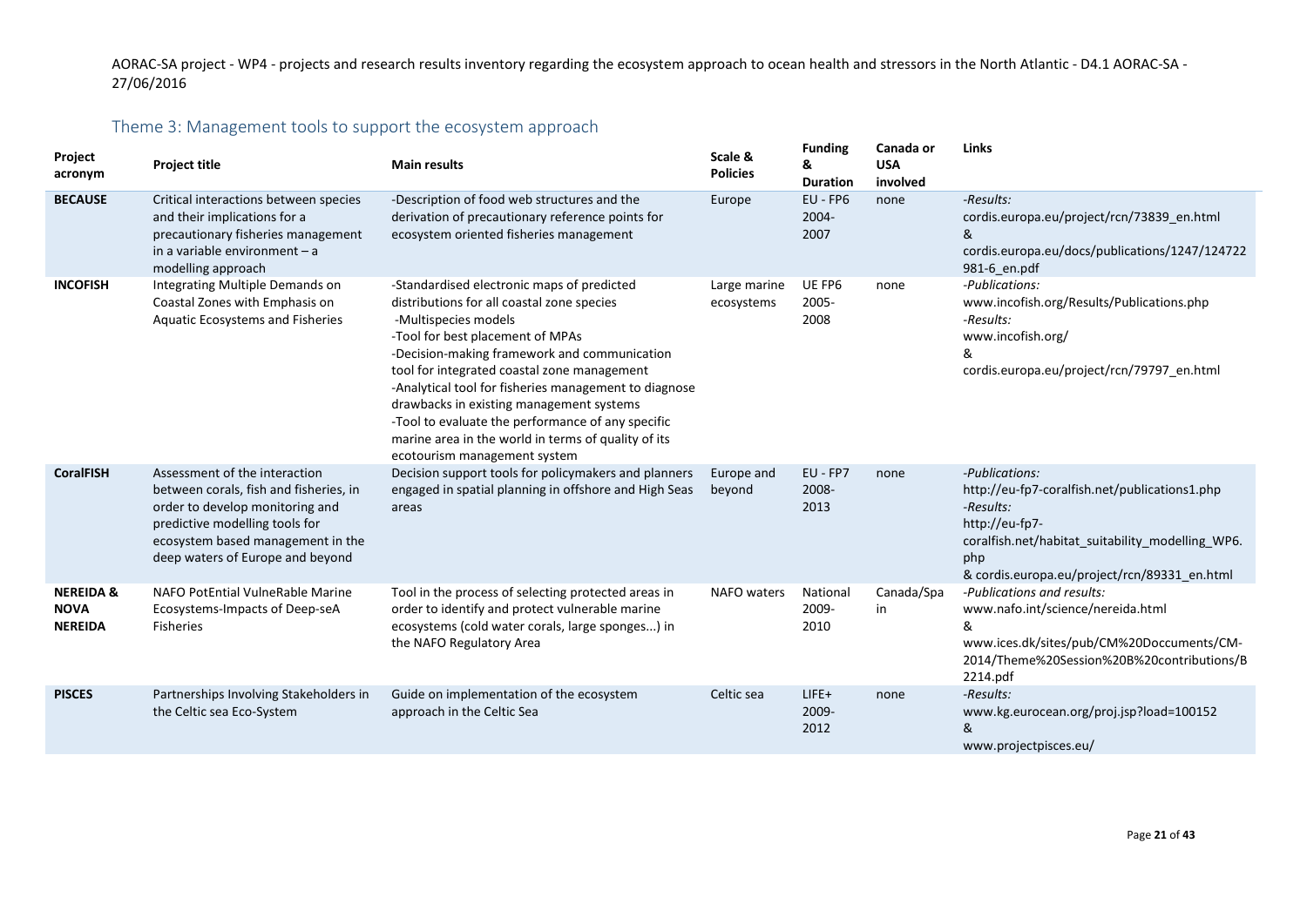| Project<br>acronym | <b>Project title</b>                                                                                                                              | <b>Main results</b>                                                                                                                                                                                                                                                                                                                                                                                                                                                                                                            | Scale &<br><b>Policies</b>     | <b>Funding</b><br>&<br><b>Duration</b> | Canada or<br><b>USA</b><br>involved | Links                                                                                                                                                                    |
|--------------------|---------------------------------------------------------------------------------------------------------------------------------------------------|--------------------------------------------------------------------------------------------------------------------------------------------------------------------------------------------------------------------------------------------------------------------------------------------------------------------------------------------------------------------------------------------------------------------------------------------------------------------------------------------------------------------------------|--------------------------------|----------------------------------------|-------------------------------------|--------------------------------------------------------------------------------------------------------------------------------------------------------------------------|
| <b>MESMA</b>       | Monitoring and Evaluation of Spatially<br><b>Managed Areas</b>                                                                                    | -Framework for monitoring and evaluation of<br>spatially managed areas and the construction of a<br>governance analysis framework<br>-Decision support tools for the monitoring and<br>evaluation of spatially managed areas<br>-The MESMA governance analysis framework: a<br>systematic and structured approach to analysing<br>governance issues in marine spatial planning<br>-The relevant policy objectives and parameters<br>linked to the success or failure of the different<br>spatially managed areas (SMA) regimes | Europe                         | EU - FP7<br>2009-<br>2013              | none                                | -Publications:<br>cordis.europa.eu/project/rcn/92591_en.html<br>-Results:<br>www.mesmacentralexchange.eu                                                                 |
| <b>KNOWSEAS</b>    | Knowledge-based Sustainable<br>Management for Europe's Seas                                                                                       | -Guidelines to understand conflict of interests and<br>gather consensus<br>-Guidelines about how to adapt to change and deal<br>with a complex system through an adaptive<br>management<br>-Guidelines to design and set policy and<br>management                                                                                                                                                                                                                                                                              | Europe,<br><b>MSFD</b>         | EU - FP7<br>2009-<br>2013              | yes                                 | -Publications:<br>http://www.knowseas.com/links-and-<br>data/project-publications<br>-Results:<br>www.msfd.eu/knowseas/what.html                                         |
| <b>ODEMM</b>       | Options for Delivering Ecosystem-<br><b>Based Marine Management</b>                                                                               | -Integrated Management Strategy Evaluation tool<br>-Nested Governance Structures and Alternative<br>Governance Models: tools to elaborate different<br>scenarios for changing governance structures and<br>legislation to facilitate a gradual transition from the<br>current fragmented management approach towards<br>fully integrated ecosystem management                                                                                                                                                                  | Europe,<br><b>MSFD</b>         | EU - FP7<br>2010-<br>2013              | none                                | -Publications:<br>cordis.europa.eu/result/rcn/55984 en.html<br>-Results:<br>odemm.com/sites/odemm.com/files/ODEMM%2<br>OReport_0.pdf<br>&<br>odemm.com/content/resources |
| <b>COEXIST</b>     | Interaction in coastal waters: A<br>roadmap to sustainable integration of<br>aquaculture and fisheries                                            | -Management tools in coastal waters: roadmap to<br>better integration, sustainability, and synergies<br>among different activities in the coastal zone                                                                                                                                                                                                                                                                                                                                                                         | Europe                         | EU - FP7<br>2010-<br>2013              | none                                | -Publications and results:<br>http://cordis.europa.eu/project/rcn/94252_en.ht<br>ml<br>&<br>http://www.coexistproject.eu/index.php                                       |
| <b>FORCE</b>       | Future of Reefs in a Changing<br>Environment (FORCE): An ecosystem<br>approach to managing Caribbean coral<br>reefs in the face of climate change | -Handbook that aims to provide reef managers with<br>tools, information, and recommendations on<br>management of coral reef ecosystems<br>-WebGIS & Reef Health Simulator                                                                                                                                                                                                                                                                                                                                                      | Europe and<br>the<br>Caribbean | EU - FP7<br>2010-<br>2014              | none                                | -Publications:<br>www.force-project.eu/node/237<br>-Results:<br>www.force-project.eu/<br>& cordis.europa.eu/project/rcn/93849_en.html                                    |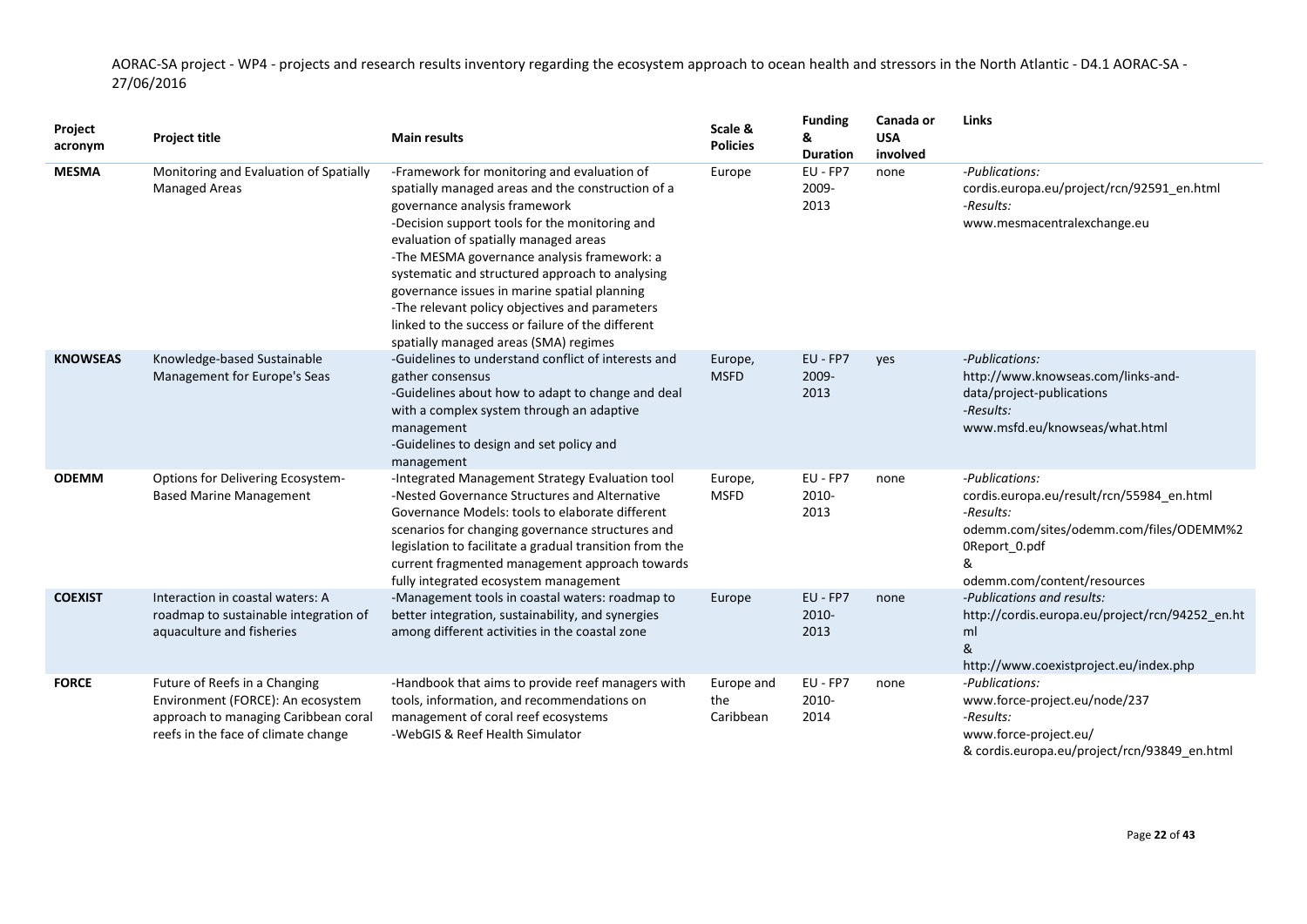| Project<br>acronym                                                                                                                                                                                         | <b>Project title</b>                                                                                                                                                                                                                                                                                                            | <b>Main results</b>                                                                                                                                                                                                                                                                                                                                                                                                                                                                                                                                                                                                                                                                                                                                                                                                                                                                                                                                                                 | Scale &<br><b>Policies</b>                                                                                                                                  | <b>Funding</b><br>&<br><b>Duration</b>                                                                                                                 | Canada or<br><b>USA</b><br>involved                         | Links                                                                                                                                                                                                                                                                                                                                                                                                                      |
|------------------------------------------------------------------------------------------------------------------------------------------------------------------------------------------------------------|---------------------------------------------------------------------------------------------------------------------------------------------------------------------------------------------------------------------------------------------------------------------------------------------------------------------------------|-------------------------------------------------------------------------------------------------------------------------------------------------------------------------------------------------------------------------------------------------------------------------------------------------------------------------------------------------------------------------------------------------------------------------------------------------------------------------------------------------------------------------------------------------------------------------------------------------------------------------------------------------------------------------------------------------------------------------------------------------------------------------------------------------------------------------------------------------------------------------------------------------------------------------------------------------------------------------------------|-------------------------------------------------------------------------------------------------------------------------------------------------------------|--------------------------------------------------------------------------------------------------------------------------------------------------------|-------------------------------------------------------------|----------------------------------------------------------------------------------------------------------------------------------------------------------------------------------------------------------------------------------------------------------------------------------------------------------------------------------------------------------------------------------------------------------------------------|
| iMarine                                                                                                                                                                                                    | Data e-Infrastructure Initiative for<br>Fisheries Management and<br><b>Conservation of Marine Living</b><br><b>Resources</b>                                                                                                                                                                                                    | -e-infrastructure to support the Ecosystem Approach<br>to fisheries management and conservation of marine<br>living resources                                                                                                                                                                                                                                                                                                                                                                                                                                                                                                                                                                                                                                                                                                                                                                                                                                                       | Global                                                                                                                                                      | EU - FP7<br>$2011 -$<br>2014                                                                                                                           | none                                                        | -Results:<br>www.i-marine.eu/Pages/Home.aspx<br>&<br>cordis.europa.eu/project/rcn/99770 en.html                                                                                                                                                                                                                                                                                                                            |
| <b>Multiprojects</b><br>(see results)<br>The Atlas of<br>habitats and<br>resources and<br>of their<br><b>interactions</b><br>for spatial<br>management<br>(designation<br>of marine<br>protected<br>areas) | Development and comparisons of<br>techniques for the characterization of<br>habitats occupied by priority species<br>(rare and endangered species, species<br>having an important role within the<br>ecosystem, the species with economic<br>interests, etc.) and sites of<br>conservation interest (marine<br>protected areas) | 1/Within the context of research initiative in the<br>Lower St. Lawrence Estuary.<br>& Within two projects of the Canadian Aquatic<br>Climate Change Adaptation Services Program<br>(ACCASP)<br>& Within the Canadian Strategic Program for<br>Ecosystem-Based Research and Advice (SPERA) :<br>-Collaboration to develop a generic approach to<br>describe the spatial distribution of a limited number<br>of species<br>-Seabed classification and description of some<br>associated marine organisms<br>-To establish a reference condition before human<br>activities impacts<br>-To evaluate the success of monitoring plans (case<br>study: the American Bank, as an area of interest for<br>establishment as a marine protected area)<br>2/ Within the CHARM project: innovative approach<br>to spatial ecosystem modelling<br>3/ Within the PANACHE project, Protected Area<br>Network Across the Channel Ecosystem, 2012-2015:<br>-To develop underwater imaging equipment | Different<br>ecosystems<br>of European<br>waters<br>(English<br>Channel, Bay<br>of Biscay)<br>and<br>Canadians<br>(Estuary and<br>Gulf of St.<br>Lawrence). | 2009-<br>2015<br>National<br>funding<br>&<br>the<br>Interreg<br>IV A<br>France<br>(Channel)<br>- England<br>2007-<br>2013<br>European<br>Program<br>me | Bilateral<br>cooperation<br>between<br>France and<br>Canada | ACCASP:<br>www.dfo-mpo.gc.ca/science/oceanography-<br>oceanographie/accasp/index-eng.html<br>SPERA : www.dfo-mpo.gc.ca/science/rp-pr/spera-<br>psrafe/index-eng.asp<br><b>PANACHE Project:</b><br>www.panache.eu.com/home_panache<br><b>CHARM Project:</b><br>webgate.ec.europa.eu/maritimeforum/en/node/<br>2199<br>- archimer.ifremer.fr/doc/00138/24972/<br>- ices.dk/sites/pub/CM%20Doccuments/CM-<br>2010/Q/Q1210.pdf |
|                                                                                                                                                                                                            |                                                                                                                                                                                                                                                                                                                                 | NB: Those bilateral projects finally converged into                                                                                                                                                                                                                                                                                                                                                                                                                                                                                                                                                                                                                                                                                                                                                                                                                                                                                                                                 |                                                                                                                                                             |                                                                                                                                                        |                                                             |                                                                                                                                                                                                                                                                                                                                                                                                                            |

NB: Those bilateral projects finally converged into one main overarching initiative which is **the International Research Network called "Responses of populations and communities exploited by fisheries and aquaculture and of their habitats to global change" GDR-I RECHAGLO**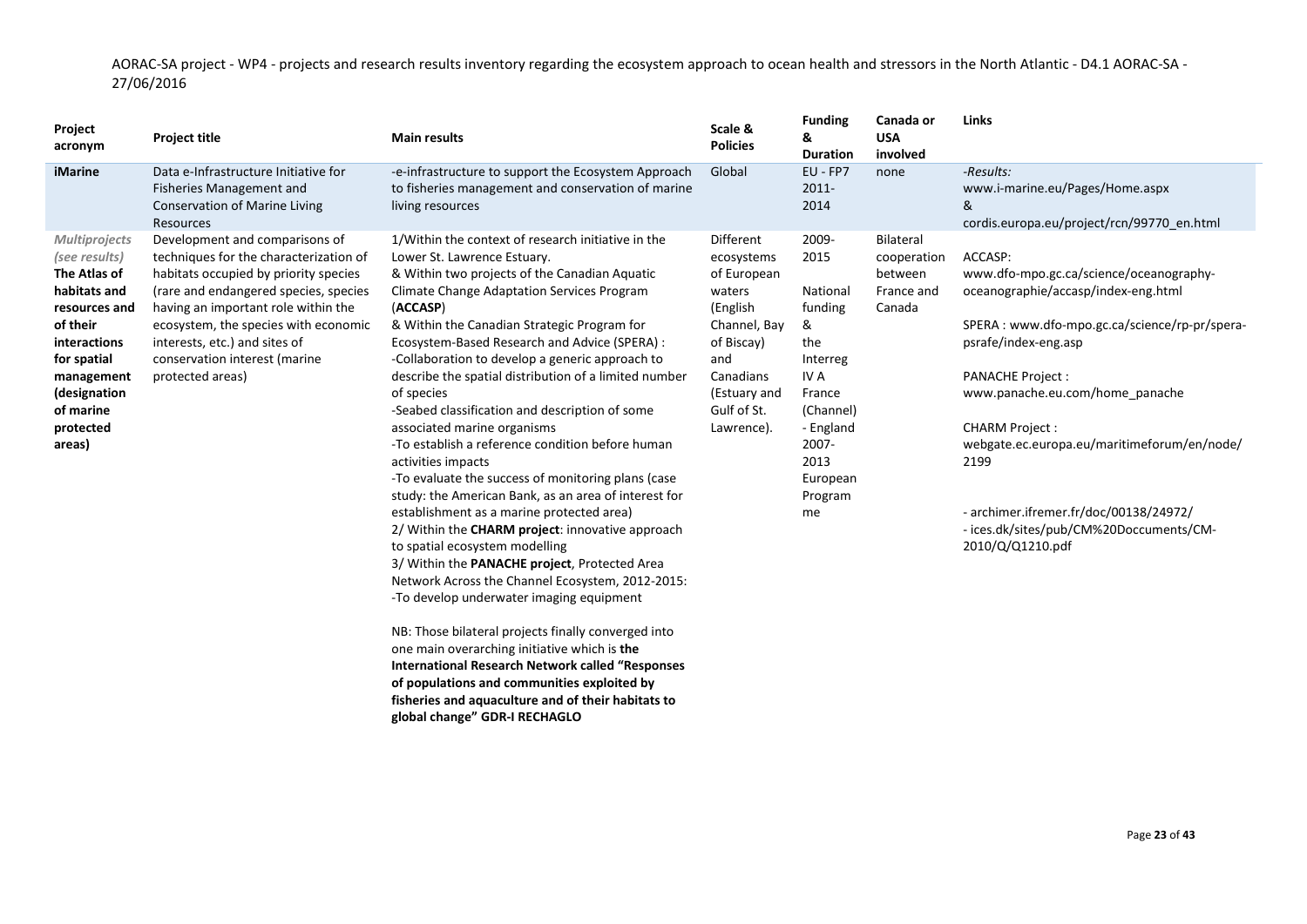| Project<br>acronym | <b>Project title</b>                                                                                                                                                | <b>Main results</b>                                                                                                                                                                                                                                                                                                                                                                                                                    | Scale &<br><b>Policies</b> | <b>Funding</b><br>&<br><b>Duration</b> | Canada or<br><b>USA</b><br>involved | <b>Links</b>                                                                                                                                                                                                                |
|--------------------|---------------------------------------------------------------------------------------------------------------------------------------------------------------------|----------------------------------------------------------------------------------------------------------------------------------------------------------------------------------------------------------------------------------------------------------------------------------------------------------------------------------------------------------------------------------------------------------------------------------------|----------------------------|----------------------------------------|-------------------------------------|-----------------------------------------------------------------------------------------------------------------------------------------------------------------------------------------------------------------------------|
| <b>VECTORS</b>     | Vectors of Change in Oceans and Seas<br>Marine Life, Impact on Economic<br>Sectors                                                                                  | -New approaches to model changes in the<br>distribution and productivity of fish and other living<br>marine resources<br>-Tool to support marine management decisions,<br>policies and governance as well as future research<br>and investment<br>-Decision support systems regarding ballast water<br>discharges, aquatic species invasions<br>-Recommendations for regional adaptive<br>management strategies addressing EU policies | Europe                     | EU - FP7<br>$2011 -$<br>2015           | none                                | -Publications:<br>www.marine-vectors.eu/Publications<br>-Results:<br>http://www.marine-vectors.eu/                                                                                                                          |
| <b>COMFISH</b>     | Strengthening the impact of fisheries<br>related research through<br>dissemination, communication, and<br>technology transfer                                       | -Fisheries regional challenges and possible solutions<br>in line with the ecosystem approach                                                                                                                                                                                                                                                                                                                                           | Europe, CFP                | EU - FP7<br>2012-<br>2015              | none                                | Results:<br>www.eusem.com/main/ComFish/Cfdeliverables<br>&<br>http://cordis.europa.eu/project/rcn/101668_en.h<br>tml                                                                                                        |
| <b>DEVOTES</b>     | Development of innovative tools for<br>understanding marine biodiversity and<br>assessing good environmental status                                                 | -Climate change and Marine Strategy Framework<br>Directive (MSFD) implementation relationship<br>analysis                                                                                                                                                                                                                                                                                                                              | Europe,<br><b>MSFD</b>     | EU - FP7<br>2012-<br>2016              | yes                                 | -Results:<br>www.sciencedirect.com/science/article/pii/S0025<br>326X15001472                                                                                                                                                |
| <b>CSP</b>         | Celtic Seas Partnership (CSP) -<br>stakeholder driven integrated<br>management of the Celtic Seas Marine<br>Region                                                  | -Collaborative and innovative approaches to<br>managing marine environment                                                                                                                                                                                                                                                                                                                                                             | Celtic seas                | LIFE+<br>2013-<br>2016                 | none                                | -Results:<br>celticseaspartnership.eu/library/<br>&<br>www.kg.eurocean.org/proj.jsp?load=100084                                                                                                                             |
| <b>GADCAP</b>      | Implementation of a multispecies<br>model GADGET to the ecosystem of<br>Flemish Cap and incorporation to the<br>fisheries stock assessment of NAFO; a<br>case study | -Multispecies model for practical advice in fisheries<br>management                                                                                                                                                                                                                                                                                                                                                                    | NAFO area                  | EU - FP7<br>2014-<br>2016              | none                                | -Publication:<br>www.ices.dk/sites/pub/ASCExtendedAbstracts/Sh<br>ared%20Documents/A%20-<br>%20Advancement%20of%20stock%20assessment<br>%20methods%E2%80%8B%20for%20sustainable<br>%20fisheries%E2%80%8B%E2%80%8B/A0415.pdf |
| <b>SPONGES</b>     | Deep-sea Sponge Grounds Ecosystems<br>of the North Atlantic: an integrated<br>approach towards their preservation<br>and sustainable exploitation                   | -Guidelines for the preservation and sustainable<br>exploitation of vulnerable sponge ecosystems<br>-Decision support tools for management<br>-An adaptive ecosystem-based management plan                                                                                                                                                                                                                                             | North<br>Atlantic          | H2020<br>2016-<br>2020                 | yes                                 | cordis.europa.eu/project/rcn/200161 en.html                                                                                                                                                                                 |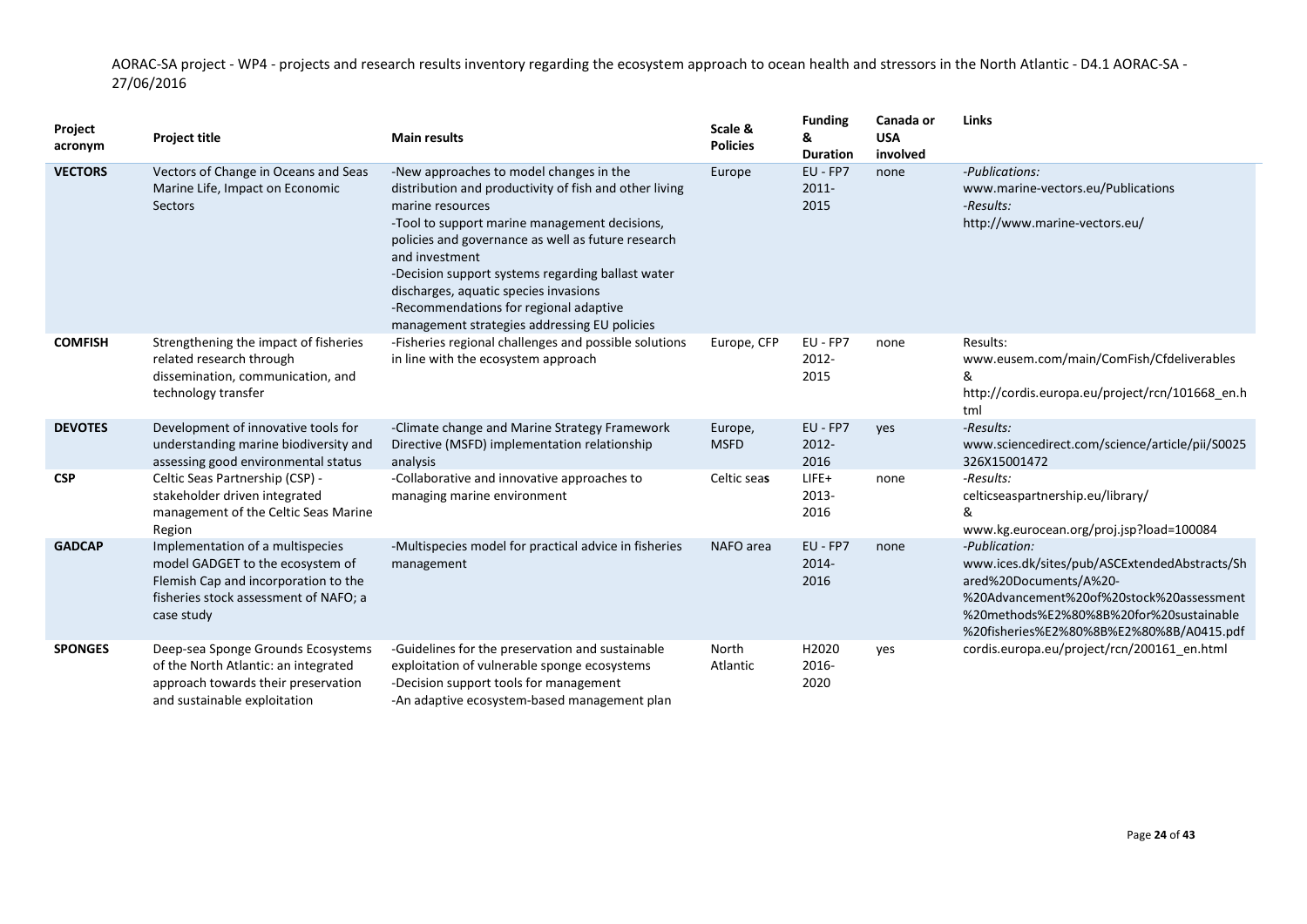#### **Fisheries, aquaculture, and marine living resources**

iMarine is an initiative aimed at supporting the implementation of the Ecosystem Approach to fisheries management and the conservation of living marine resources. To achieve its objectives, iMarine provides a data e-infrastructure that facilitates open access and sharing of a multitude of data, collaborative analysis, processing and mining processing, as well as publication and diffusion of newly generated knowledge.

Most of the worldwide marine fish resources are fully exploited or overexploited. There is a general consensus to change fisheries management toward a multispecies approach that considers species interactions and don't overestimate stockbiomass per recruit, as it occurs with the current monospecific approach. The GADGET multispecies model has been considered by the Food and Agriculture Organization (FAO) with the greatest potential for practical advice in fisheries management. The Working Group for the Ecosystem Approach to Fisheries Management (WGEAFM) leads an innovative framework in the NAFO area. GADCAP dealt with the creation of a GADGET multispecies model in the Flemish Cap, including cod, redfish and shrimp, considering the most relevant biological information, predator-prey consumption, and fleet characteristics. With the resulting multispecies model, several projections of population state were conducted for all modelled species by introducing variations in recruitment, species interactions, and fishing mortality. Different scenarios were considered in the context of NAFO management strategies. Based in the innovative approach conducted by the WGEAFM, GADCAP represented an extraordinary opportunity to go further on in the development of the multispecies and ecosystem management approaches not just for the NAFO area, but also for other European fishing grounds.

#### **Vulnerable ecosystems**

In Europe, the main vulnerable marine ecosystems found in offshore waters are cold-water coral and sponge habitats. CoralFISH set out to provide the science, tools and methods necessary to support ecosystem based management of deepsea resources through the study of the interaction between one of these vulnerable marine ecosystem examples - coldwater corals, and the fish and fisheries found in their vicinity. CoralFISH has developed decision support tools for policymakers and planners engaged in spatial planning in offshore and High Seas areas to address marine protected area network connectivity and the development of models to predict coral habitat distribution at global, regional, and local levels in areas where data are lacking. To assist policy makers with the application of an ecosystem approach to fisheries management, CoralFISH undertook the development of web-enabled Geographic Information System tools. These tools demonstrate the technical feasibility of using web-services to produce predicted habitat maps outputs using different thresholds (i.e. likelihood of occurrence). These layers can then be queried against the fishing footprint to assess the risk of impact in coral habitats. Appropriate fisheries management measures can then be applied to manage this risk and ensure minimal interaction between fisheries and vulnerable marine ecosystems.

The objective of SponGES is to develop an integrated ecosystem-based approach to preserve and sustainably use vulnerable sponge ecosystems of the North Atlantic. The approach will address the scope and challenges of EC's Blue Growth Call by strengthening the knowledge base, improving innovation, predicting changes, and providing decision support tools for management and sustainable use of marine resources. SponGES will fill knowledge gaps on vulnerable sponge ecosystems and provide guidelines for their preservation and sustainable exploitation. North Atlantic deep-sea sponge grounds will be mapped and characterized, and a geographical information system on sponge grounds will be developed to determine drivers of past and present distribution. Diversity, biogeographic and connectivity patterns will be investigated through a genomic approach. Function of sponge ecosystems and the goods and services they provide, e.g. in habitat provision, bentho-pelagic coupling and biogeochemical cycling will be identified and quantified. It will improve predictive capacities by quantifying threats related to fishing, climate change, and local disturbances. SponGES outputs will form the basis for modelling and predicting future ecosystem dynamics under environmental changes. The ultimate goal is to develop an adaptive ecosystem-based management plan that enables conservation and good governance of these marine resources on regional and international levels.

#### **Partnerships**

PISCES (Partnerships Involving Stakeholders in the Celtic Sea Ecosystem) has brought together stakeholders from the Celtic Sea to develop this practical guide on implementing the ecosystem approach in the context of the European Union Marine Strategy Framework Directive. The guide aims to de-mystify terminology and makes practical recommendations for stakeholders and governments. It explores what is needed to implement the ecosystem approach in the context of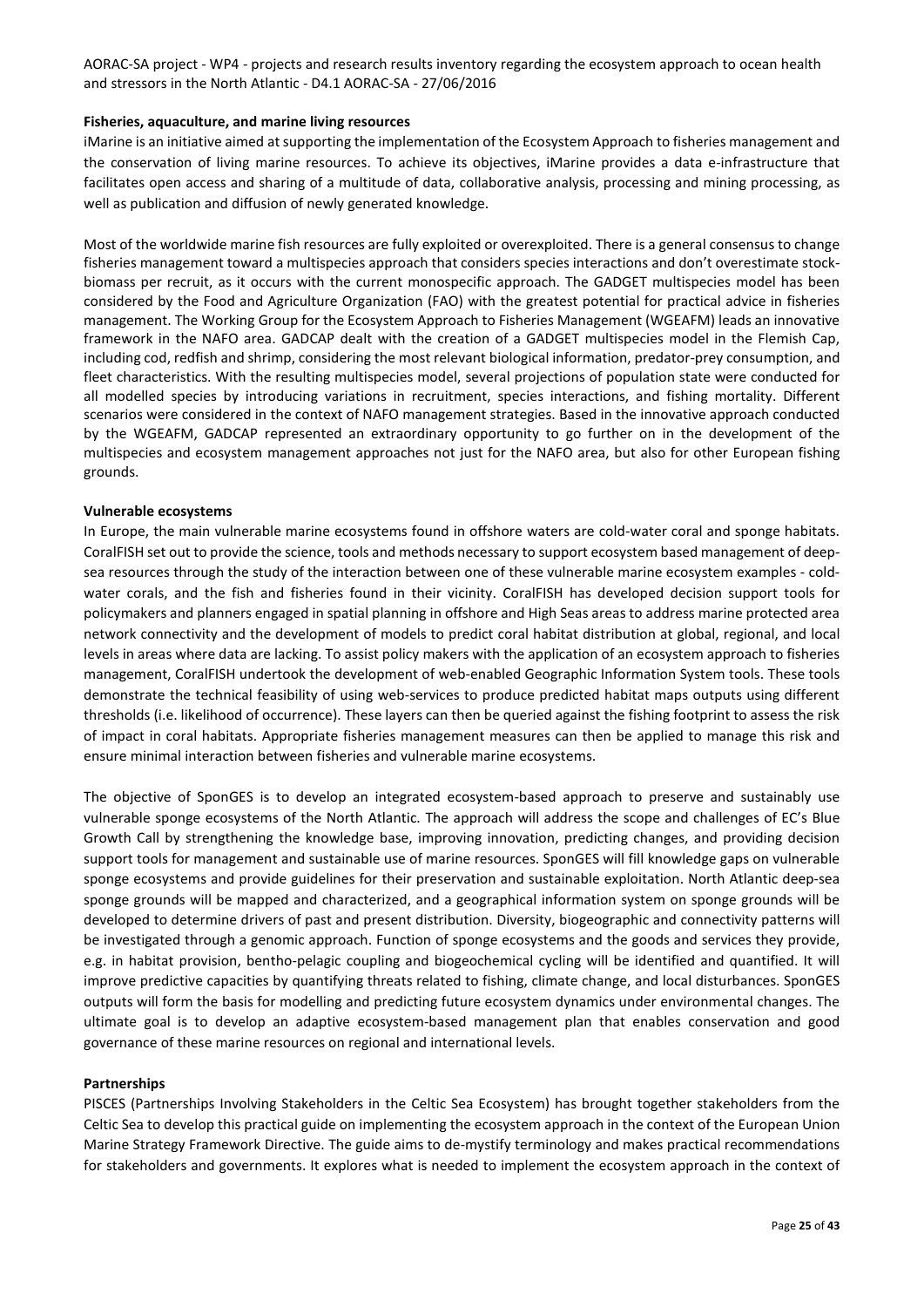the MSFD, following statutory commitments and good practice. Recommendations are relevant to other marine policy areas and contexts.

The Celtic Seas Partnership will build on the success of the PISCES project. The Celtic Seas Partnership is a pioneering four year project that brings together sea-users, scientists and governments to help achieve healthy and sustainable seas. The new project will focus on the Marine Strategy Framework Directive. It operates on a greater scale than PISCES as it covers the Celtic Seas and not just the Celtic Sea. The Celtic Seas includes the Celtic Sea but also expands to cover a much bigger geographical area.

FORCE provided coral reef managers with a toolbox of sustainable management practices that minimise the loss of coral reef health and biodiversity. The project has produced a handbook that aims to provide reef managers with tools, information, and recommendations on management of coral reef ecosystems. The handbook sections range from ecological history and biogeography, resilience as well as climate change issues to fisheries, governance, and the monitoring of coral reef ecosystems. FORCE has also produced four case studies on reef dependency and change. Then the webGIS & Reef Health Simulator, online Geographic Information System, enables to display coral reef related data and interact with maps on Caribbean coral reefs. The unique reef health simulator is an interactive, scenario-building, simulation tool which can be used to estimate changes in reef resilience under different environmental regimes and management policies.

#### **Governance, policies, management**

The project Monitoring and Evaluation of Spatially Managed Areas developed an integrated management tool box for SMAs. The MESMA Framework represents the outcome of an iterative process, provides guidance on the selection, mapping and assessment of ecosystem components and human pressures, the evaluation of management effectiveness and potential adaptations to management, in order to monitor and evaluate spatially managed marine areas (SMAs) in a systematic way. The suggested stepwise process is based on existing concepts of adaptive management and considers a number of practical examples. The developed conceptual tools were tested for their applicability in nine case studies, distributed over the European marine regions, and reflecting the complexity of the marine spatial planning process in Europe. To support the implementation of an ecosystem based marine spatial management approach, the framework considers interactions between ecosystem components, management sectors, institutions and key actors, as well as the cumulative impacts of human activities. MESMA collected and described over 70 tools such as models, databases and decision support tools that are relevant for the monitoring and evaluation of spatially managed areas.

A key aspect of ecosystem-based management is the choice of management options that can target the major threats to the different aspects of the ecosystem. The ODEMM Pressure and Ecological Risk Assessments allow the main threats to be identified and indicate the links between components and human activities. The ODEMM integrated Management Strategy Evaluation tool is based on the Ecological Risk Assessment consisting of Driver-Pressure-State combinations and can be used to link types of management options with the categories of the Pressure Assessment, allowing different manageable aspects of human activities to be targeted to address the main threats in the system. Management options can focus on drivers, pressures, ecological components or combinations of these. The ODEMM iMSE tool is a comprehensive framework that aims to provide guidance for the identification and selection of consistently defined management options and allows an evaluation of these options to achieve policy objectives through their reduction of risk.

VECTORS evaluates current forms and mechanisms of marine governance in relation to the vectors of change. Based on its findings, VECTORS provides solutions and tools for relevant stakeholders and policymakers, to be available for use during the lifetime of the project. VECTORS has provided advice for the management of marine resources that are influenced by a variety of manageable (e.g., fishing, energy, shipping) and non-manageable (climate) pressures.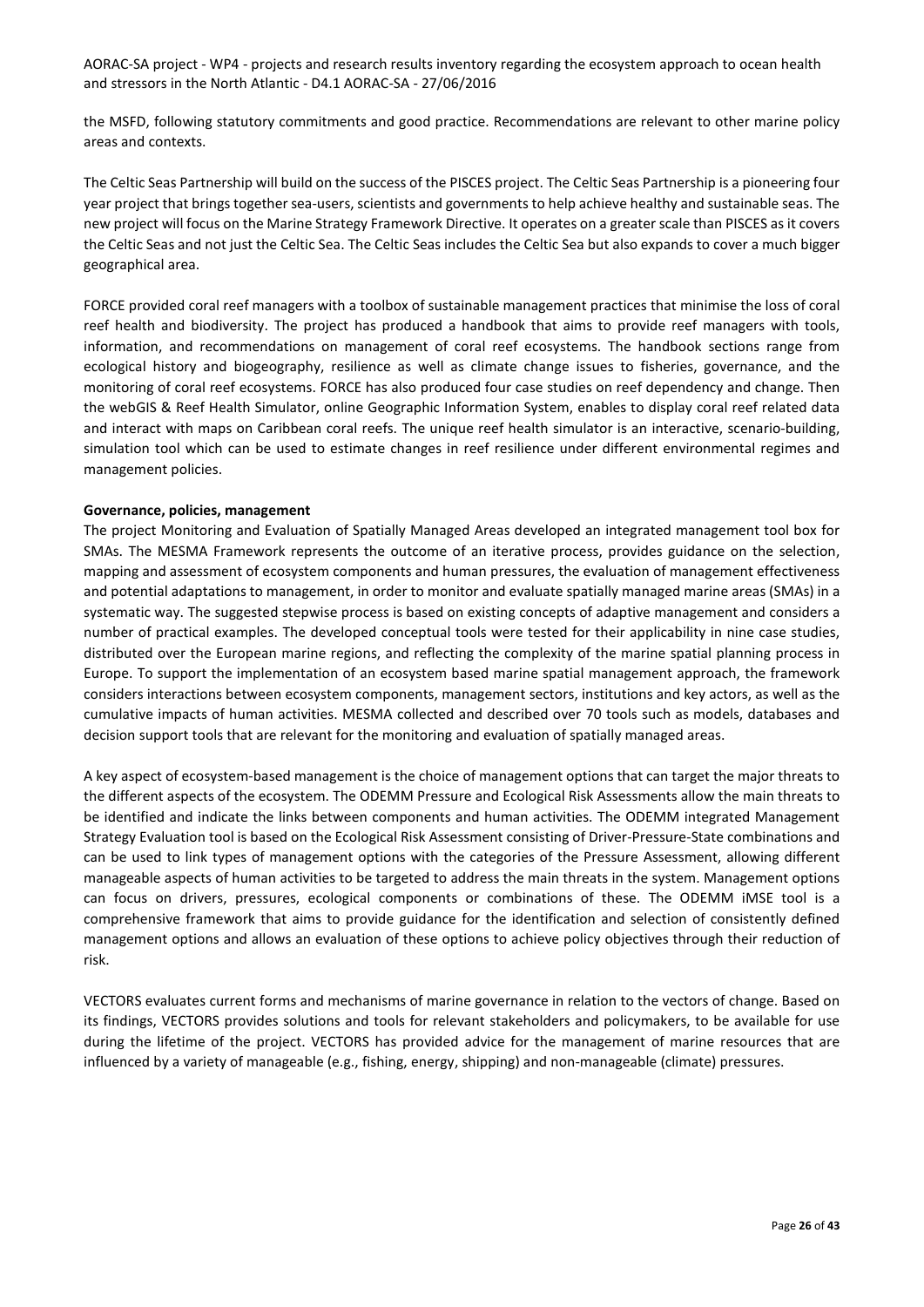# Theme 4: Ecosystem structure and functioning

<span id="page-26-0"></span>

| Project<br>acronym | <b>Project title</b>                                                                                                                                                                                                     | <b>Main results</b>                                                                                                                                                                                                                                                                                                                                                                                                                                                                                                                                                                                                                                                                                | Scale &<br><b>Policies</b>         | <b>Funding</b><br>&<br><b>Duration</b>    | Canada or<br><b>USA</b><br>involved | Links                                                                                                                                                                                                    |
|--------------------|--------------------------------------------------------------------------------------------------------------------------------------------------------------------------------------------------------------------------|----------------------------------------------------------------------------------------------------------------------------------------------------------------------------------------------------------------------------------------------------------------------------------------------------------------------------------------------------------------------------------------------------------------------------------------------------------------------------------------------------------------------------------------------------------------------------------------------------------------------------------------------------------------------------------------------------|------------------------------------|-------------------------------------------|-------------------------------------|----------------------------------------------------------------------------------------------------------------------------------------------------------------------------------------------------------|
| <b>MEECE</b>       | Marine Ecosystem Evolution in a<br><b>Changing Environment</b>                                                                                                                                                           | -Ecosystem Models including all relevant processes<br>in the system, from physics to chemistry, and<br>plankton to fish                                                                                                                                                                                                                                                                                                                                                                                                                                                                                                                                                                            | Global,<br><b>MSFD</b>             | EU - FP7<br>2008-<br>2013                 | yes                                 | -Publications and results:<br>cordis.europa.eu/project/rcn/89307_en.html                                                                                                                                 |
| <b>CoralFISH</b>   | Assessment of the interaction<br>between corals, fish and fisheries, in<br>order to develop monitoring and<br>predictive modelling tools for<br>ecosystem based management in<br>the deep waters of Europe and<br>beyond | -Standard methodologies and tools to produce the<br>first comprehensive catalogue and sea floor maps<br>of European coral habitats<br>-knowledge regarding coral ecosystem functioning<br>including the role of fish                                                                                                                                                                                                                                                                                                                                                                                                                                                                               | Europe<br>and<br>beyond            | EU - FP7<br>2008-<br>2013                 | none                                | -Publications:<br>http://eu-fp7-coralfish.net/publications1.php<br>-Results:<br>http://eu-fp7-<br>coralfish.net/habitat_suitability_modelling_WP6.php<br>&<br>cordis.europa.eu/project/rcn/89331_en.html |
| <b>EURO-BASIN</b>  | European Union Basin-scale Analysis,<br>Synthesis and Integration                                                                                                                                                        | -State of the art by producing new observations of<br>particle formation, aggregation, sinking and<br>decomposition in a range of marine ecosystems,<br>focussed on the North Atlantic basin<br>-Oceanographic habitats utilized by key<br>biogeochemical and ecosystem species in the<br><b>North Atlantic</b><br>-Key processes controlling the flow of carbon and<br>energy, within and between trophic levels in the<br>North Atlantic and shelf ecosystems<br>-Models to estimate changes in Carbon fluxes in<br>the North Atlantic and consequences regarding<br>Climate Change<br>-Modelling tools to improve understanding of<br>factors influencing the distributions of top<br>predators | North<br>Atlantic<br>and<br>Arctic | EU - FP7<br>2010-<br>2014                 | yes                                 | -Publications:<br>www.euro-basin.eu/www.euro-basin.eu<br>-Results:<br>cordis.europa.eu/project/rcn/97329_en.html<br>&<br>www.euro-basin.eu/                                                              |
| <b>CODEMAP</b>     | <b>COmplex Deep-sea Environments:</b><br>Mapping habitat heterogeneity As<br>Proxy for biodiversity                                                                                                                      | -Methods to quantify deep-sea biodiversity                                                                                                                                                                                                                                                                                                                                                                                                                                                                                                                                                                                                                                                         | Global                             | EU - FP7 -<br><b>ERC</b><br>2011-<br>2017 | none                                | -Publications and results:<br>www.codemap.eu/outputs<br>&<br>cordis.europa.eu/project/rcn/97797_en.html                                                                                                  |
| <b>DEVOTES</b>     | Development of innovative tools for<br>understanding marine biodiversity<br>and assessing good environmental<br>status                                                                                                   | -Criteria for the practical application of BEF<br>(Biodiversity and Ecosystem Functioning)<br>relationships                                                                                                                                                                                                                                                                                                                                                                                                                                                                                                                                                                                        | Europe,<br><b>MSFD</b>             | EU - FP7<br>2012-<br>2016                 | yes                                 | -Publications:<br>www.devotes-project.eu/publications/<br>&<br>-Results:<br>www.devotes-project.eu/deliverables-and-milestones/<br>&<br>cordis.europa.eu/project/rcn/105613_en.html                      |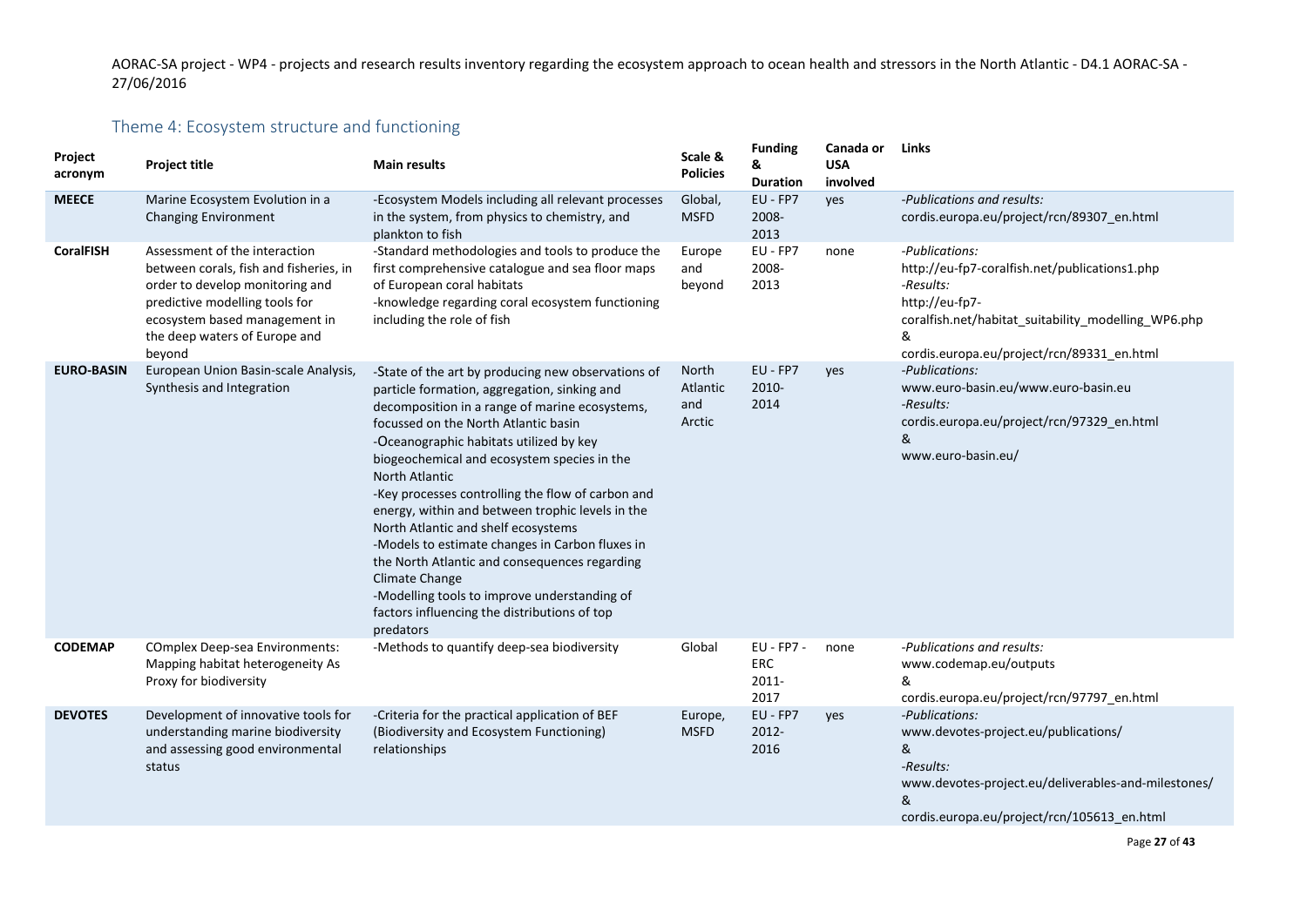| Project<br>acronym | <b>Project title</b>                                                                                                                           | <b>Main results</b>                                                                                                                                                                                                                      | Scale &<br><b>Policies</b> | <b>Funding</b><br>&<br><b>Duration</b> | Canada or<br><b>USA</b><br>involved | Links                                                                                                                                                                                                                                                            |
|--------------------|------------------------------------------------------------------------------------------------------------------------------------------------|------------------------------------------------------------------------------------------------------------------------------------------------------------------------------------------------------------------------------------------|----------------------------|----------------------------------------|-------------------------------------|------------------------------------------------------------------------------------------------------------------------------------------------------------------------------------------------------------------------------------------------------------------|
| <b>TESELA</b>      | Transporte de sedimentos en la<br>plataforma continental de Andalucía<br>Oriental: Observación multiescalar,<br>modelado y simulación numérica | -Better understanding of sedimentary processes                                                                                                                                                                                           | Andalusia                  | National<br>2013-<br>2016              | Spain/US<br>A                       | -Publication:<br>www.ieo.es/proyectos?p p id=ieoproyectosmain WAR<br>_IEOProyectosportlet&p_p_lifecycle=0&p_p_state=norm<br>al&p p mode=view&p p col id=column-<br>2&p p col pos=1&p p col count=2& ieoproyectosmai<br>n WAR IEOProyectosportlet acronimo=TESELA |
| <b>ATLAS</b>       | A Trans-Atlantic Assessment and<br>deep-water ecosystem-based Spatial<br>management plan for Europe                                            | -Step-change in understanding of sensitive Atlantic<br>ecosystems (sponge, cold-water coral, seamount<br>and mid-ocean ridge ecosystems) connectivity,<br>functioning, and responses to future changes in<br>human use and ocean climate | Atlantic                   | H2020<br>$2016 -$<br>2020              | ves                                 | cordis.europa.eu/project/rcn/200481 en.html                                                                                                                                                                                                                      |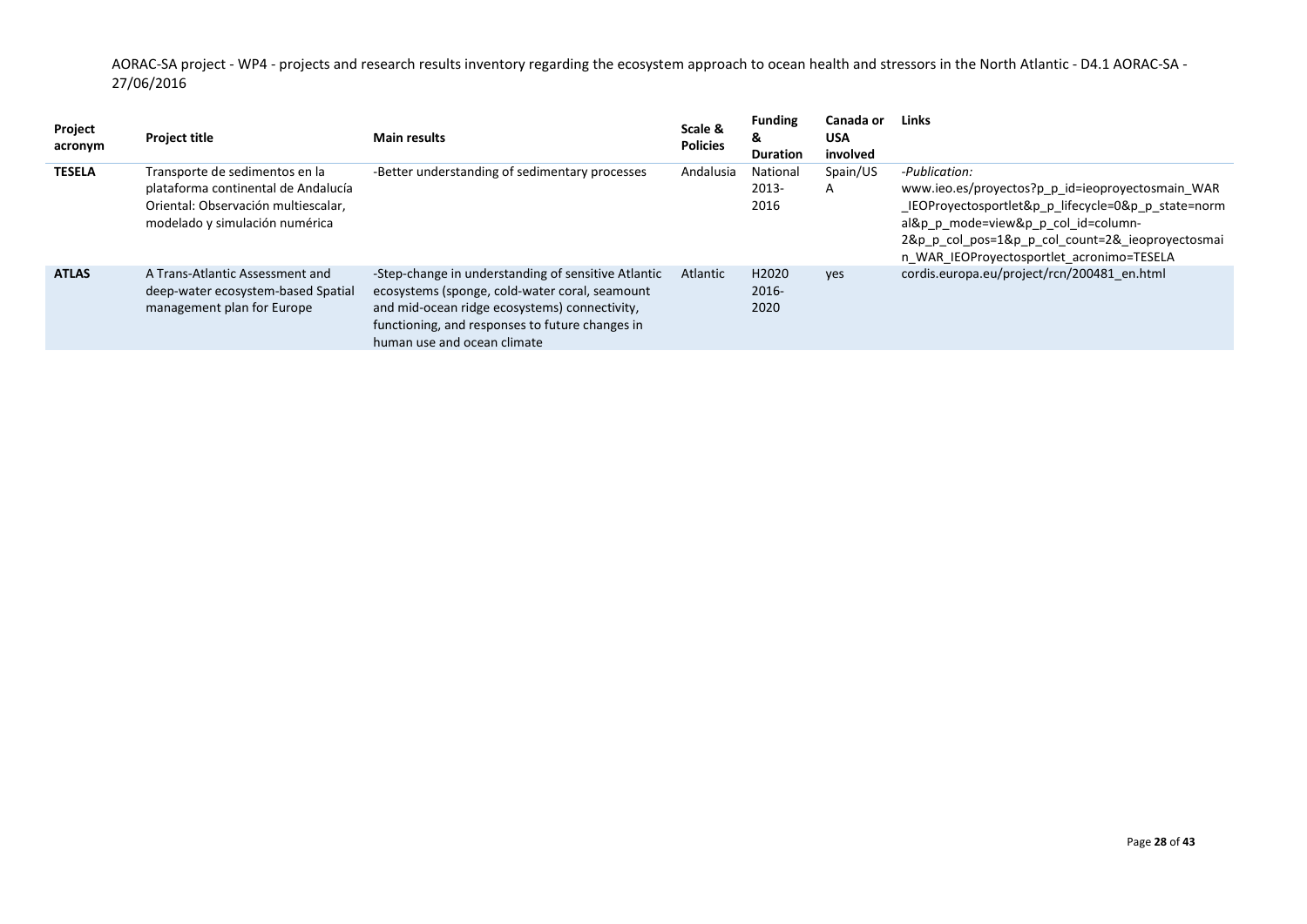MEECE has developed end-to-end models which aim to represent an entire ecosystem by including all relevant processes in the system, from physics to chemistry, and plankton to fish. To achieve this three types of models have been coupled: hydrodynamic models, lower trophic level (bacteria, phytoplankton, and zooplankton) and higher trophic level (mainly fish species) into a single modelling framework.

The models developed and applied in MEECE provide tools for addressing the complex impact of drivers (Climate change, acidification, eutrophication, invasive species, pollution, fishing, multiple drivers) and ecosystem responses. For each eight drivers, ecosystem models lead to different scopes and limitations. Such numerical models which can simulate and predict changes in the state of marine ecosystem in response to different drivers and management scenarios, and can support the decision-making process.

EURO-BASIN was designed to improve the understanding of the variability, potential impacts, and feedbacks of global change and anthropogenic forcing on the structure, function, and dynamics of the ecosystems of the North Atlantic Ocean and associated shelf seas and on their capacity to provide services.

The North Atlantic ecosystems are a major player in the global carbon cycle. These ecosystems, the key species responsible for carbon flow, and their habitats, are constantly changing, under the influence of both large-scale fishing and climate change. Their evolving capacity to sequester carbon and provide services to society, should current climate and fishing trends continue, still warrants further investigation. In order to better understand the basin scale processes impacting upon these ecosystems, EUROBASIN develop some models to be able to predict likely future ecosystem states due to climate change, and to be able to integrate from the basin scale to the local scales the economically important dynamics of basin and shelf ecosystems for the advancement of ecosystem based management strategies.

Some directives (e.g. WFD and Habitats Directive) have focussed on the structure of the ecosystem and its components (such as species richness, abundance, percentage cover) rather than the functioning (such as rate processes, primary production, and population dynamics. Despite this, the maintenance of ecosystem functioning and its relationship with biodiversity is central to a healthy ecosystem and hence to attaining GES especially for the biodiversity descriptors. Therefore, DEVOTES addresses the question of incorporating functioning into status classification and its relationship with biodiversity. DEVOTES identified five important criteria for the practical application of BEF (Biodiversity and Ecosystem Functioning) relationships although the information required does not yet exist for immediate implementation of BEF relationships within operational marine monitoring.

With the ever-increasing pressure on Deep Oceans, there is a rising and urgent need for the quantification of deep-sea biodiversity. As indicator of ecosystem status and functioning, it is a key aspect in fundamental understanding of deepsea biology. To quantify deep-sea biodiversity, CODEMAP aims to map deep-sea cliffs and overhangs using underwater vehicles, to develop visualisation models, including derivation of 3D habitat heterogeneity measures. In the CODEMAP study, the four main branches of Whittard Canyon, Northeast Atlantic, were mapped using multibeam and sidescan sonars to examine which environmental variables were most useful in predicting regions of higher biodiversity. By using ensemble mapping approaches, the approach developed provides a cost-effective strategy to facilitate the location of rare biological communities of conservation importance and guide further sampling efforts to help ensure that appropriate monitoring can be implemented.

ATLAS creates a dynamic new partnership between multinational industries, SMEs, governments and academia to assess the Atlantic's deep-sea ecosystems and Marine Genetic Resources to create the integrated and adaptive planning products needed for sustainable Blue Growth. ATLAS will gather diverse new information on sensitive Atlantic ecosystems (incl. VMEs and EBSAs) to produce a step-change in our understanding of their connectivity, functioning and responses to future changes in human use and ocean climate. This is possible because ATLAS takes innovative approaches to its work and interweaves its objectives by placing business, policy, and socioeconomic development at the forefront with science. ATLAS not only uses trans-Atlantic oceanographic arrays to understand and predict future change in living marine resources, but enhances their capacity with new sensors to make measurements directly relevant to ecosystem function. The ATLAS team has the track record needed to meet the project's ambitions and has already developed a programme of 25 deep-sea cruises, with more pending final decision. These cruises will study a network of 12 Case Studies spanning the Atlantic including sponge, cold-water coral, seamount and mid-ocean ridge ecosystems.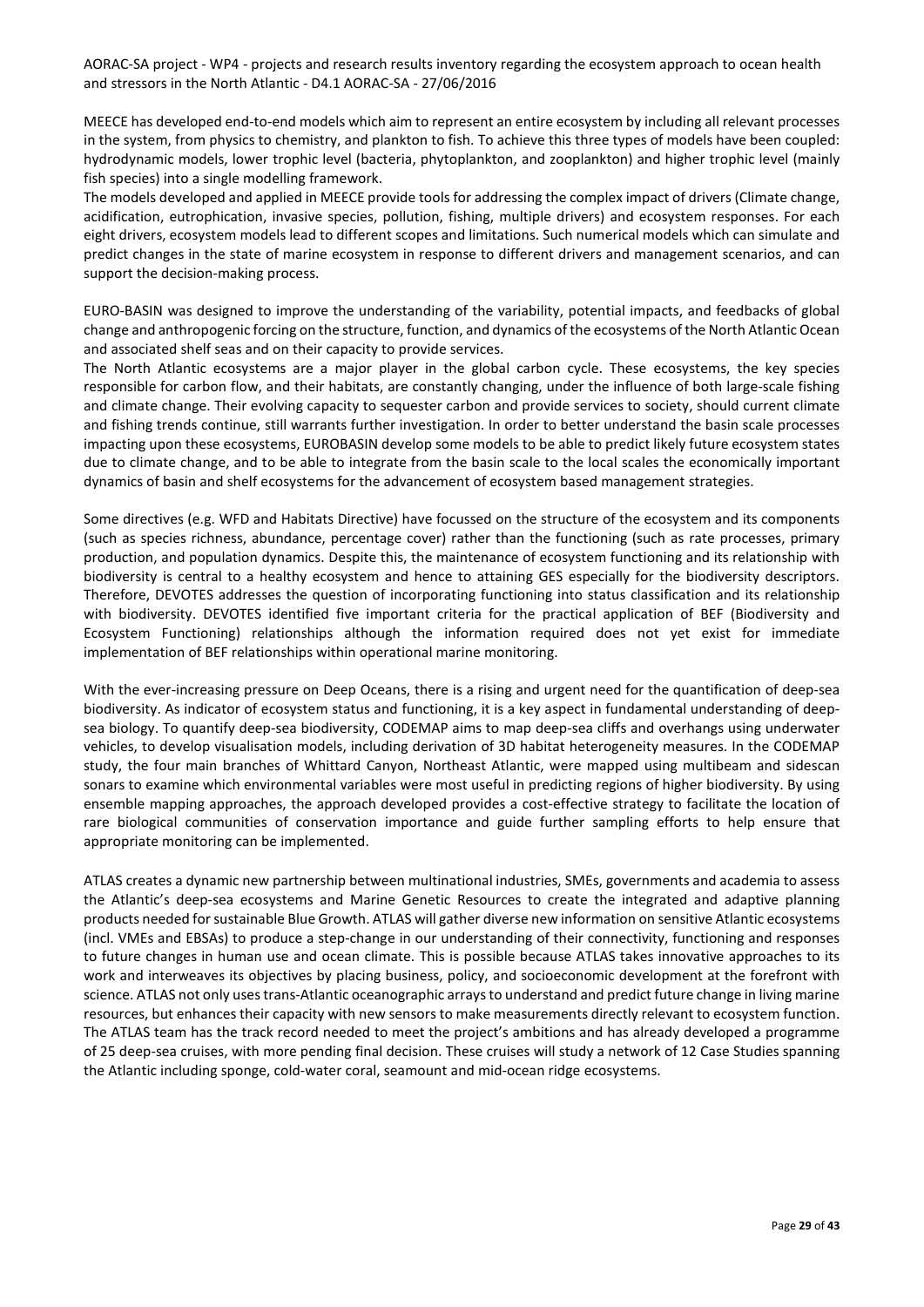### Theme 5: Carrying capacity, ecosystem tipping points, and ocean stressors

<span id="page-29-0"></span>

| Project<br>acronym | <b>Project title</b>                                                                                   | <b>Main results</b>                                                                                                                                                                                                                                                                                                                                                                                                                                                           | Scale &<br><b>Policies</b>         | <b>Funding</b><br>&<br><b>Duration</b> | Canada or<br><b>USA</b><br>involved | Links                                                                                                                                                                    |
|--------------------|--------------------------------------------------------------------------------------------------------|-------------------------------------------------------------------------------------------------------------------------------------------------------------------------------------------------------------------------------------------------------------------------------------------------------------------------------------------------------------------------------------------------------------------------------------------------------------------------------|------------------------------------|----------------------------------------|-------------------------------------|--------------------------------------------------------------------------------------------------------------------------------------------------------------------------|
| <b>COMITE</b>      | Plancton microbiano y temperatura en<br>el océano costero                                              | -Effects of future warming on the ecology and<br>biogeochemical role of temperate coastal<br>microbial assemblages                                                                                                                                                                                                                                                                                                                                                            | National                           | 2011                                   | Spain/USA                           | ocean5.uca.es/cytmarphp/public.Proyectos.php?opera<br>tion=view&pk0=155                                                                                                  |
| <b>MEECE</b>       | Marine Ecosystem Evolution in a<br><b>Changing Environment</b>                                         | -The MEECE Model Atlas: simulations and<br>projections for how ecosystems will respond to<br>different scenarios for environmental change<br>covering the main European regional seas                                                                                                                                                                                                                                                                                         | Global,<br><b>MFSD</b>             | EU - FP7<br>2008-<br>2013              | yes                                 | -Publications:<br>cordis.europa.eu/project/rcn/89307_en.html<br>-Results:<br>www.meece.eu/                                                                               |
| <b>FACT</b>        | Forage Fish Interactions                                                                               | -Estimation of the effect of forage fish<br>exploitation on biodiversity and ecosystem<br>stability                                                                                                                                                                                                                                                                                                                                                                           | Europe                             | EU - FP7<br>2010-<br>2012              | none                                | -Results:<br>cordis.europa.eu/project/rcn/93618_en.html<br>&<br>www.facts-project.eu/                                                                                    |
| <b>SOUNDMAR</b>    | Sound use for orientation by marine<br>fauna, an ecosystem approach<br>considering anthropogenic noise | -Impact of acoustic pollution on the base levels<br>of marine trophic webs, study of wild scallop<br>larvae<br>-Impact of ship collisions on marine macrofauna,<br>study of Brydes' whales                                                                                                                                                                                                                                                                                    | Global                             | EU - FP7<br>2010-<br>2013              | yes                                 | -Results:<br>cordis.europa.eu/project/rcn/93092_en.html                                                                                                                  |
| <b>ODEMM</b>       | Options for Delivering Ecosystem-<br><b>Based Marine Management</b>                                    | -The ODEMM Linkage Framework: tool to<br>understand the pathways through which sector-<br>activities affect ecological components                                                                                                                                                                                                                                                                                                                                             | Europe,<br><b>MSFD</b>             | EU - FP7<br>2010-<br>2013              | none                                | -Publications:<br>cordis.europa.eu/result/rcn/55984_en.html<br>-Results:<br>odemm.com/sites/odemm.com/files/ODEMM%20Rep<br>ort 0.pdf<br>&<br>odemm.com/content/resources |
| <b>EURO-BASIN</b>  | European Union Basin-scale Analysis,<br>Synthesis and Integration                                      | -Models to estimate species distribution under<br>future climate change scenarios and impacts of<br>climate change on biodiversity and habitats<br>-Understand and predict the impact of climate<br>change and variability and anthropogenic activity<br>(fisheries) on marine ecosystem structure and<br>function in the North Atlantic Ocean and shelf<br>seas<br>-Models to evaluate the impacts of future<br>climate change in phytoplankton and<br>zooplankton community | North<br>Atlantic<br>and<br>Arctic | EU - FP7<br>2010-<br>2014              | yes                                 | -Publications and results:<br>cordis.europa.eu/project/rcn/97329_en.html<br>&<br>www.euro-basin.eu/                                                                      |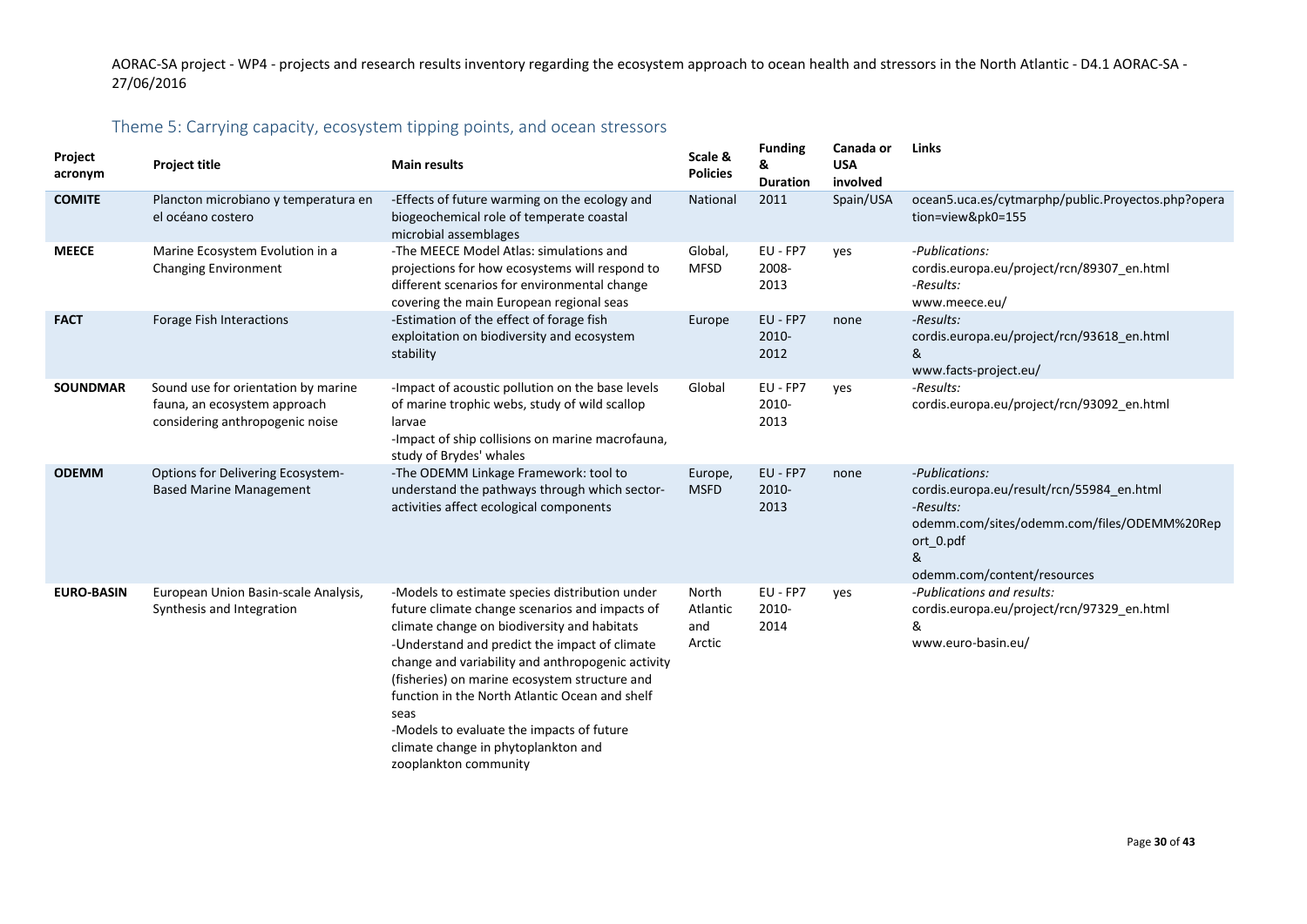| Project<br>acronym              | <b>Project title</b>                                                                                                                                                      | <b>Main results</b>                                                                                                                                                                                                                                                                                                                                                                                                                                                    | Scale &<br><b>Policies</b> | <b>Funding</b><br>&<br><b>Duration</b> | Canada or<br><b>USA</b><br>involved | Links                                                                                                                                                                                                                                                                                                                                                                                                                    |
|---------------------------------|---------------------------------------------------------------------------------------------------------------------------------------------------------------------------|------------------------------------------------------------------------------------------------------------------------------------------------------------------------------------------------------------------------------------------------------------------------------------------------------------------------------------------------------------------------------------------------------------------------------------------------------------------------|----------------------------|----------------------------------------|-------------------------------------|--------------------------------------------------------------------------------------------------------------------------------------------------------------------------------------------------------------------------------------------------------------------------------------------------------------------------------------------------------------------------------------------------------------------------|
| <b>ARPA</b>                     | Estudio de la biología y pesquería de<br>atún rojo en el Atlántico Este                                                                                                   | -Study of the biology and the Spanish fisheries of<br>red tuna of the Atlantic Ocean - stock<br>assessment                                                                                                                                                                                                                                                                                                                                                             | Atlantic<br>Ocean          | National<br>2010-<br>2016              | Spain/USA                           | -Publications:<br>www.ieo.es/area-<br>pesquerias?p p id=ieoproyectosmain WAR IEOProye<br>ctosportlet&p p lifecycle=0&p p state=normal&p p<br>mode=view&p_p_col_id=column-<br>2&p_p_col_pos=2&p_p_col_count=3&_ieoproyectosm<br>ain_WAR_IEOProyectosportlet_acronimo=ARPA-<br>4&_ieoproyectosmain_WAR_IEOProyectosportlet_filtr<br>oArea=Pesquer%C3%ADas& ieoproyectosmain WAR<br>IEOProyectosportlet_filtroCentros=Todos |
| <b>VECTORS</b>                  | Vectors of Change in Oceans and Seas<br>Marine Life, Impact on Economic<br>Sectors                                                                                        | -Models to investigate consequences of future<br>climate change and other stressors<br>-Review of regional seas vectors and drivers and<br>review of direct and indirect pressures for<br>change in European Regional Seas:<br>-Ballast water management<br>-Climate change and related impacts<br>-Fisheries<br>-Interactions between multiple users and sectors<br>-Land-based pollution<br>-Maritime transport<br>-Ocean acidification<br>-Tourism<br>-Bioinvasions | Europe                     | EU - FP7<br>2011-<br>2015              | none                                | -Publication:<br>www.marine-vectors.eu/Publications<br>-Results:<br>www.marine-vectors.eu/                                                                                                                                                                                                                                                                                                                               |
| <b>GDR-I</b><br><b>RECHAGLO</b> | International Research Network on the<br>"Responses of populations and<br>communities exploited by fisheries<br>and aquaculture and of their habitats<br>to global change | -Study of the effects of global change, mainly<br>climate change and overexploitation, on the<br>biological compartments of inshore and offshore<br>marine ecosystems that sustain economic<br>activity, namely fisheries and aquaculture, and<br>their consequences in terms of exploited living<br>resource management and ecosystem<br>conservation.                                                                                                                | Atlantic<br>Ocean          | National<br>$2015 -$<br>2018           | France/Ca<br>nada                   | wwz.ifremer.fr/institut_eng/The-Institute/Europe-et-<br>International/Zone-Amerique                                                                                                                                                                                                                                                                                                                                      |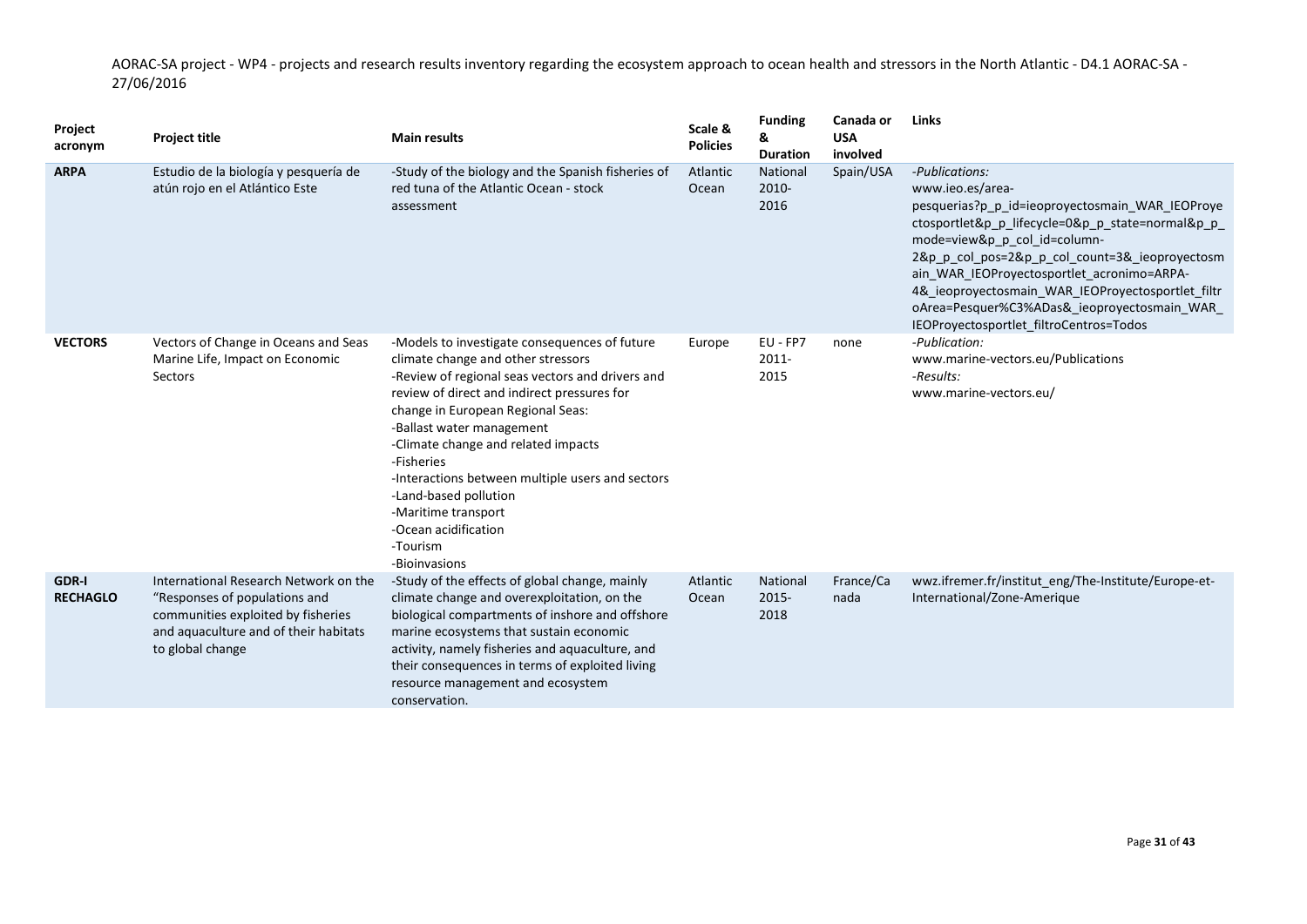| Project<br>acronym                                                   | <b>Project title</b>                                                                                                                                                                                       | <b>Main results</b>                                                                                                                                                                  | Scale &<br><b>Policies</b>                                      | <b>Funding</b><br>୪.<br><b>Duration</b>                   | Canada or<br><b>USA</b><br>involved | Links                                                                                                    |
|----------------------------------------------------------------------|------------------------------------------------------------------------------------------------------------------------------------------------------------------------------------------------------------|--------------------------------------------------------------------------------------------------------------------------------------------------------------------------------------|-----------------------------------------------------------------|-----------------------------------------------------------|-------------------------------------|----------------------------------------------------------------------------------------------------------|
| A Plan for<br>Improved<br>Research and<br>Management<br>of Ciguatera | At the 11th Session of the<br>Intergovernmental Oceanographic<br>Commission's (IOC) Intergovernmental<br>Panel on Harmful Algal Blooms<br>(IPHAB), a Recommendation was                                    | 1. Develop a coordinated Ciguatera strategy<br>2. Improve organism detection and sampling<br>strategies<br>3. Improve toxin detection<br>4. Improve epidemiological data collection, | <b>IOC/IPHA</b><br><b>B</b> Global<br>Ciguater<br>a<br>Strategy | 2015-<br>2019<br><b>IOC</b><br>Harmful                    | yes                                 | hab.joc-<br>unesco.org/index.php?option=com_content&view=arti<br>cle&id=47:ciguatera&catid=29:activities |
| on a<br>global scale                                                 | adopted to develop "A Plan for<br>Improved Research and Management"<br>of Ciguatera on a global scale. This<br>Recommendation was subsequently<br>adopted by the full IOC Assembly at its<br>27th Session. | reporting and assessments                                                                                                                                                            | 2015-<br>2019                                                   | Algal<br>Bloom<br>Program<br>me<br>IOC-FAO-<br><b>WHO</b> |                                     |                                                                                                          |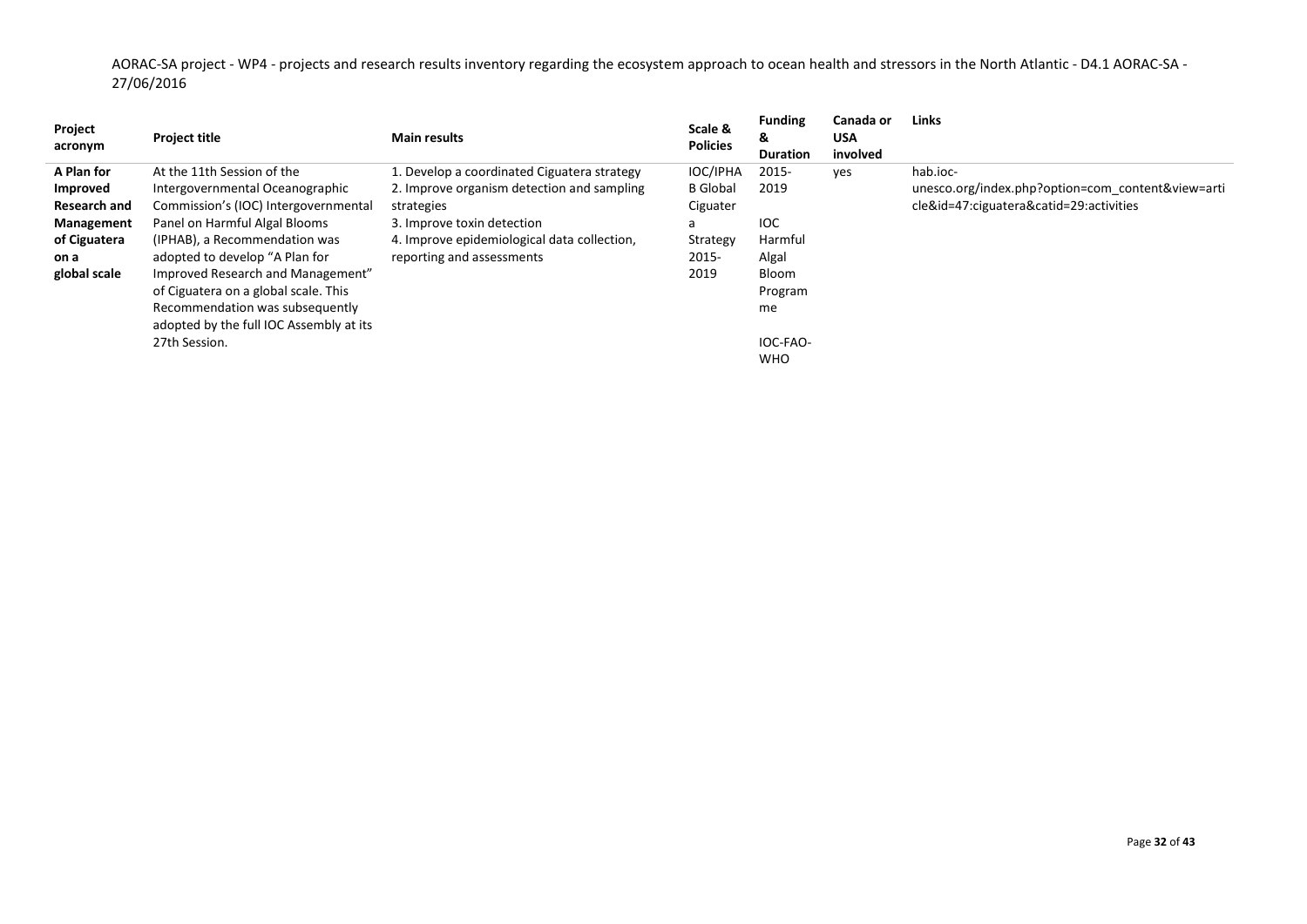#### **Ocean stressors**

The ODEMM project carried out an extensive review of the status, trends, pressures and impacts of the marine regions of Europe and comprehensive reviews of the legal and institutional aspects of the governance situation in Europe. These compilations of current knowledge allowed the development of a linkage framework that identifies all relevant interactions between key ecosystem components – human activities or sectors, their pressures, ecological components, and ecosystem services, and the relevant policy objectives.

#### • **Climate change and Ocean acidification**

Microbes are fundamental players in the biogeochemical cycling of carbon in the coastal ocean. For instance, there is growing consensus that bacterial biomass will increase in a warmer ocean likely characterized by lower phytoplankton biomass, a trend that contradicts the predictions of the metabolic theory of ecology. COMITE will address the effects of future warming on the ecology and biogeochemical role of temperate coastal microbial assemblages through three different approaches. The final goal of COMITE environmental and perturbation experiments data analysis is to build a predictive, testable model on the effects of realistic temperature rises on the biogeochemical role of oceanic bacteria.

EURO-BASIN have estimated changes in Carbon fluxes in the North Atlantic based on biochemical models (ERSEM, MEDUSA and PICSES). Model projections indicate that the rate of carbon uptake by ocean will decrease over the 21st century, largely as a result of saturation. They analysed significant changes in the biogeography of the North Atlantic Ocean over the next century.

By coupling habitat models with hydrographic-biogeochemical models, EURO-BASIN have stimulated species distribution under future change scenarios.

EURO-BASIN constructed a bio-economic model including 19 fish stocks, 11 fishing systems, 4 aquaculture systems, 12 fish commodities, 11 geographical areas, 22 political nodes, 23 trade systems, and 67 markets to predict consequences of climate change in the North Atlantic on distributional shifts of keys fish stocks (distribution and production in relation with habitat preferences, ecosystem changes and competitive interactions between species) between 2010 and 2040.

A classification has been developed based on environmental indicators relevant to the describing of the distributions of fish habitats and hence by inference fish populations.

EURO-BASIN illustrated changes in the phytoplankton phenology. These changes will impact the distributions of phytoplankton along with its community structure and condition, all of which are indicators for assess pelagic habitat. Consequently the future assessment of GES for pelagic habitats will need to be able take account of such changes if we are to correctly maintain it in the future.

EURO-BASIN also provided new observations of zooplankton aggregation, flux and disintegration were combined with existing data through large scale numerical models. This enabled modelling experiments predicting the likely response of the biological carbon pump and hence ocean CO<sub>2</sub> storage relative to climate change.

EURO-BASIN developed statistical-based habitat models for 14 copepod species in the North Atlantic Ocean, to evaluate the impacts of future climate change in community structure, diversity, distribution, and phenology of zooplankton community. Projections for the end of the century indicated that copepod community is expected to respond substantially to climate change.

Based on these findings EURO-BASIN developed habitat and process models for monitoring and predicting the future changes in key species and food web biogeography due to prominent ecosystem drivers thereby developing indices of the physical characteristics of key species and food web habitats for assessing the past, present and future states of marine ecosystems and their services.

Ecosystem models provide a tool though which EURO-BASIN can also explore the consequences of changes in energy transfer on foodwebs and illustrate the ecosystem response to climate change at different levels of ecosystem function (Net Primary Production regarding Sea Surface Temperature, Secondary Production regarding Net Primary Production and Carbon Export Net regarding Primary Production).

GDR-I RECHAGLO aims to study the effects of global change, mainly climate change and overexploitation, on the biological compartments of inshore and offshore marine ecosystems that sustain economic activity, namely fisheries and aquaculture, and their consequences in terms of exploited living resource management and ecosystem conservation. More precisely, the objectives of the GDR-I RECHAGLO are:

- To explore separate and combined effects of environmental perturbations resulting from global change (e.g. temperature, hydrodynamics, water acidity, oxygen concentration, exploitation mortality) using experimental and modelling approaches;

- To consider these effects at different biological and spatial scales;

- To quantify the relative contribution of the different factors identified to the changes observed within the biological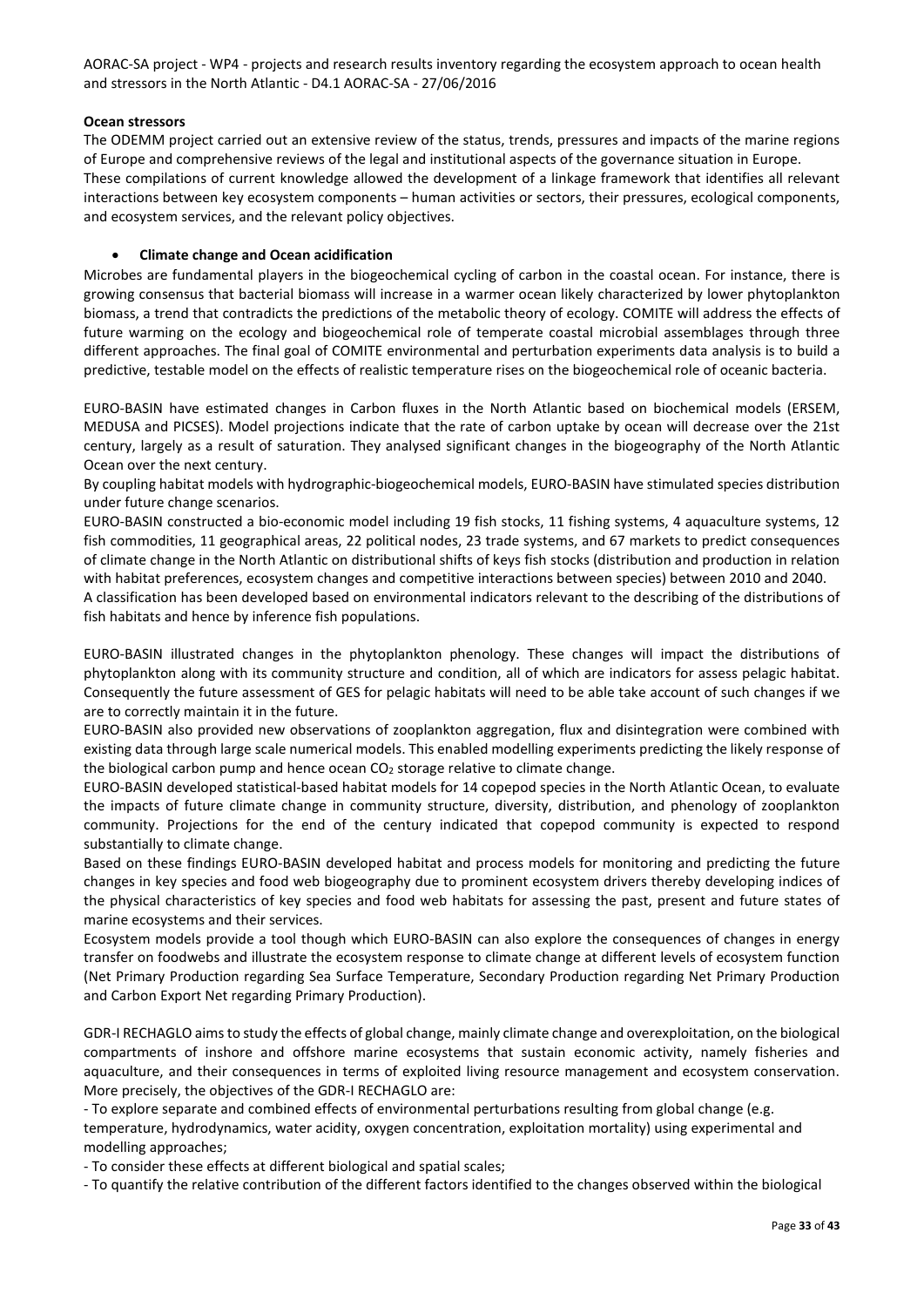compartment of ecosystems;

- To develop and propose, on the basis of the previous results, scenarios and projections regarding the dynamics of exploited resources and their ecosystems at various time-horizons

- To propose and evaluate adaptation frameworks and tools that allow integrating global change effects within strategies for the management of exploited living resources and their ecosystems

The three European seas investigated in VECTORS, the Mediterranean Sea, the Baltic Sea and the North Sea, have all undergone continuous warming during the second half of the twentieth century. VECTORS research focus to provide future projections of key environmental variables and changes in marine life in response to long-term climate change and to offer insight into the possible future distribution and productivity of commercial fish and invertebrates, potential invasive species, animals and plants of conservation interest, in response to long-term climate change.

VECTORS aims to collate the best available data on ocean acidification from IPCC, EPOCA, and ongoing national projects and other published scientific literature and incorporate the effects of ocean acidification into ecosystem models. As an example, VECTORS modelled future scenarios for three regional seas to inform on the relative vulnerability of the lower trophic level of the marine ecosystem to the investigated drivers of change: climate change, ocean acidification and river discharge. Maps of change of key ecological indicators of the system (such as nutrient levels or community production) and the statistical significance of these changes have been made available for simulations representing a ten-year period in the middle of the 21st century. Eleven different modelling applications were undertaken by VECTORS, covering 150 European marine species, towards providing future projections of distribution and productivity in marine organisms. Models have been used to investigate the possible consequences that might follow as a result of future climate change, but other human stressors have also been examined, including various fishery management scenarios, as well as the introduction of offshore wind farms and marine protected areas.

#### • **Noise**

There is little or no knowledge about possible long-term or population impacts, or about the impact of noise on the base levels of marine trophic webs, with potential consequences on the maintenance of ecosystem balance. Understanding the impact of noise on marine fauna at the population level requires knowledge about the vulnerability of different life stages. SOUNDMAR performed an experiment on the effect of low frequency noise on the development of marine larvae and provided the first evidence that noise exposure during scallop larval development produces body malformations in marine invertebrates.

Abnormalities may be caused by different mechanisms including mechanical or physiological stress and the results will stimulate research to identify noise-induced mechanisms that may be similar across different taxa. Underwater human activities such as seismic surveys, pile-driving, low-frequency sonar and blasting regularly introduce into the environment noise exceeding the levels tested in this study at spatial ranges that will vary for different sources and oceanographic conditions.

These results call for further research to define exposure thresholds and conditions at which noise may affect stock recruitment of wild scallops with important economic and ecological values. Shellfish and other invertebrates provide an important food source for different taxa, it is important to define thresholds of effects of acoustic pollution on marine invertebrate populations and provide a scientific basis for the design of impact mitigation measures of human activities.

Beaked whales live in small social groups and do not tend to mass strand under natural circumstances. However, mass strandings of beaked whales related to naval exercises have been recorded in many places of the world. Whales die with a characteristic pattern of multiorganic haemorrhages consistent with decompression sickness. The most accepted hypothesis explaining the strandings is a behavioural reaction of these extreme deep-diving whales to intense sonar used to detect submarines. SOUNDMAR showed that they overlap in frequency range with mid-frequency sonar related to strandings. The SOUNDMAR fellowship project was part of the collaborative scientific and political effort that ended beaked whales mortalities in 2004, when the Spanish Ministry of Defence adopted a voluntary moratorium to the use of naval sonar within 50 nm of the archipelago. Now, the fellowship is part of an ACCOBAMS (United Nations Agreement for the Conservation of Small Cetaceans in the Black and Mediterranean Seas) initiative to prevent mass mortalities of beaked whales in the Mediterranean in relation to naval exercises.

#### • **Collisions**

Ship strikes are another important factor of anthropogenic impact on cetaceans. Passive acoustic monitoring of whale vocalisations is used to inform ships of the position of the whales. SOUNDMAR performed a study with acoustic tags of Brydes' whales in the Hauraki Gulf (New Zealand) where ship collisions constitute the highest factor of human impact for this protected species. Results provided the first quantification of the foraging behaviour of this species (and based the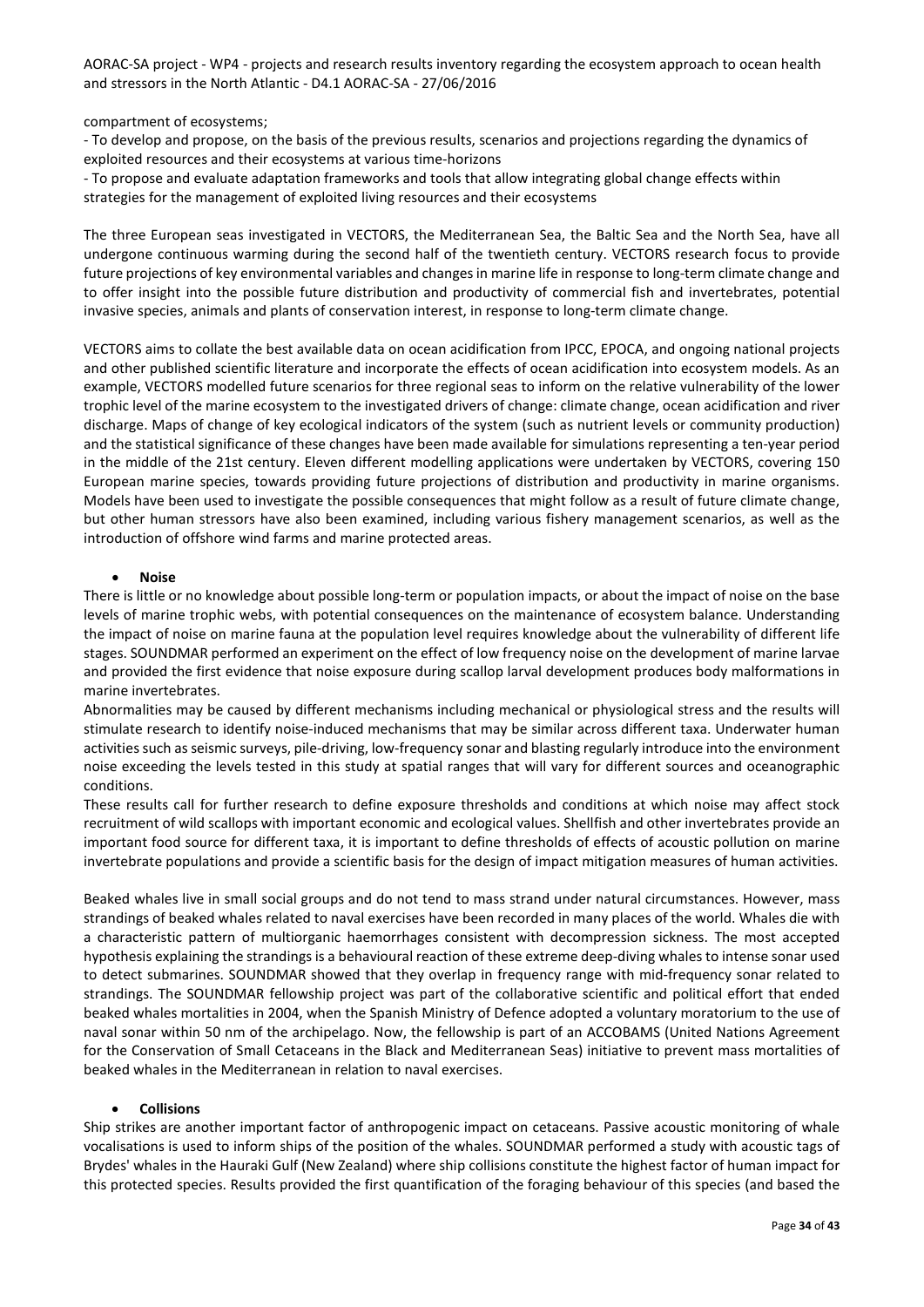design of impact-risk mitigation measures for ship-strikes in the Gulf. These measures are being developed in a social forum involving stakeholders from the government, academy, shipping companies and social groups.

#### • **Bioinvasions, Invasive alien species and outbreaks**

VECTORS aimed to identify and disseminate the most up-to-date understanding of drivers that create pressures of change which could affect the areas of concern to VECTORS, i.e. invasive alien species, outbreak forming species, and changes in species distribution and productivity in the three European regional seas: the North Sea, the Baltic Sea and the Western Mediterranean Sea. VECTORS has delivered new information to document the distribution of invasive alien species (IAS) and outbreak forming species (OFS), to determine the stochastic and deterministic drivers of proliferations and ecophysiological features boosting regime shifts of marine communities, to discriminate sources and vectors of bioinvasions and to foresee consequences of bioinvasions in terms of impact on ecosystem functioning and services. Outcomes include AquaNIS which represents the most updated database resource available to scientists, coastal managers, stakeholders, and policymakers dealing with aquatic IAS in European seas. This new information from VECTORS has wide implications going far beyond the various study species and geographical areas, representing a model integrative approach towards a better understanding of the mechanisms of bioinvasions.

#### • **Land-based pollution**

Land-based pollution involves a number of inter-related pressures such as eutrophication, hypoxia, turbidity, redox potential discontinuity, and various types of biological and chemical contamination. VECTORS results are of help in identifying causes and effects of land-based pollution and in suggesting priorities for management and prevention. VECTORS research focused on determining the effect of land-based pollution on population dynamics in coastal areas, and the role of nutrient loads for primary production to assess the effects of land-based pollution on aquaculture activities and to suggest management strategies to mitigate the effects of land based pollution.

#### • **Maritime transport**

VECTORS research aims to characterise the EU member states' fleets and international vessels navigating in EU waters then determine the main maritime transport related environmental pressures and their impacts.

#### • **Tourism**

Tourism represents the third largest socio-economic activity in the European Union. VECTORS has shown tourism as an important pressure in the Baltic, Mediterranean, and North Seas but also as an opportunity for the sustainability of certain economic sectors, for the reduction on environmental impacts, for educational values or for scientific platforms. The project has also identified and analysed key interactions between multiple uses and sectors regarding tourism.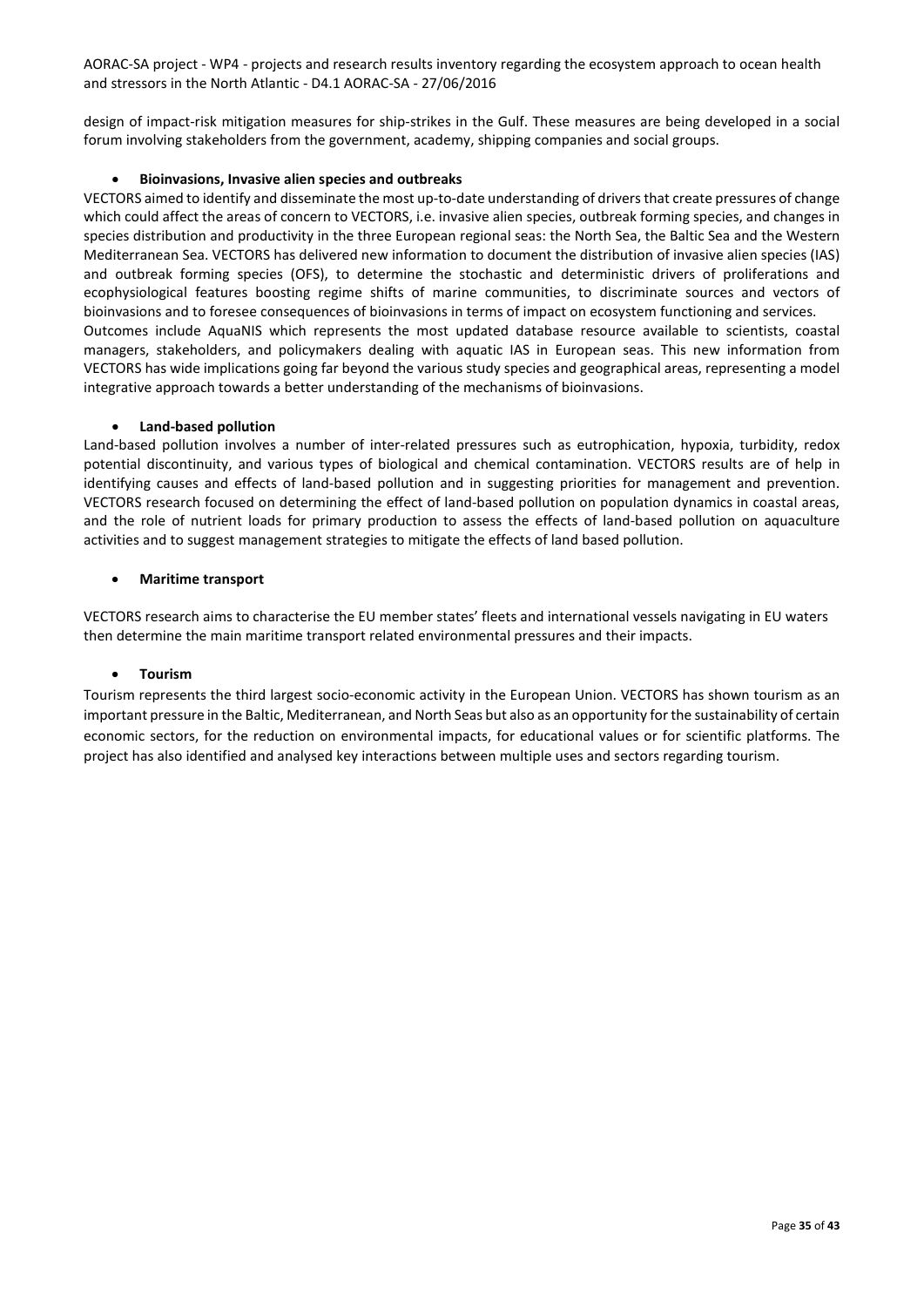# Theme 6: Cumulative effects

<span id="page-35-0"></span>

| Project<br>acronym | <b>Project title</b>                                                                                                   | <b>Main results</b>                                                                                                                                                                                                                                                                                                                                                                                                                                                           | Scale &<br><b>Policies</b> | <b>Funding &amp;</b><br><b>Duration</b> | Canada or<br><b>USA</b><br>involved | <b>Links</b>                                                                                                                                                                   |
|--------------------|------------------------------------------------------------------------------------------------------------------------|-------------------------------------------------------------------------------------------------------------------------------------------------------------------------------------------------------------------------------------------------------------------------------------------------------------------------------------------------------------------------------------------------------------------------------------------------------------------------------|----------------------------|-----------------------------------------|-------------------------------------|--------------------------------------------------------------------------------------------------------------------------------------------------------------------------------|
| <b>VECTORS</b>     | Vectors of Change in Oceans and<br>Seas Marine Life, Impact on<br><b>Economic Sectors</b>                              | -Mechanisms of change in species distribution<br>and productivity: combined effects of broad<br>scale and local drivers of change<br>-a subjective assessment of the interactions<br>between multiple users and sectors and<br>possible conflicts in terms of resource<br>exploitation from different sectors, with<br>specific reference to the VECTORS target areas<br>of concern: outbreaks, invasive species, and<br>changes in species distribution and<br>productivity. | Europe                     | EU - FP7<br>$2011 -$<br>2015            | none                                | -Publications and results:<br>www.marine-vectors.eu/<br>&<br>cordis.europa.eu/project/rcn/97826_en.html                                                                        |
| <b>DEVOTES</b>     | Development of innovative tools<br>for understanding marine<br>biodiversity and assessing good<br>environmental status | -Data-based or expert judgement-based<br>analysis regarding cumulative effects                                                                                                                                                                                                                                                                                                                                                                                                | Europe,<br><b>MSFD</b>     | UE FP7<br>2012-<br>2016                 | yes                                 | -Publications:<br>www.devotes-project.eu/publications/<br>-Results:<br>www.devotes-project.eu/deliverables-and-milestones/<br>&<br>cordis.europa.eu/project/rcn/105613_en.html |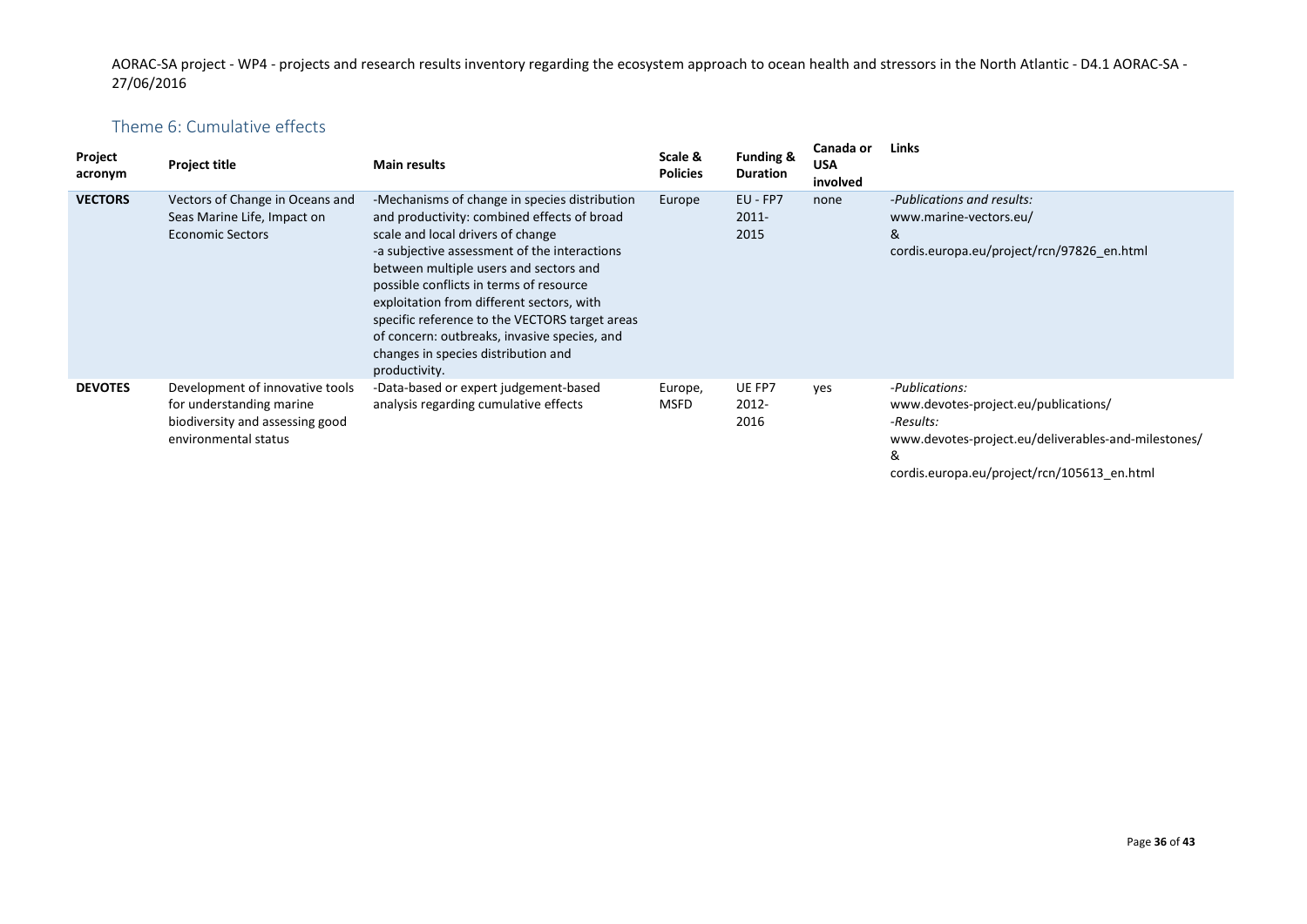Cumulative effects (including synergistic and antagonistic) are considered an important topic of debate (e.g. OSPAR 2009 and 2011 by OSPAR Intersessional Correspondence Group on Cumulative Effects, ICES 2013 by ICES Working Group on Integrated Assessments of the North Sea). The DEVOTES review investigated the challenges in moving from a conceptual framework to a data-based or expert judgement-based analysis. These challenges imply identifying all activities, pressures and ecological components and their linkages, indicators availability and their quality or thresholds, the equality of data from different areas, assessment scales and scaling up assessments, and finally confidence in the assessments.

In addition to reporting individual drivers of change, it was critical for VECTORS to consider interactions between multiple users and sectors and possible conflicts in terms of resource exploitation from different sectors, with specific reference to the VECTORS target areas of concern: outbreaks, invasive species, and changes in species distribution and productivity. Drivers or pressures studied through DEVOTES were: Ballast water management, Climate change and related impacts, Fisheries, Interactions between multiple users and sectors, Land-based pollution Maritime transport Ocean acidification and Tourism. The research focussed on combined effects of broad scale and local drivers of change and combined effects of local drivers considered likely to co-occur, particularly in the case study areas.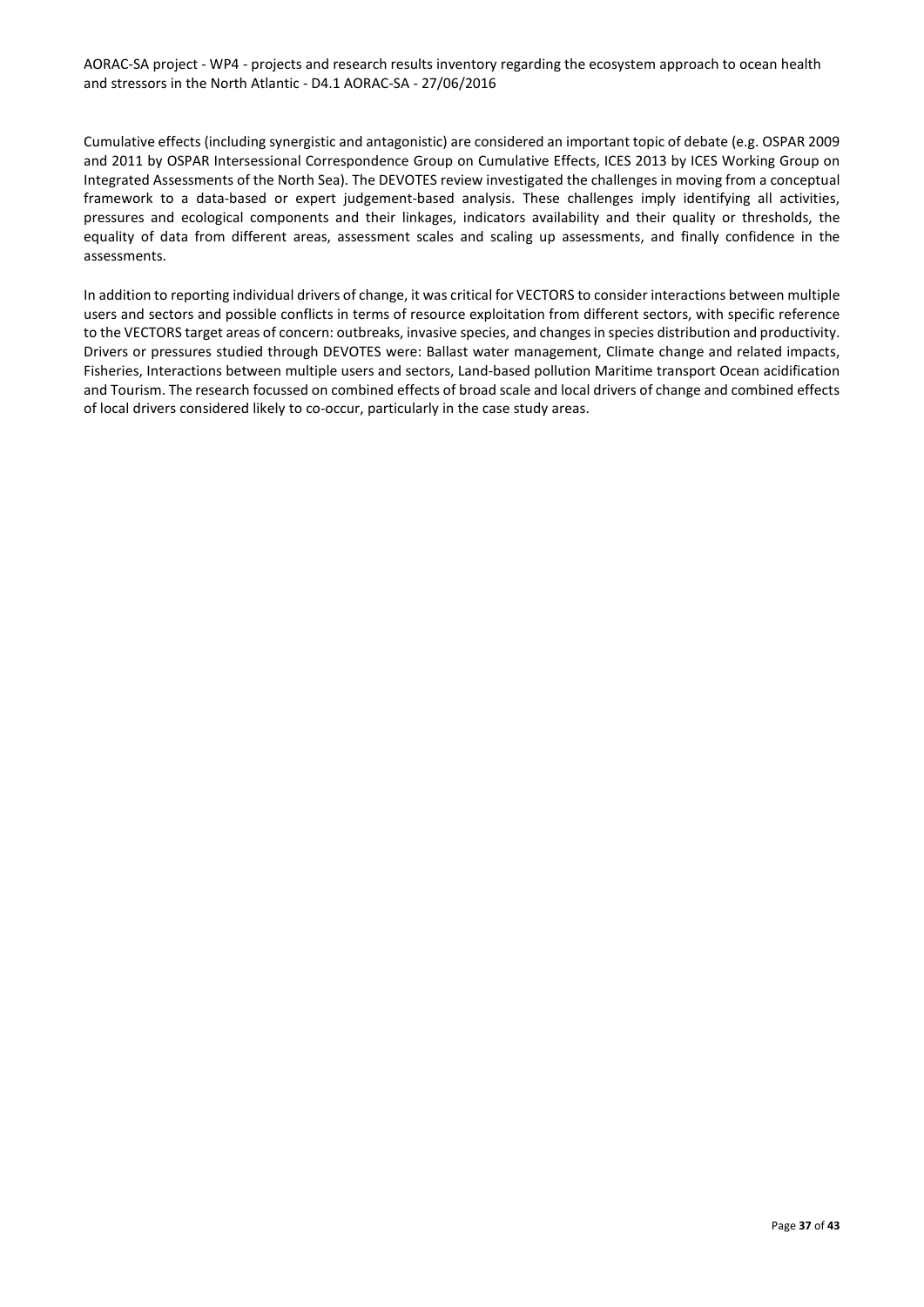# Theme 7: Analysis of social and economic consequences of management actions

<span id="page-37-0"></span>

| Project<br>acronym | <b>Project title</b>                                                                                                                                                                                                     | <b>Main results</b>                                                                                                                                                                                                                                                                                           | Scale &<br><b>Policies</b>      | <b>Funding &amp;</b><br><b>Duration</b>      | Canada or<br><b>USA</b><br>involved           | Links                                                                                                                                                                 |
|--------------------|--------------------------------------------------------------------------------------------------------------------------------------------------------------------------------------------------------------------------|---------------------------------------------------------------------------------------------------------------------------------------------------------------------------------------------------------------------------------------------------------------------------------------------------------------|---------------------------------|----------------------------------------------|-----------------------------------------------|-----------------------------------------------------------------------------------------------------------------------------------------------------------------------|
| <b>FEMS</b>        | Framework for the evaluation of<br>management strategies                                                                                                                                                                 | -Framework to evaluate management<br>strategies that are consistent with the<br>precautionary approach whilst maintaining the<br>viability of the fishing industry                                                                                                                                            | Atlantic<br>Ocean               | <b>UE PF5 +</b><br>National<br>2003-<br>2011 | Spain/Por<br>tugal/Fran<br>ce/Denma<br>rk/USA | cordis.europa.eu/project/rcn/91658_en.html                                                                                                                            |
| <b>MEECE</b>       | Marine Ecosystem Evolution in a<br><b>Changing Environment</b>                                                                                                                                                           | -Management Strategy Evaluation tools<br>to assess the consequences of a range of<br>management strategies or options                                                                                                                                                                                         | Global,<br>MFSD                 | UE FP7<br>2008-<br>2013                      | ves                                           | -Publications: www.meece.eu/documents/MEECE papers.pdf<br>-Results:<br>www.meece.eu/Deliv.html<br>&<br>cordis.europa.eu/project/rcn/89307_en.html                     |
| <b>CoralFISH</b>   | Assessment of the interaction<br>between corals, fish and fisheries,<br>in order to develop monitoring<br>and predictive modelling tools for<br>ecosystem based management in<br>the deep waters of Europe and<br>beyond | -Bio-economic models to assess the impact on<br>fisheries on coral habitat                                                                                                                                                                                                                                    | Europe<br>and<br>beyond         | EU - FP7<br>2008-<br>2013                    | none                                          | -Publications and results:<br>eu-fp7-coralfish.net/habitat_suitability_modelling_WP6.php<br>&<br>cordis.europa.eu/project/rcn/89331 en.html                           |
| <b>FACT</b>        | Forage Fish Interactions                                                                                                                                                                                                 | -Estimation of economic effects of forage fish<br>exploitation using integrated economic<br>analysis of ecosystem models<br>-Multispecies models to estimate the biological<br>and economic tradeoffs associated with<br>various exploitation strategies of forage fish<br>stocks in major European fisheries | Europe                          | EU - FP7<br>2010-<br>2012                    | none                                          | -Publications and results:<br>cordis.europa.eu/project/rcn/93618_en.html<br>&<br>www.facts-project.eu                                                                 |
| <b>ODEMM</b>       | Options for Delivering Ecosystem-<br><b>Based Marine Management</b>                                                                                                                                                      | -Cost and Benefits Analyses of a range of<br>Management Options using appropriate<br>techniques                                                                                                                                                                                                               | Europe,<br><b>MSFD</b>          | EU - FP7<br>2010-<br>2013                    | none                                          | -Publications:<br>cordis.europa.eu/project/rcn/93904 en.html<br>-Results:<br>odemm.com/sites/odemm.com/files/ODEMM%20Report 0.pdf<br>&<br>odemm.com/content/resources |
| <b>EURO-BASIN</b>  | European Union Basin-scale<br>Analysis, Synthesis and Integration                                                                                                                                                        | -Economic analyse for Ecosystem based<br>Management to fisheries in the North Atlantic                                                                                                                                                                                                                        | North<br>Atlantic<br>and Arctic | UE FP7<br>2010-<br>2014                      | yes                                           | -Publications:<br>http://www.euro-basin.eu/<br>-Results:<br>http://www.euro-basin.eu/<br>&<br>cordis.europa.eu/project/rcn/97329 en.html                              |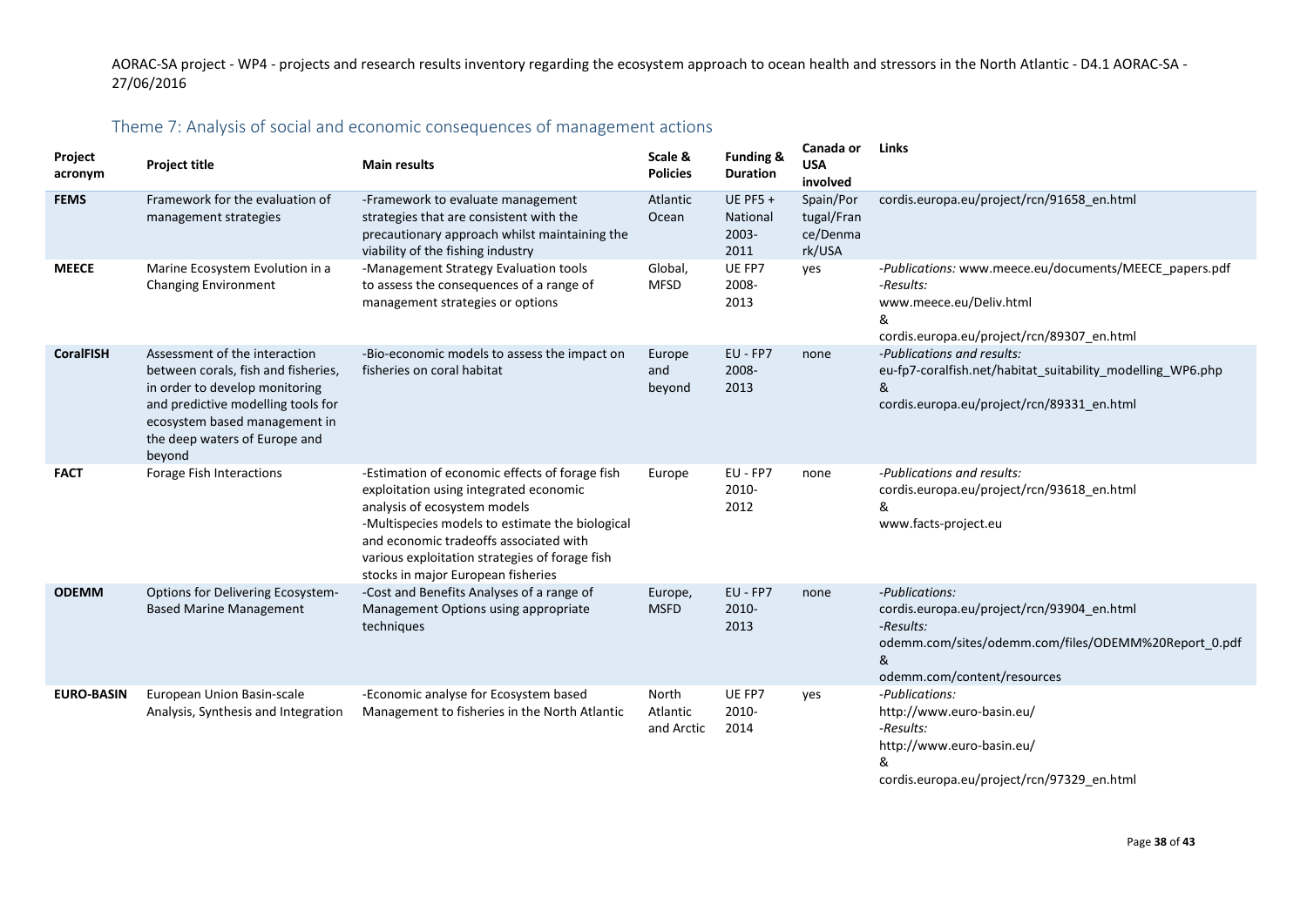| Project<br>acronym | <b>Project title</b>                                                                         | <b>Main results</b>                                                                                                                                                                                                                                                                                                       | Scale &<br><b>Policies</b> | <b>Funding &amp;</b><br><b>Duration</b> | Canada or<br><b>USA</b><br>involved | Links                                                                                                                                                                          |
|--------------------|----------------------------------------------------------------------------------------------|---------------------------------------------------------------------------------------------------------------------------------------------------------------------------------------------------------------------------------------------------------------------------------------------------------------------------|----------------------------|-----------------------------------------|-------------------------------------|--------------------------------------------------------------------------------------------------------------------------------------------------------------------------------|
| <b>VECTORS</b>     | Vectors of Change in Oceans and<br>Seas Marine Life, Impact on<br><b>Economic Sectors</b>    | -Impact of ecological changes on economic<br>results of different marine sectors<br>-Mechanisms of change in human behaviour<br>regarding the spatial interactions between<br>different human activities or uses (e.g.<br>between fishing activities and maritime traffic,<br>offshore wind farms, aggregate extractions) | Europe                     | EU - FP7<br>$2011 -$<br>2015            | none                                | -Publications and results:<br>www.marine-vectors.eu/Publications<br>&<br>cordis.europa.eu/project/rcn/97826 en.html#<br>&<br>www.marine-vectors.eu/                            |
| Myfish             | Maximising yield of fisheries while<br>balancing ecosystem, economic,<br>and social concerns | -Maximum Sustainable Yield (MSY) to achieve<br>a balanced trade-offs between ecosystem,<br>economic and social objectives                                                                                                                                                                                                 | UE FP7                     | 2012-<br>2016                           | ves                                 | -Publications:<br>www.myfishproject.eu/media-centre-2/myfish-publications<br>-Results:<br>www.myfishproject.eu/myfish-regional-studies/myfish-decision-<br>support-tables<br>& |

cordis.europa.eu/project/rcn/101745\_en.html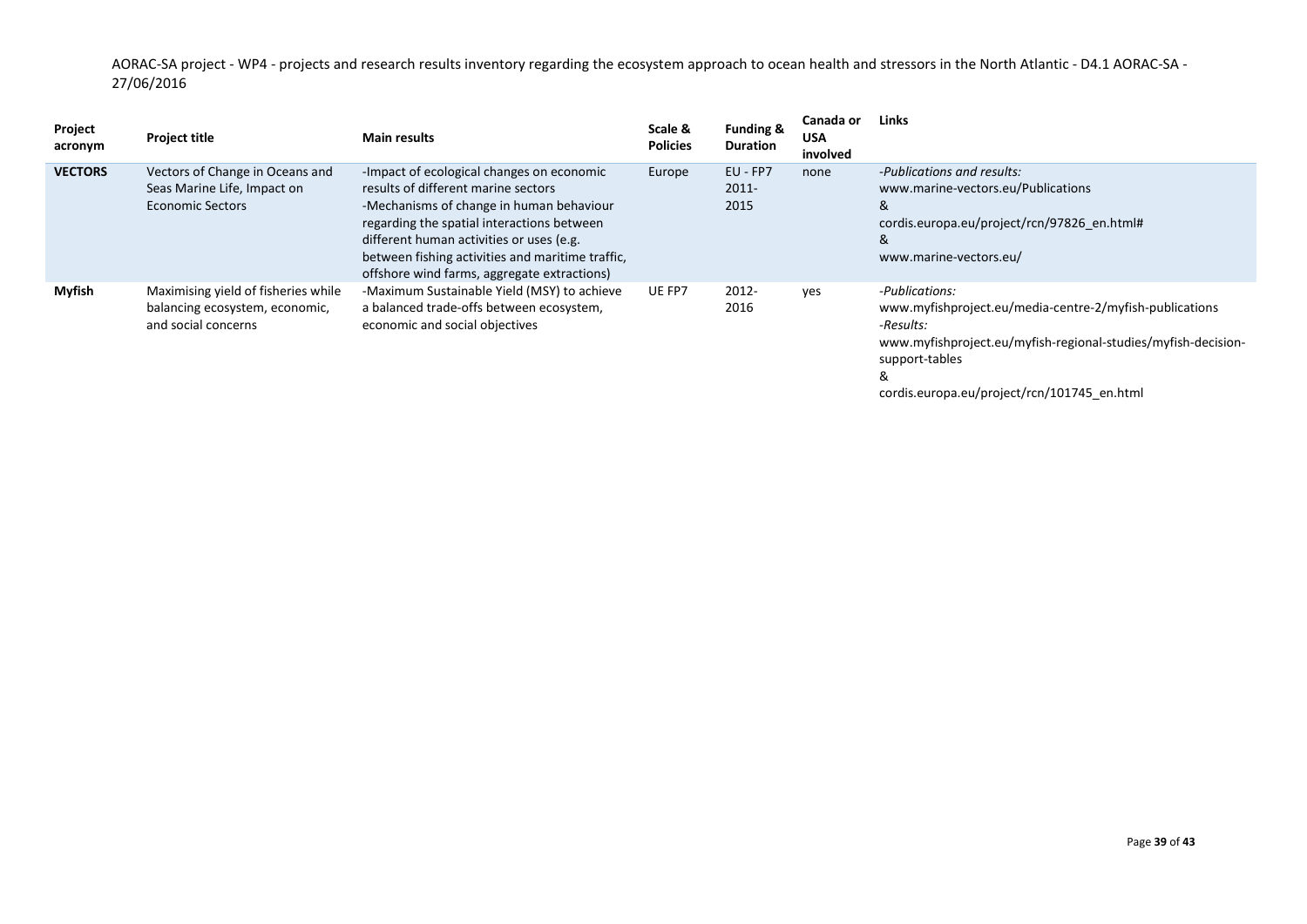FACTS has estimated the economic effects of forage fish exploitation through a model describing economic gain of fishing while using ecosystem models to describe the abundance of both forage fish and interactions with other components of the ecosystem. Integration of a model of species interactions and a model of market price of landings and costs of the fishery is unique and has provided an estimate of economic consequences which takes account of species interactions in contrast to traditional bio-economic single species models.

In ODEMM, a number of approaches were explored that can be used in trade-off analysis of management options, in terms of cost-benefit analysis. Cost-benefit analysis (CBA) is an economic decision-support tool that evaluates the changes in costs and benefits that occur when a Management Option (MO) is applied, typically measuring these changes in monetary terms. In ODEMM, Management Strategy Evaluation tools provide a methodology for assessing the consequences of a range of management strategies or options and presenting the results in a way which helps the decision maker to make a rational decision, in the context of their own objectives, preferences, and attitudes to risk.

VECTORS has increased understanding of the economic implications of ecosystem changes and multiple human activities. VECTORS has analysed the impact of ecological changes on the economic results of the different marine sectors, identified and analysed key interactions between multiple uses and sectors, analysed different strategies for mitigation and adaptation and analysed the incentives for international, interregional, and intersectoral cooperation in managing the marine environment. VECTORS has also improved understanding of the key processes driving the behaviour of human agents utilising a variety of EU maritime domains. Particular attention has been paid to the spatial interactions between fishing activities and other human uses (e.g. maritime traffic, offshore wind farms, aggregate extractions), but the behaviour of non-fishing sectors of activity has also been considered. Various quantitative and semi-qualitative approaches were pursued to gain better insight into behavioural drivers based on past data, and also to forecast how human agents would react if access was constrained by either management (e.g. Marine Protected Areas – MPA), or the installation of a new operator.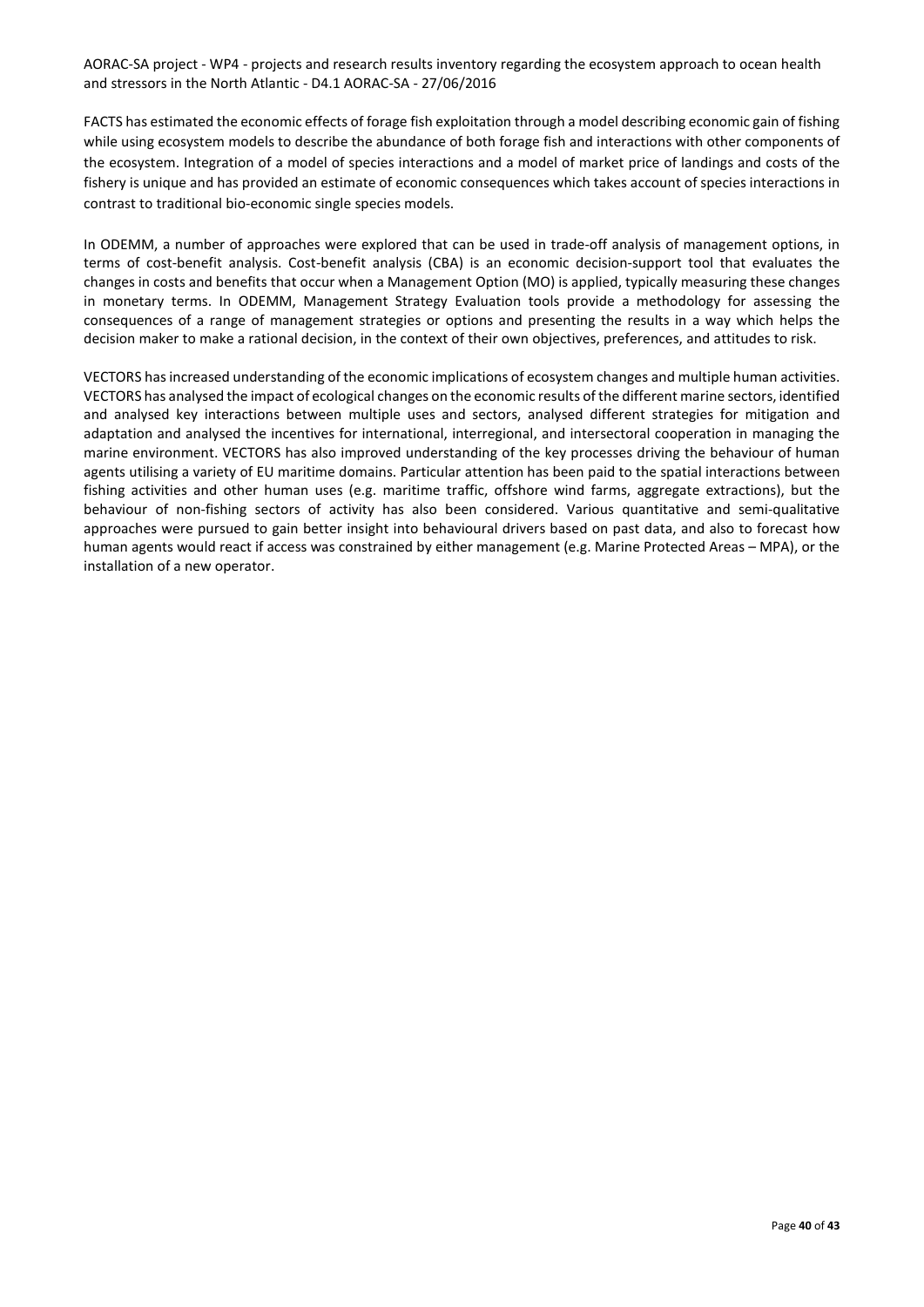# Theme 8: Maintaining the legitimacy and credibility of science for evidence based policy

<span id="page-40-0"></span>

| Project<br>acronym | <b>Project title</b>                                                                                                   | <b>Main results</b>                                                                                                                                                                                                                                                                                                                                                                                                                                                                                                 | Scale &<br><b>Policies</b> | <b>Funding &amp;</b><br><b>Duration</b>               | Canada or<br><b>USA</b><br>involved | Links                                                                                                                                                                          |
|--------------------|------------------------------------------------------------------------------------------------------------------------|---------------------------------------------------------------------------------------------------------------------------------------------------------------------------------------------------------------------------------------------------------------------------------------------------------------------------------------------------------------------------------------------------------------------------------------------------------------------------------------------------------------------|----------------------------|-------------------------------------------------------|-------------------------------------|--------------------------------------------------------------------------------------------------------------------------------------------------------------------------------|
| <b>MEFEPO</b>      | Making the European Fisheries<br><b>Ecosystem Operational</b>                                                          | -Governance, scientific, social, and economic<br>issues required to introduce an ecosystem<br>approach to European marine fisheries: an<br>operational framework for three regional seas                                                                                                                                                                                                                                                                                                                            | Europe,<br>MSFP, CFP       | EU - FP7<br>2008-<br>2011                             | none                                | -Publications and Results:<br>www.liverpool.ac.uk/mefepo/reports-and-outputs/<br>&<br>cordis.europa.eu/result/rcn/159565 en.html                                               |
| <b>MARCOM+</b>     | Towards an integrated marine<br>and maritime science<br>community                                                      | -The European marine and maritime science<br>and technology forum.                                                                                                                                                                                                                                                                                                                                                                                                                                                  | Europe                     | EU - FP7<br>2010-<br>2012                             | none                                | -Results:<br>cordis.europa.eu/project/rcn/94699 en.html<br>&<br>www.MarineMaritimeScienceForum.eu                                                                              |
| <b>EUROMARINE</b>  | Integration of European marine<br>research networks of excellence<br>- Euromarine                                      | -Source of the best expertise and innovation<br>available in European Marine Research that<br>can respond rapidly to societal needs,<br>environmental demands, well-being and<br>sustainability                                                                                                                                                                                                                                                                                                                     | Europe                     | EU - FP7<br>$2011 -$<br>2013 then<br>2014-<br>ongoing | none                                | -Results:<br>cordis.europa.eu/project/rcn/97379_en.html<br>&<br>www.euromarinenetwork.eu                                                                                       |
| <b>STAGES</b>      | Science and Technology<br>Advancing Governance of Good<br><b>Environmental Status</b>                                  | -Identification of knowledge gaps regarding the<br>implementation of The Marine Strategy<br>Framework Directive and the achievement of<br>Good Environmental Status (GES)                                                                                                                                                                                                                                                                                                                                           | Europe,<br><b>MSFD</b>     | EU - FP7<br>2012-<br>2014                             | none                                | -Publications<br>cordis.europa.eu/result/rcn/164326_en.html<br>-Results:<br>www.stagesproject.eu/stages-results/stages-deliverables                                            |
| <b>DEVOTES</b>     | Development of innovative tools<br>for understanding marine<br>biodiversity and assessing good<br>environmental status | -To reinforce the role of R&D projects in<br>supporting the implementation of the MSFD<br>from a scientific perspective<br>-Identification of main shortcoming and needs<br>for improvement for some of the MSFD<br>biodiversity descriptors<br>-Key barriers that can prevent achievement of<br>good environmental status within the Marine<br>Strategy Framework Directive (MSFD)<br>-Operational definition of Good Environmental<br>Status for the Marine Strategy Framework<br>Directive (MSFD) implementation | Europe,<br><b>MSFD</b>     | UE FP7<br>2012-<br>2016                               | yes                                 | -Publications:<br>www.devotes-project.eu/publications/<br>-Results:<br>www.devotes-project.eu/deliverables-and-milestones/<br>&<br>cordis.europa.eu/project/rcn/105613 en.html |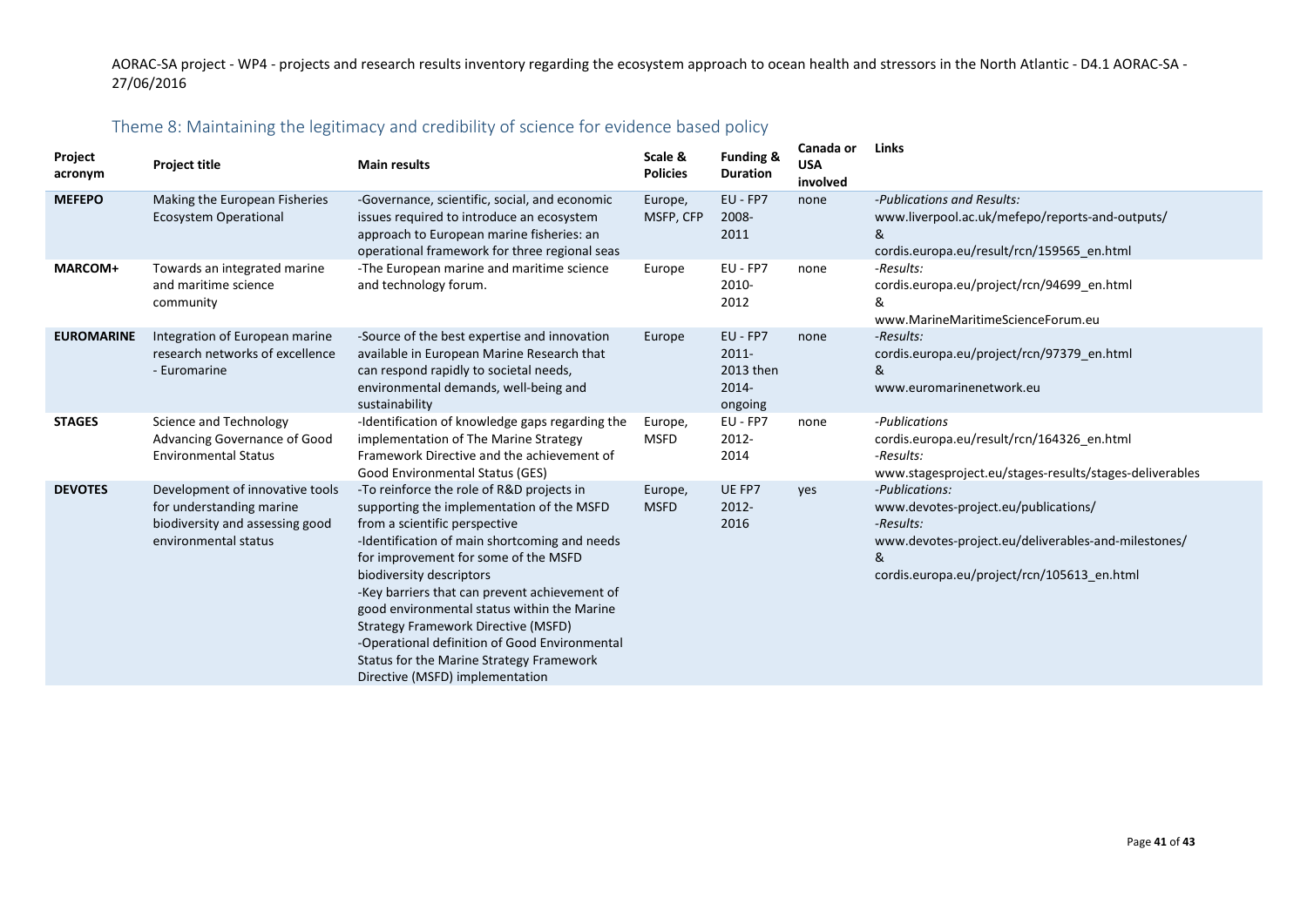As the last frontier on planet Earth our seas and oceans are still relatively unexplored, but are being increasingly exploited for their oil, gas, mineral, and biological resources. Exploration and sustainable exploitation of the marine environment are enormous challenges that require new knowledge from the natural sciences together with good management approaches based on social, economic, and political sciences. Many questions in marine research can only be answered using multidisciplinary methodologies, from the molecular level with genomics and other new emerging technologies integrated together with an ecological, physical, and biogeochemical ecosystem approach. This will allow to address novel questions in marine research, paving the way to new and more integrated knowledge systems that impact the way human society deals with the oceans.

EuroMarine is a FP7 coordination and support action designed to bring together the three FP6 marine Networks of Excellence (NoE) communities, EUR-OCEANS, MarBEF, and Marine Genomics Europe. In doing so, EuroMarine will provide a rich and diverse source of the best expertise and innovation available in European Marine Research, that can respond rapidly to societal needs, environmental demands, well-being, and sustainability.

This European marine science network was launched in 2014. It is a bottom-up organisation designed to give voice to the entire European marine scientific community. Key activities directly deliver products and services for the benefit of the European marine and research communities in relation to science-policy interfaces, infrastructures, training, education, communication, and expertise.

Through coordinated activities and wide interaction with MSFD stakeholders, STAGES produced a number of resources and tools to access MSFD relevant knowledge and demonstrated and recommended ways to improve the structural aspects of harnessing existing knowledge, identifying new knowledge and transferring knowledge from science to inform policy and decision making in support of MSFD. The knowledge harnessing exercise turned out in two innovative user friendly tools: the MSFD component of the Marine Knowledge gate that represents the most extensive look today into MSFD related research and the STAGES clustering tool, a visualization tool that allows the users to search for projects and research surveyed by STAGES by GES descriptor and marine regions.

At the same time, DEVOTES project was set up to reinforce the role of R&D projects in supporting the implementation of the MSFD from a scientific perspective. Applied research allows the DEVOTES project to provide scientific recommendations helping to clarify uncertainties and fulfil several gaps.

The result of MARCOM+ is the establishment of the European marine and maritime science and technology forum. The forum had the task of creating and sustaining effective interactions with the broader stakeholders groups (European Member States, regional authorities, industry and civil society). The vision of the forum was based on the premise that no matter how effective and efficient individual science networks may be, their value is multiplied through the synergy that comes with cross-sector cooperation. The vision was a marine and maritime science network which provides a forum for dialogue between Europe's marine and maritime science organisations. The mission was to facilitate identification, definition of cross-cutting topics across the entire marine / maritime science and technology community; through, e.g. undertaking foresight analysis, assessing societal, governmental, and industrial needs and assist in mobilising actors and resources to support identified cross-cutting topics.

The European research networks dealing with the marine and maritime research sectors transport and maritime industries, ocean energy, tourism, coastal development, security, living resources, fisheries, and aquaculture decided to join forces and create the forum in order to take further steps in integrating their science activities.

The forum aimed to guide the implementation of the European strategy for marine and maritime research and serve the two-way feedback needs of dialogue between marine science and maritime policy.